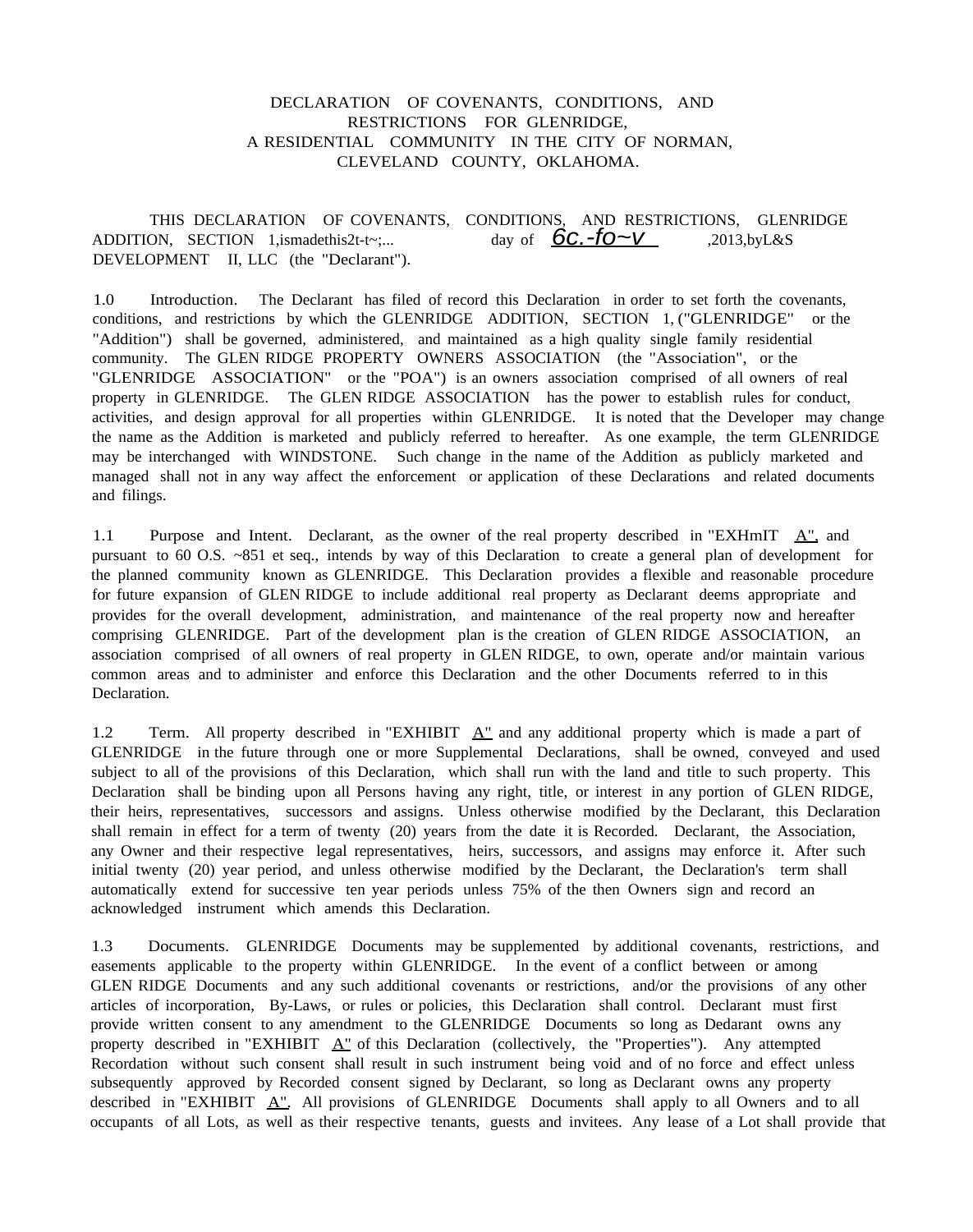the lessee and all occupants of the leased Lot shall be bound by the terms of GLENRIDGE Documents. If any provision of this Declaration is determined to be invalid, such determination shall not affect the validity of other provisions or applications.

2.0 Definitions.

2.1 "Association": GLEN RIDGE PROPERTY OWNERS ASSOCIATION, an Oklahoma nonprofit corporation, its successors or assigns.

2.2 "Base Assessment": Assessments levied on all Lots subject to assessment under this Declaration to fund Common Expenses, as determined in accordance with this Declaration.

2.3 "Board of Directors" or "Board": The body responsible for administration of the Association, selected as provided in the By-Laws.

2.4 "Builder": Any Person who purchases one or more Lots for the purpose of constructing improvements for later sale to consumers, or who purchases one or more parcels of land within GLEN RIDGE for later resale in the ordinary course of such Person's business.

2.5 "Class "B" Control Period": The period of time during which the Class "B" Member is entitled to exercise any addition or annexation rights under this Declaration.

2.6 "Common Area": All real and personal property, which may include but not be limited to, rights of way adjoining West Indian Hills Ave. and other public streets, private streets and all related improvements to private streets throughout Addition, sidewalks to the extent a part of the private street network and part of common areas and open spaces, platted detention/retention areas (including the slopes and grades thereot), lighting systems, surveillance systems, entryways to the GLENRIDGE Addition, gated entryways and all improvements at any such gated entries, clubhouse and all improvements associated in any way with a clubhouse, signage for the Addition, and perimeter and interior permanent screening or fencing installed by the Declarant, which the Association owns, leases or otherwise holds possessory or use rights in for the common use and enjoyment of the Owners. In addition, , Common Areas are further shown on attached "EXHIBIT  $\Delta$ ". Declarant reserves the right to add to Common Areas as shown and described herein and Declarant may add amenities and improvements such as but not limited to clubhouse, pool, and other Common Area real and personal properties. Declarant makes no representation or warranty as to the quality or quantity of Common Areas provided in GLENRIDGE Addition.

2.7 "Common Expenses": The actual and estimated expenses incurred, or anticipated to be incurred, by the Association for the general benefit of all Owners, including any reasonable reserve and all amounts as related to Common Areas, as the Board may find necessary and appropriate pursuant to GLENRIDGE Documents. Common Expenses shall not be limited to those expenses relative to the care of Common Area.

2.8 "Declarant": L & S DEVELOPMENT II, LLC, or any successor or assign who takes title to any portion of the property described in "EXHmIT  $\Delta$ " for the purpose of development and/or sale and who is designated as Declarant in a Recorded instrument executed by a representative of L & S DEVELOPMENT II, LLC, such as but not limited to Sassan Moghadam.

2.9 "Development Plan": The plat, and related documents, for the development of GLEN RIDGE approved by the City of Norman, as it may be required and amended, which may include all of the property described in "EXHIBIT A"

2.10 "Member": A Person subject to membership in the Association by way of Lot ownership.

2.11 "Mortgage": A mortgage or any other form of security instrument affecting title to any Lot.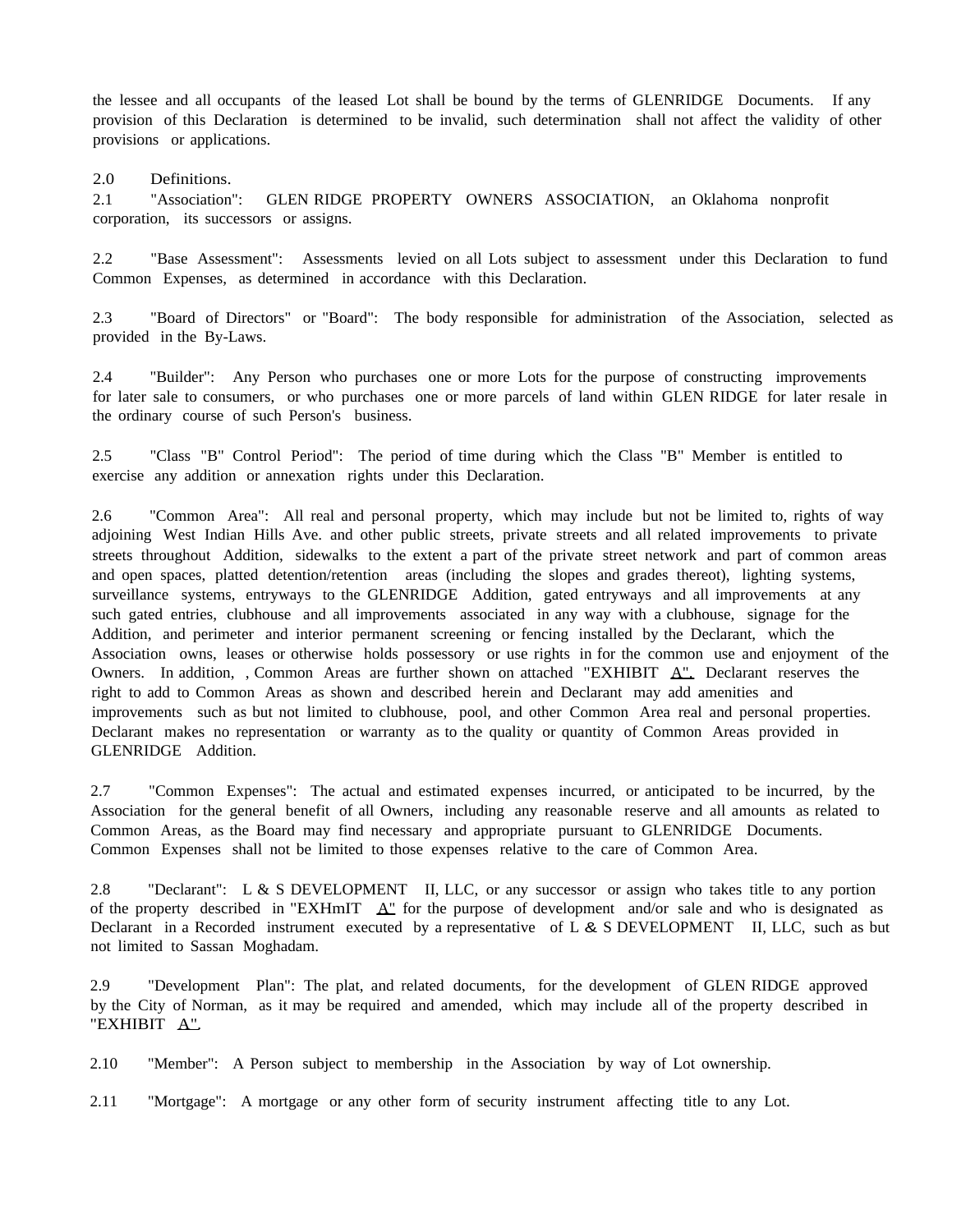2.12 "Owner": One or more Persons who hold the record title to any Lot, but excluding in all cases any party holding an interest merely as security for the performance of an obligation. If a Lot is sold under a contract of sale, and the contract specifically so provides, the purchaser (rather than the fee owner) will be considered the Owner.

2.13 "Person": A natural person, a corporation, a partnership, a trustee, a limited liability company, or any other legal entity.

2.14 "Record," "Recording," or "Recorded": To file, filing, or filed of record in the official records of the Cleveland County Clerk, Cleveland County, State of Oklahoma.

2.15 "Special Assessment": Assessments levied in accordance with SECTION 8.2.

2.16 "Specific Assessment": Assessments levied in accordance with SECTION 8.3.

2.17 "Supplemental Declaration": An instrument Recorded pursuant to SECTION 9, which subjects additional property to this Declaration, or

2.18 "GLENRIDGE": The real property described in "EXHIBIT  $\Delta_{\perp}^{\prime\prime}$  together with such additional property as is subjected to this Declaration in accordance with SECTION 9.

2.19 "GLEN RIDGE DOCUMENTS" or "Documents": Refers to this Declaration and all exhibits hereto, and any applicable Supplemental Declaration, the By-Laws ofthe Association, (the "By-Laws"), the Articles of Incorporation of the Association, (the "Articles"), as they may be amended.

2.20 "Lot": A portion of GLEN RIDGE, whether improved or unimproved, which may be independently owned and is intended for development, use, and occupancy as an attached or detached residence for a single family. The term shall refer to the land, ifany, which is part of the Lot as well as any improvements thereon.

2.21 "Rules and Regulations": The initial Rules and Regulations set forth in "EXHIBIT  $C^{\prime\prime}$  as they may be supplemented, modified and repealed hereafter.

3.0 Use controls.

3.1 Regulations. GLENRIDGE Documents establish covenants, easements, and restrictions which govern GLEN RIDGE. The Declarant, Board and Members shall have the right to respond to unanticipated issues and changes in circumstances, conditions, needs, desires, trends, and technologies which inevitably will affect GLEN RIDGE, and the Lot Owners. This establishes procedures for modifying and expanding the initial Rules and Regulations set forth in "EXHIBIT  $C$ ". Any modification or expansion of the Rules and Regulations shall be effective whether or not Recorded. Each Owner is charged with determining the scope, terms, and nature of any restrictions, rules, and design guidelines pertaining to GLENRIDGE, whether or not such documents are Recorded, provided such document is adopted pursuant to the terms of this Declaration.

3.2 Rule Making. Subject to the terms herein and the Board's duty to exercise business judgment and reasonableness on behalf of the Association and its Members, the Board may modify, cancel, limit, create exceptions to, or expand the Rules and Regulations. The Rules and Regulations may apply to Lots, Common Areas, Owners, Persons, and the Association. The Board shall send notice by mail to all Owners concerning any such proposed action at least thirty (30) business days prior to the Board meeting at which such action is to be considered. Members shall have a reasonable opportunity to be heard at a Board meeting prior to such action being taken. Such action shall become effective, after compliance with the terms herein, unless disapproved at a meeting by Members representing more than 50% ofthe total Class "A" votes in the Association and by the Class "B" Member, if any.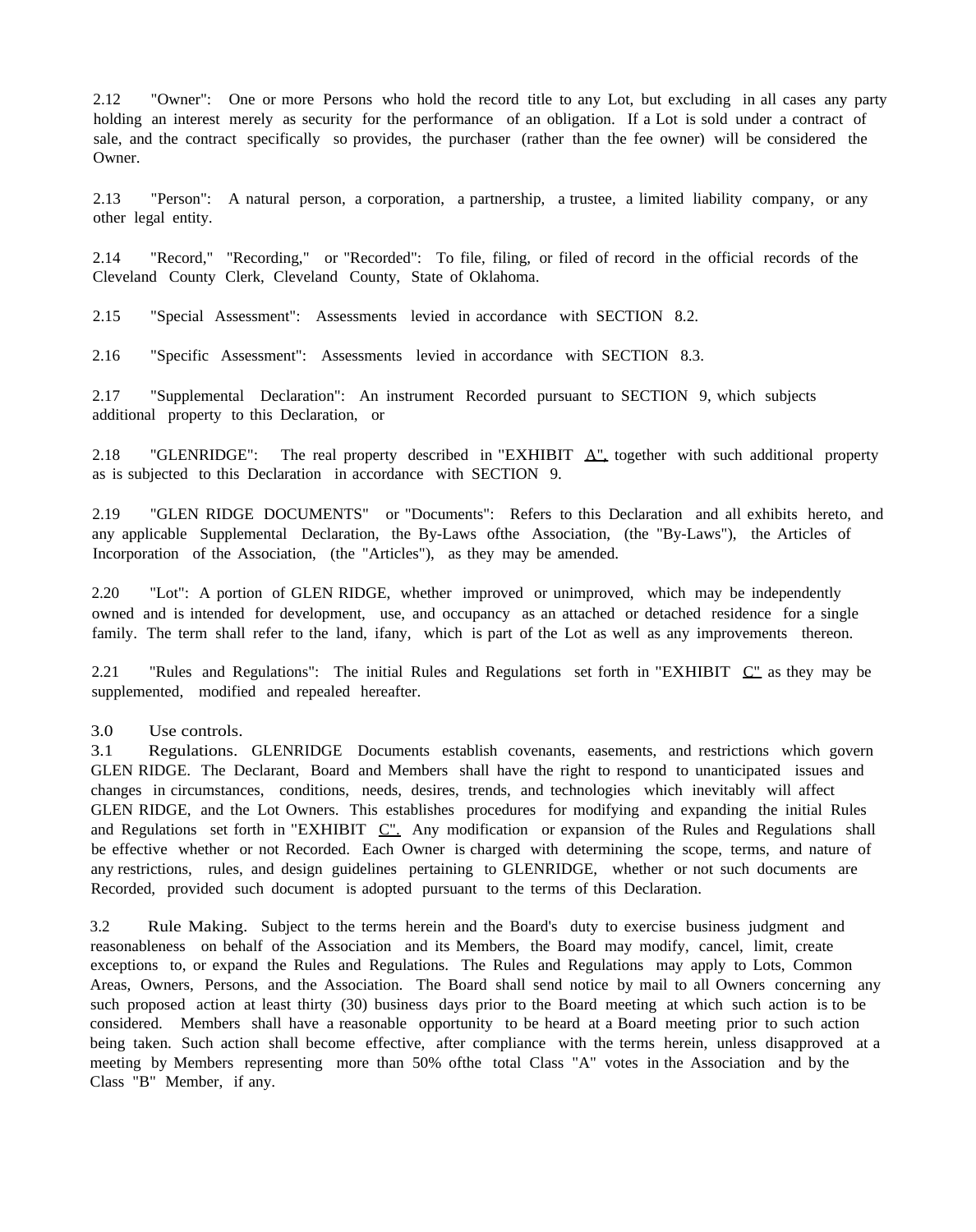3.3 Owners' Acknowledgment of Rules. All Owners are hereby given notice that use of their Lots and the Common Area is limited by the Rules and Regulations as they may be amended, expanded and otherwise modified hereunder. All purchasers of Lots are on notice that changes may have been adopted by the Association. Copies of the current Rules and Regulations may be obtained from the Association. Any Owner desiring to sell or otherwise transfer title to a Lot shall give the Board at least seven (7) days prior written notice of the name and address of the purchaser or transferee, the date of such transfer oftitle, and such other information as the Board may reasonably require. The transferor shall continue to be jointly and severally responsible with the transferee for all obligations of the Owner of the Lot, including assessment obligations, until the date upon which such notice is received by the Board or the date title transfers, whichever is later.

Builders are required to permanently post notice in a prominent place in all model homes, sales offices, and all open spaces under their ownership and possession larger than twenty thousand (20,000) square feet stating that a Property Owners Association has been established and membership is mandatory for all property owners pursuant to the provisions of this Declaration. The builder or his agent must disclose that there is a mandatory association and shall provide a summary of the then current association documents specifically including the then current annual assessments and a five (5) year non-binding preliminary rough projection of dues income and association expenses, including amounts preliminarily and roughly projected to be required for reserves. A current summary must be provided to all purchasers at least fifteen (15) days before closing.

## 4.0 Architecture pre-approval.

4.1 Architectural Review Board. The Architectural Review Board (ARB) shall have jurisdiction over all matters of design review for all property in GLENRIDGE. The Architectural Review Board may, however, delegate some of its powers or responsibilities, with respect to design review for GLENRIDGE to the Association. Until such time as the Architectural Review Board delegates all or a portion of its reserved rights to the Association, the Association shall have no jurisdiction over architectural matters. The Architectural Review Board adopts the Design Review Guidelines as initially set out in "EXHmIT E" which may be amended from time to time. The Declarant, or as many as one to three individual designees of the Declarant, shall act as the Architectural Review Board until the earlier of:

A. The termination of the Class B Control Period; or

B. The Declarant by Recorded instrument assigns oversight of the ARB to the Association. During the Declarant period architectural review, the Declarant may assign Declarant's duties to between one and three other individuals as Declarant sees fit, in Declarant's sole discretion, to review all ARB applications and perform all ARB duties in absence of Declarant, such as if Declarant's representatives are unavailable and out of office for extended periods of time. In the even that Declarant assigns Declarant's duties to other individuals, such individuals may include representatives of Builders in the GLENRIDGE Addition. In the event that Declarant assigns duties to others, a majority vote of the persons with such authority shall be binding in ARB review matters. The Declarant may also hire outside ARB representatives and charge such expenses as Common Expenses to the Association and Members.

4.2 New Construction. The ARB (and Declarant during the Declarant ARB period) shall have exclusive oversight of all new construction of any extent or nature on any Lot in GLEN RIDGE, including but not limited to modifications, alterations, additions, remodels, renovations, updates, or any such changes to a Lot and the improvements thereon.

4.3 Modifications. The ARB (and Declarant during the Declarant ARB period) shall have exclusive oversight over all modifications, alterations, additions, remodels, renovations, updates, additions, conversions, upgrades, replacements, add-ons, or any such changes to a Lot and the improvements thereon, to existing construction within GLEN RIDGE, including but not limited to all exterior improvements, structures, and any appurtenances thereto or components thereof of every type and kind, including but not limited to buildings, outbuildings, accessory structures, gazebos, trellises, porticos, swimming pools, athletic courts, patios, patio covers, awnings, solar panels, wind turbines, painting or other finish materials on any visible surface, additions, walkways, sprinkler systems, garages, carports, driveways, fences, screening walls, retaining walls, stairs, decks, landscaping, hedges, gardens, windbreaks, plantings, trees, shrubs, flowers, vegetables, sod, gravel, bark, exterior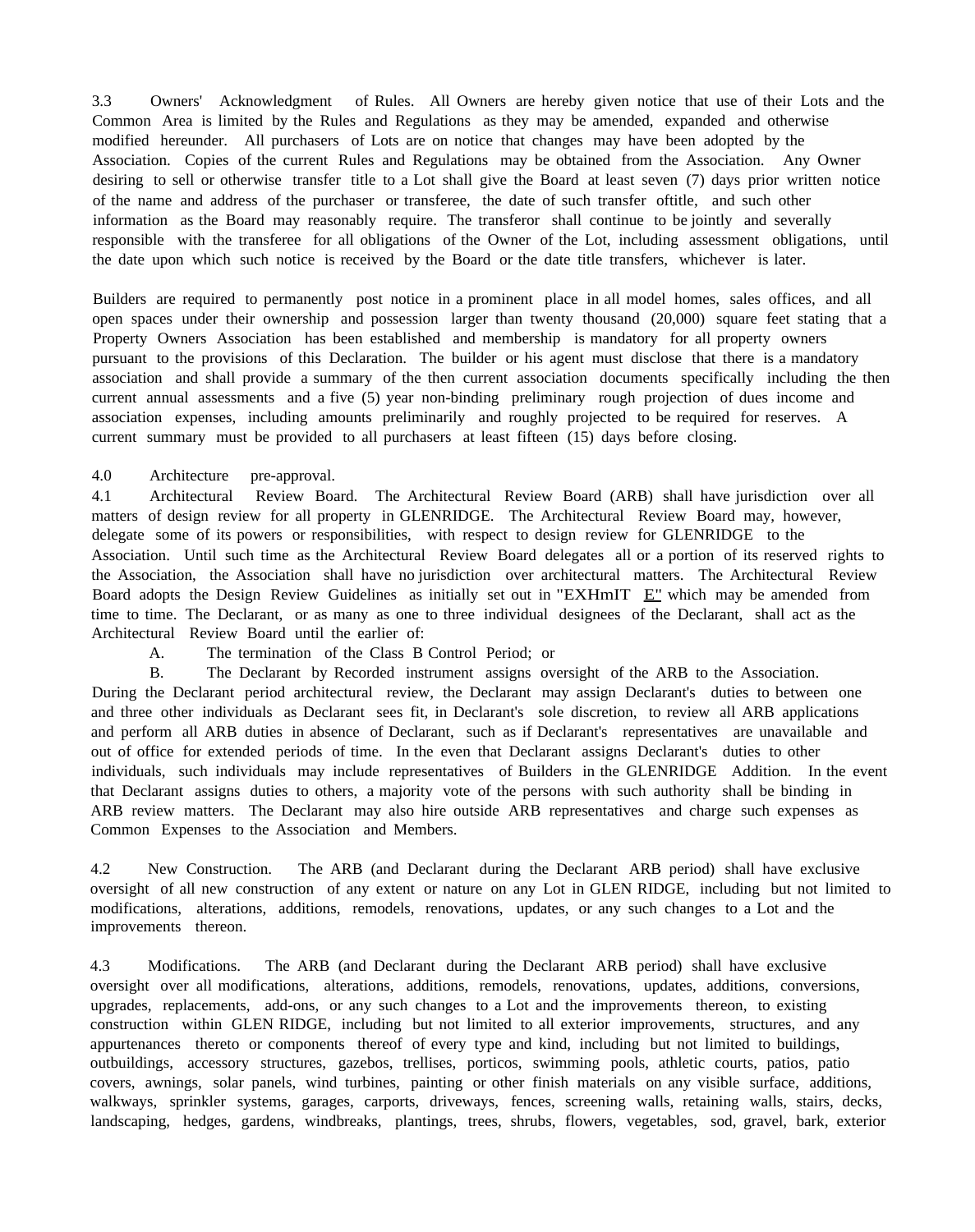lighting, poles, sporting features such as but not limited to basketball goals, signs, exterior tanks, exterior air conditioning units, cooling, heating, and water softening equipment, utilities, patios, pavements, etc. (herein "Modifications").

4.4 No Waiver. Each Owner acknowledges that the persons reviewing applications for the ARB (collectively, the "Reviewer") will change from time to time and that opinions on aesthetic matters, as well as interpretation and application of the Declaration or the Design Review Guidelines, may vary accordingly. In addition, each Owner acknowledges that it may not always be possible to identifY objectionable features of proposed activity ("Work") within the scope of the terms herein until the Work is completed, in which case it may be necessary to require changes to the improvements involved. Approval of applications for any Work done or proposed shall not be deemed to constitute a waiver of the right of any Reviewer to withhold approval as to any similar applications, or other matters subsequently or additionally submitted for approval.

4.5 Variances. A Reviewer may authorize variances from compliance with any Design Review Guidelines and procedures such as in circumstances where the design meets the intent of the provision sought to be varied and where granting ofthe variance would enhance design innovation and excellence, or when circumstances such as topography, hardship, or aesthetic or environmental considerations so require.

4.6 Limitation of liability. The standards and procedures established for the ARB do not create any duty to any Person. Review and approval of any application pursuant to the ARB are made on the basis of aesthetic considerations only, and the Declarant, the Architectural Review Board, the Association, the Board, and any committee, or member of any of the foregoing shall not be held liable for any defects in plans revised or approved hereunder, or for any injury, damages, or loss arising out of the manner or quality of approved construction on or modifications to any Lot. In all matters, the Reviewer shall be defended and indemnified by the Association.

4.7 Certificate of Compliance. Any Owner may request that the ARB issue a Certificate of Architectural Compliance certifYing that there are no known violations of the Design Review Guidelines or the Declaration. The Association shall either grant or deny such request within 30 days after receipt of a written request and may charge a reasonable administrative fee for issuing such certificates.

4.8 Fees for review. The Association, Board, or ARB may establish and charge reasonable fees for review of applications hereunder and may require such fees to be paid in full prior to review of any application. Such fees may include the reasonable costs incurred in having any application reviewed by architects, engineers, surveyors, attorneys, or other professionals. Declarant, the ARB, or the Association may employ architects, engineers, surveyors, attorneys, or other persons as deemed necessary to perform the review. The Board may include the compensation of such persons as a Common Expense to the members.

4.9 Declarant, Architectural Review Board, and ARB Addresses. As of the date of filing of this Declaration, for purposes of architectural review, Owners and Builders shall submit applications to the following address in the following forms:

DECLARANT, L & S DEVELOPMENT II, LLC, c/o Sassan Moghadam 221 48TH AVE NW NORMAN OK 73072

5.1 Maintenance of Lots; Repair and Replacement. Each Owner shall maintain such Owner's Lot, including all landscaping and improvements on each Lot, in a manner consistent with GLENRIDGE Documents. Unless otherwise specifically provided in GLENRIDGE Documents or in other instruments creating and assigning maintenance responsibility, responsibility for maintenance shall include responsibility for repair and replacement, as necessary to maintain the property to a level consistent with GLENRIDGE Documents. Furthermore, by virtue of taking title to a Lot, each Owner covenants and agrees with all other Owners and with the Association to carry property insurance for the full replacement cost of all insurable improvements on such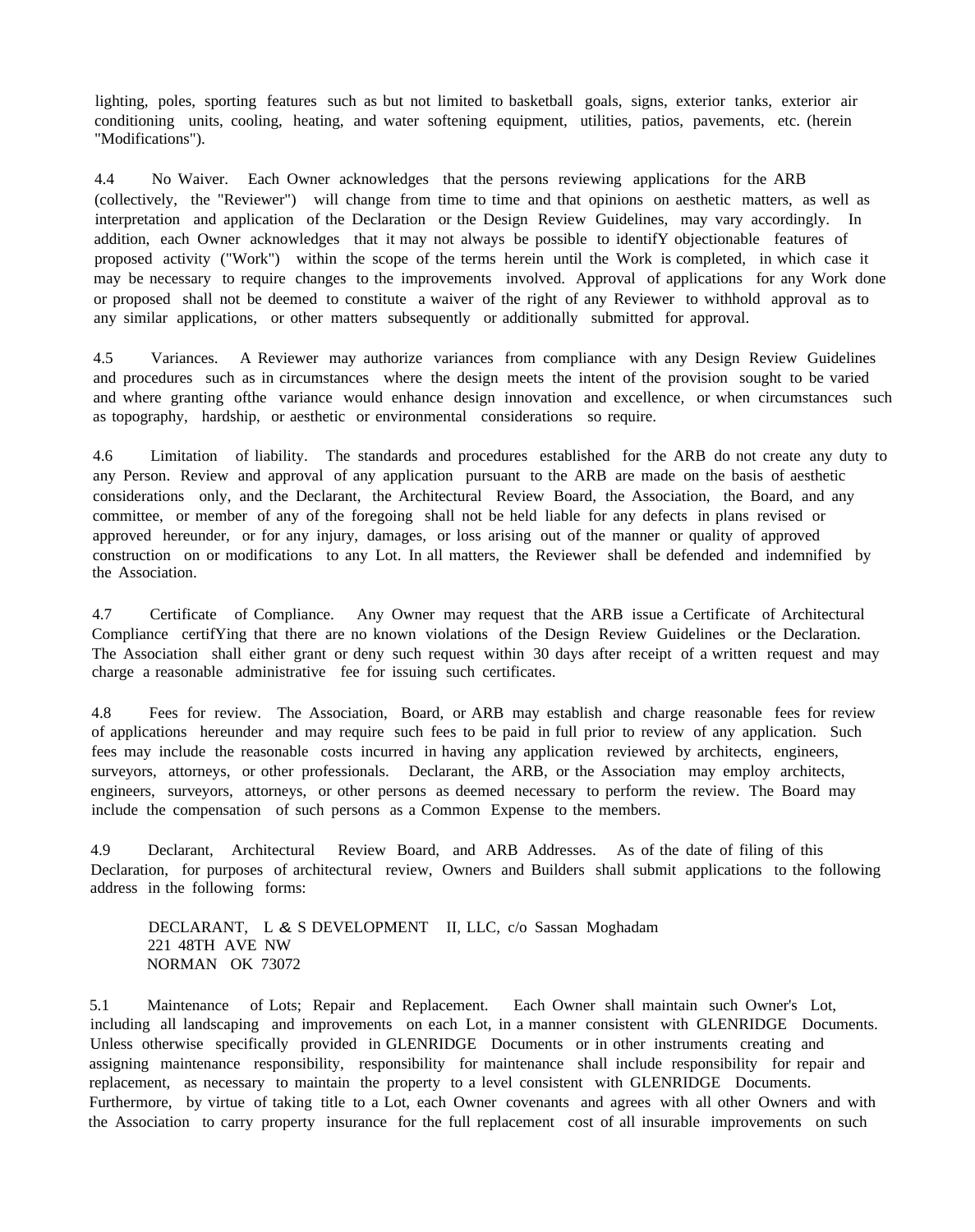Owner's Lot. Each Owner further covenants and agrees that in the event of damage to or destruction of structures on or comprising such Owner's Lot, the Owner shall proceed promptly to repair or to replace in a manner consistent with the original construction or such other plans and specifications as are approved by the ARB. Alternatively, the Owner shall clear the Lot and maintain it ina neat and attractive, landscaped condition consistent with GLENRIDGE Documents.

6.0 The Association and its Members.

6.1 Purpose of Association. The Association is the entity responsible for management, maintenance, operation and control of the Common Areas. The Association also is the primary entity responsible for enforcement of GLEN RIDGE Documents. The Association shall perform its functions in accordance with GLENRIDGE Documents and the laws of the State of Oklahoma.

6.2 Membership. Every Lot Owner is a Member of the Association. There is only one membership per Lot. If a Lot is owned by more than one Person, all co-Owners shall share the privileges of such membership, subject to restrictions on voting and in the By-Laws, and all such co-Owners shall be jointly and severally obligated to perform the responsibilities of Owners. The membership rights of an Owner which is not a natural person may be exercised by any officer, director, partner or trustee, or by the individual designated from time to time by the Owner in writing provided to the Association.

6.3 Voting. The Association shall have two classes of membership, Class "A" and Class "B."

A. Class "A". Class "A" Members shall be all Owners except the Class "B" Member, if any. Class "A" Members shall have one equal vote for each Lot in which they hold ownership thereof, except that there shall be only one vote per Lot and no vote shall be exercised for any property which is exempt from assessment, except for those owned by the Declarant.

B. Class "B". The sole Class "B" Member shall be Declarant. The Class "B" Member may appoint members of the Board of Directors during the Class "B" Control Period. The Class "B" membership shall terminate upon the earlier of:

i. the Class "B" member no longer owns any Lot or property in GLENRIDGE, and does not own any such Lot or property through an affiliated entity, and has conveyed all ownership in the Lots and properties in GLENRIDGE to successive unaffiliated Builders and third party consumers;

11. when, in its discretion, Declarant so determines and declares in a Recorded instrument.

Upon termination ofthe Class "B" membership, Declarant shall be a Class "A" Member entitled to one Class "A" vote for each Lot which it owns.

C. The vote for each Lot owned by a Class "A" Member shall be exercised by the Member representing the Lot. The Member may cast all such votes as it, in its discretion, deems appropriate. In any situation where a Member is entitled personally to exercise the vote for such Member's Lot, and there is more than one Owner of such Lot, the vote for such Lot shall be exercised as the co-Owners determine among themselves and advise the Association in writing prior to the vote being taken. Absent such advice, the Lot's vote shall be suspended if more than one Person seeks to exercise such vote; however the Lot shall be counted for quorum purposes.

7.0 Association Powers and Responsibilities

7.1 Acceptance and Control of Association Property. The Association, through action of its Board, may acquire, hold, and dispose of tangible and intangible personal property and real property. Declarant and its designees may convey to the Association personal property and fee title, leasehold or other property interests in any real property, improved or unimproved, described in "EXHIBIT  $\Delta$ " or "EXHIBIT  $B$ ". The Association shall accept and maintain such property at its expense for the benefit of its Members, subject to any restrictions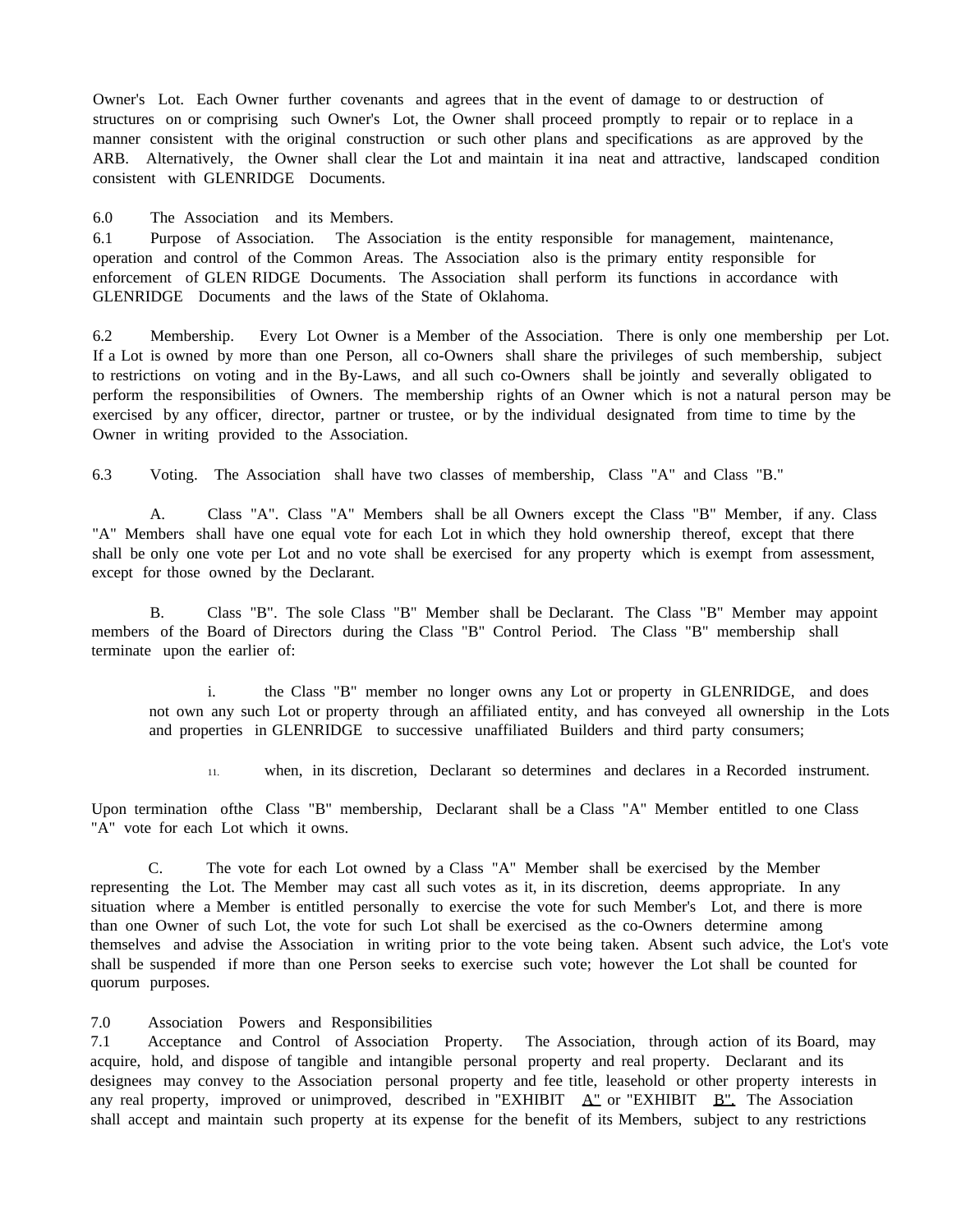set forth in the deed or other instrument transferring such property to the Association. Upon written request of Declarant, the Association shall re-convey to Declarant any unimproved portions of GLENRIDGE originally conveyed by Declarant to the Association for no consideration, to the extent conveyed by Declarant in error, needed by Declarant to make minor adjustments in property lines, or any other reasonable purpose. The Declarant shall not bear any responsibility for any damages that may be associated with defects in Common Area improvements and construction, to include but not be limited to property damage, personal injury, loss of income, death, loss of use, loss of value, adverse health effects, or any other effects. Any implied warranties, including an implied warranty of workmanlike construction, an implied warranty of habitability, or an implied warranty of fitness for a particular use, are hereby waived and disclaimed.

7.2 Maintenance of Common Areas. The Association shall maintain, in accordance with GLENRIDGE Documents, the Common Areas, such as shown on attached "EXHIBIT Boo,and which additionally may include, but need not be limited to:

A. All portions of and structures situated upon the Common Areas, including but not limited to entryway signage, improvements and landscaping, lighting, surveillance systems, utilities serving the private Association improvements, and any additional Common Area facilities that Declarant or Association chooses to add to the Common Areas;

B. Landscaping within public rights-of-way within or abutting GLENRIDGE:;

C. The private streets and sidewalks and all improvements as associated with the private street network and gated entryways;

D. Such portions of any additional property included within the Common Area as may be dictated by this Declaration, any Supplemental Declaration, or any contract or agreement for maintenance thereof entered into by the Declarant or Association;

E. All areas located within GLEN RIDGE which serve as part of the storm water drainage system for GLENRIDGE, including improvements and equipment installed therein or used in connection therewith; provided, neither Declarant, the Architectural Review Board, nor the Association shall have any liability for damage or injury caused by flooding or surface runoff resulting from rainfall or other natural occurrences; and

F. Any property and facilities owned by Declarant and made available, on a temporary or permanent basis, for the primary use and enjoyment of the Association and its Members, such property and facilities to be identified by written notice from Declarant to the Association and to remain a part of the Common Area and be maintained by the Association until such time as Declarant revokes such privilege of use and enjoyment by written notice to the Association.

The Association shall have the right to enter upon, for the purpose of maintaining, and may maintain other property which it does not own, including, without limitation, property dedicated to the public, if the Board determines that such maintenance is necessary or desirable to maintain GLENRIDGE Documents. The costs associated with maintenance, repair, and replacement of the Common Area shall be a Common Expense. Furthermore, in the event of dissolution of the Association, the Board shall determine the means of disposition of the common elements under ownership by the Association.

Except as provided above, the Common Area shall not be reduced by amendment of this Declaration or any other means except with the prior written approval of Declarant as long as Declarant owns any property described in "EXHIBIT  $\Delta$ " or "EXHIBIT Booof this Declaration.

If the Association fails to maintain any Common Area that results in a City ofNomlan code violation, the City of Norman shall have the right, but not obligation, to perform corrective maintenance, after serving the Association with thirty (30) days written notice and an opportunity to cure. The costs of said abatement are the responsibility of the Association and if such costs are not promptly paid, the City of Norman shall have the right to enforce such collection by all remedies available to the City of Norman at law or in equity.

7.3 Insurance. The Association may maintain insurance policies as the Board, in its discretion, determines advisable. The Association shall maintain general liability insurance that names Declarant as an additional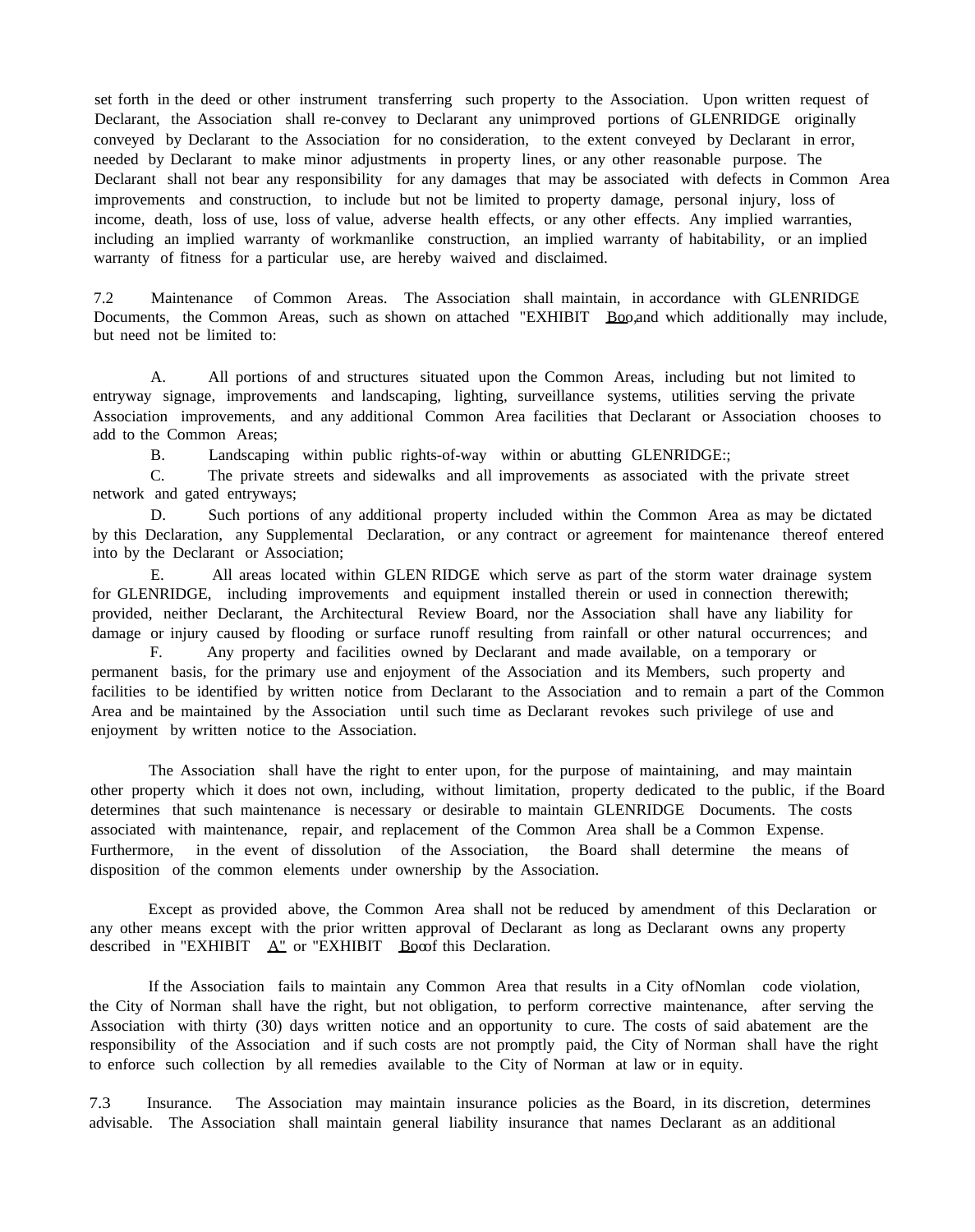insured, and that covers as against all liability claims that arise out of any acts or omissions alleged against the Declarant, the Association, the Board, the ARB, or the officers and directors of the Board.

7.4 Compliance and Enforcement. Every Owner and occupant ofa Lot shall comply with GLENRIDGE Documents. The Board may impose sanctions as specific assessments for violation of GLENRIDGE Documents after notice and a hearing in accordance with the procedures set forth in the By-Laws. Such sanctions may include, but are not limited to:

A. reasonable monetary fines which shall constitute a lien upon the violator's Lot;

B. suspending an Owner's right to vote in all matters;

C. suspending any Owner's right to use any facilities that are Common Area;

D. suspending any services provided by the Association to an Owner if the Owner is more than thirty days delinquent in paying any assessment or other amount owed to the Association;

E. exercising self-help or taking action to abate any violation of GLENRIDGE Documents in a nonemergency situation;

F. requiring an Owner, at the Owner's expense, to remove any structure or improvement on such Owner's Lot in violation of the Documents and to restore the Lot to its previous condition and, upon failure of the Owner to do so, the Board or its designee shall have the right to enter the property, remove the violation and restore the property to substantially the same condition as previously existed;

G. without liability to any Person, prohibiting any contractor, subcontractor, agent, employee or other invitee of an Owner who fails to comply with the GLENRIDGE Documents from continuing or performing any further activities in GLEN RIDGE; and

H. levying Specific Assessments to cover costs incurred by the Association to bring a Lot into compliance with GLENRIDGE Documents.

In addition, the Board may take the following enforcement procedures to ensure compliance with GLENRIDGE Documents: exercising self-help in any emergency situation; and bringing suit at law or in equity to enjoin any violation or to recover monetary damages or both. All remedies set forth in GLENRIDGE Documents shall be cumulative of any remedies available at law or in equity. In any action to enforce GLENRIDGE Documents, if the Association prevails, it shall be entitled to recover all costs, including, without limitation, attorney's fees and court costs, reasonably incurred in such action.

In addition to any other enforcement rights, ifan Owner fails properly to perform such Owner's maintenance responsibility, the Association may Record a notice of violation against the Owner's Lot or perform such maintenance responsibilities and assess all costs incurred by the Association against the Lot and the Owner. The Association shall provide the Owner with reasonable notice and an opportunity to cure the problem prior to taking such enforcement action, except in an emergency situation as determined by the Board.

The Association shall not be obligated to take any particular action. Any such lack of action shall not be construed a waiver of the right of the Association to enforce such provision at a later time under other circumstances or estop the Association from enforcing any other covenant or rule. The Association may, but shall not be obligated to, enforce applicable city and county ordinances, and may, but shall not be obligated to, permit the City of Norman to enforce ordinances within GLENRIDGE Properties for the benefit of the Association and its Members.

7.5 Authority. The Association may exercise any right or privilege expressly or impliedly given to the Association by GLENRIDGE Documents. Except as otherwise specifically provided in GLENRIDGE Documents, or by law, all rights and powers of the Association may be exercised by the Board without a vote of the membership.

7.6 Indemnification of Officers, Directors and Others. Subject to Oklahoma law, the Association shall indemnify the Declarant, and every officer, director, and committee member, including the Architectural Review Board, against all damages and expenses, including legal fees, reasonably incurred in connection with any claim,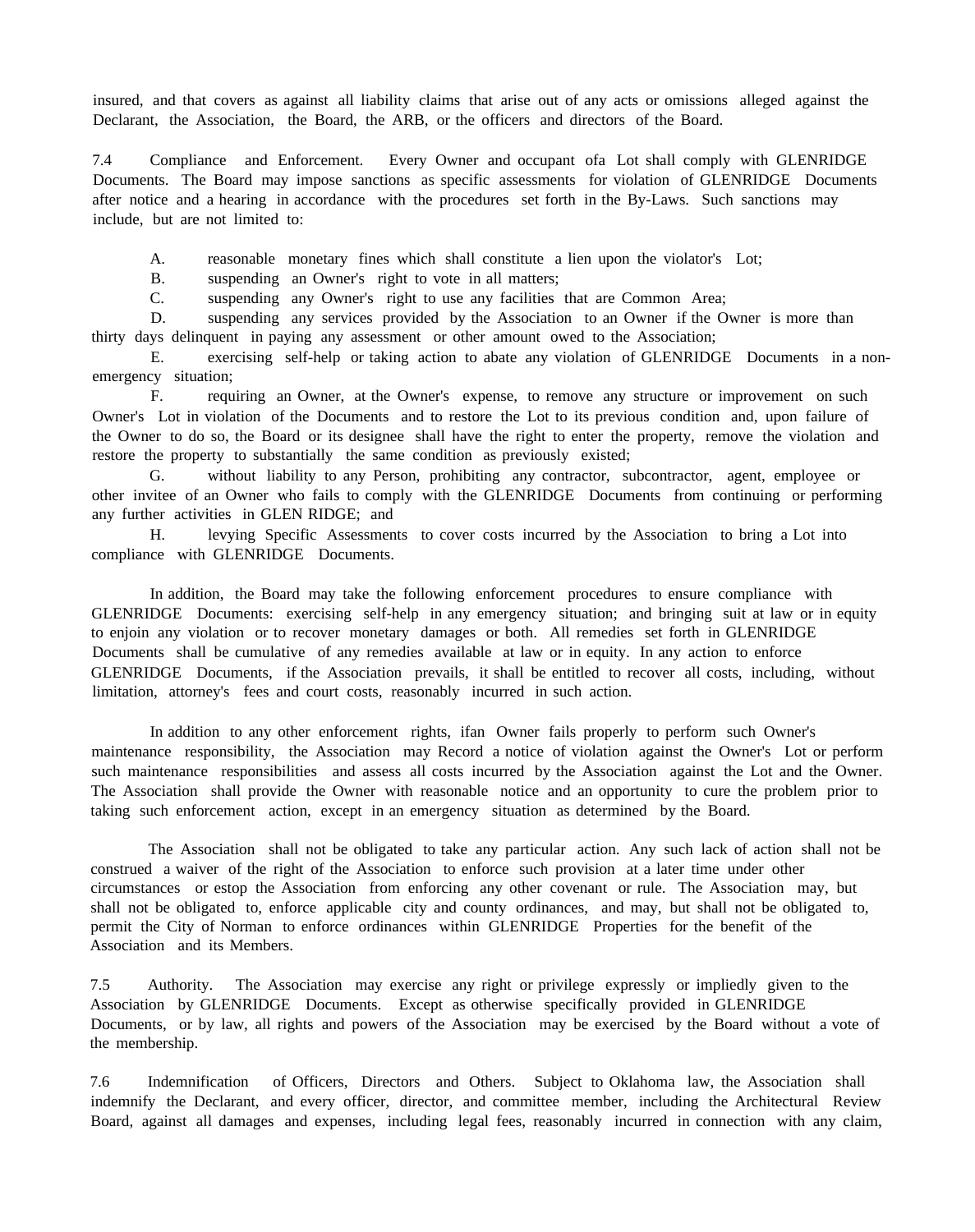action, suit, or other proceeding (including settlement of any suit or proceeding, if approved by the then Board of Directors) to which he or she may be a party by reason of being or having been an officer, director, or committee member. The officers, directors, and committee members shall not be liable for any negligence, except for their own individual gross negligence or intentional torts. The officers and directors shall have no personal liability with respect to any contract or other commitment made or action taken in good faith on behalf of the Association (except to the extent that such officers or directors may also be Members of the Association). The Association shall indemnitY and hold harmless each such Declarant, officer, director, and committee member from any and all liability to others on account of any such contract commitment, or action. The Association shall, as a Common Expense, maintain adequate general liability and officers/directors liability insurance per this obligation.

7.7 Provision of Services. The Board may enter into and terminate contracts or agreements with other entities, including Declarant, to provide services to and facilities for the Members and their guests, lessees and invitees; the Board may charge use and consumption fees for such services and facilities.

7.8 Association's Responsibility with Respect to Transfer of lots. Subsequent to the Class "B" Control Period and if required by law, the Association shall furnish to the purchaser of a Lot, after receipt of notice of a pending sale of the Lot, a copy of the Documents, ifnot otherwise received by the purchaser in connection with such sale and the Association may charge a fee to cover the costs the Association incurs in providing such.

#### 8.0 Assessments.

8.1 Initial Assessment. Prior to the invoicing of assessments, the Board may prepare a budget of the estimated Common Expenses for the coming year. The Association is hereby authorized to levy Base Assessments, pursuant to an initial amount of \$400, per year, against all Lots subject to assessment to fund the Common Expenses. The Board shall send a copy of any prepared budget, together with notice of the amount of the Base Assessment to be levied, to each Owner. The Board may revise a budget and adjust the Base Assessment from time to time during the year. The Board may prepare and review at least annually reserve budgets. The budgets may take into account the number and nature of replaceable assets, the expected life of each asset, and the expected repair or replacement cost.

The Declarant shall provide a list of all of the Common Area capital components and their roughly estimated initial construction cost to the Association, and a statement from the Declarant's engineer or architect indicating the roughly estimated useful life of each such element. The Association shall maintain an annual "reserve assessment" equal to the initial cost of each component divided by the estimated number of years that each component is roughly estimated to remain useful, i.e. a ten thousand dollars (\$10,000.00) component with a useful life often years would require that \$1,000 be included in each annual budget, divided equally by the number of members in the Association.

8.2 Special Assessments. In addition to other authorized Base Assessments, the Association may levy Special Assessments to cover un budgeted expenses or expenses in excess of amounts budgeted, including but not limited to any cost and expense related to indemnification of the Declarant. Any such Special Assessment may be levied against the entire membership. Except as otherwise specifically provided in this Declaration, any Special Assessment shall require the affirmative vote or written consent of Members representing more than 50% of the total votes allocated to Lots which will be subject to such Special Assessment, and the affirmative vote or written consent of the Class "B" Member, if such exists. Special Assessments shall be payable in such manner and at such times as determined by the Board.

8.3 Specific Assessments. The Association shall have the power to levy Specific Assessments against any particular Lot to cover the costs, including overhead and administrative costs, of providing services to a Lot upon request of an Owner, or to cover costs incurred in bringing a Lot into compliance with GLEN RIDGE Documents, or costs incurred as a consequence of the conduct of the Owner or occupants of a Lot, their agents, contractors, employees, licensees, invitees, or guests; provided, the Board shall give the Lot Owner prior written notice and an opportunity for a hearing, in accordance with the Bylaws, before levying any Specific Assessment.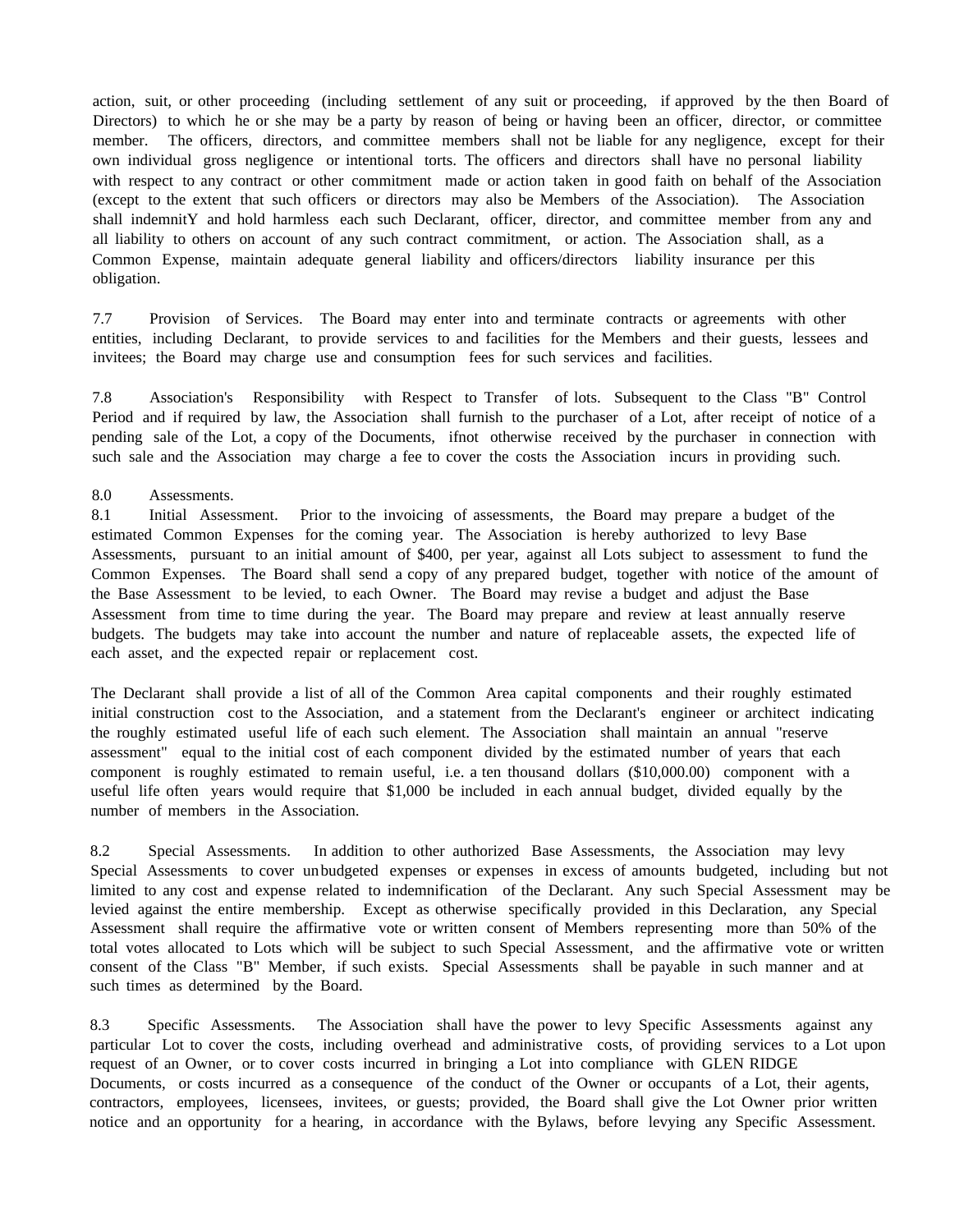8.4 Authority To Assess Owners; Time of Payment. Declarant hereby establishes and the Association is hereby authorized to levy assessments as provided for in the GLENRIDGE Documents. The obligation to pay assessments shall commence on a date determined in the sole discretion of the Declarant. Assessments shall be paid in such manner and on such dates as the Board may establish. The Board may require advance payment of assessments at the closing of the transfer oftitle to a Lot and impose special requirements for Owners with a history of delinquent payment. Unless the Board otherwise provides, the Base Assessment shall be due and payable in advance on the first day of each fiscal year.

#### 8.5 Obligation for Assessments.

Each Owner, by Accepting a deed or entering into a Recorded contract of sale for any portion of GLENRIDGE, is deemed to covenant and agree to pay all assessments authorized in GLENRIDGE Documents. All assessments, together with interest (computed from its due date at a rate of 10% per annum or such higher rate as the Board may establish, subject to the limitations of Oklahoma law), late charges as determined by Board resolution, costs, and reasonable attorneys' fees, shall be the personal obligation of each Owner and a lien upon each Lot until paid in full. Upon a transfer of title to a Lot, the grantee shall be jointly and severally liable for any assessments and other charges due at the time of conveyance.

Failure of the Board to fix assessment amounts or rates or to deliver or mail each Owner an assessment notice shall not be deemed a waiver, modification, or a release of any Owner from the obligation to pay assessments. In such event, each Owner shall continue to pay Base Assessments on the same basis as during the last year for which an assessment was made, if any, until a new assessment is levied, at which time the Association may retroactively assess any shortfalls in collections.

No Owner may exempt themselves from liability for assessments by non-use of Common Area, abandonment of a Lot, or any other means. The obligation to pay assessments is a separate and independent covenant on the part of each Owner. No diminution or abatement of assessments or set-off shall be claimed or allowed for any alleged failure of the Association to take some action or perform some function required of it.

The Association shall, upon written request from an Owner, Mortgagee, or other Person designated by the Owner, furnish a certificate, signed by an officer of the Association stating whether assessments for such Owner's Lot have been paid and any delinquent amount. Such certificate shall be binding upon the Association, the Board, and the Owners. The Association may require the advance payment of a reasonable processing fee for the issuance of such certificate.

8.6 Lien for Assessments. All assessments and other charges of the Association authorized in this Declaration shall constitute a lien against the Lot against which they are levied from the time such assessments or charges become delinquent until paid. The lien shall also secure payment of interest (subject to the limitations of Oklahoma law), late charges (subject to the limitations of Oklahoma law), and costs of collection (including attorneys' fees, lien fees and administrative costs). Such lien shall be superior to all other liens, except those deemed by Oklahoma law to be superior. The Association may enforce such lien, when any assessment or other charge is delinquent, by lawsuit, judgment, and foreclosure. The sale or transfer of any Lot shall not affect the assessment lien or relieve such Lot from the lien for any subsequent assessments. However, the sale or transfer of any Lot pursuant to foreclosure of the first Mortgage shall extinguish the lien as to any installments of such assessments due prior to the Mortgagee's foreclosure.

8.7 Exempt Property. Notwithstanding any provision to the contrary in the Documents, the following property shall be exempt from payment of Base Assessments, and Special Assessments:

A. All Common Area and such portions of the property owned by Declarant as are included in the Common Area;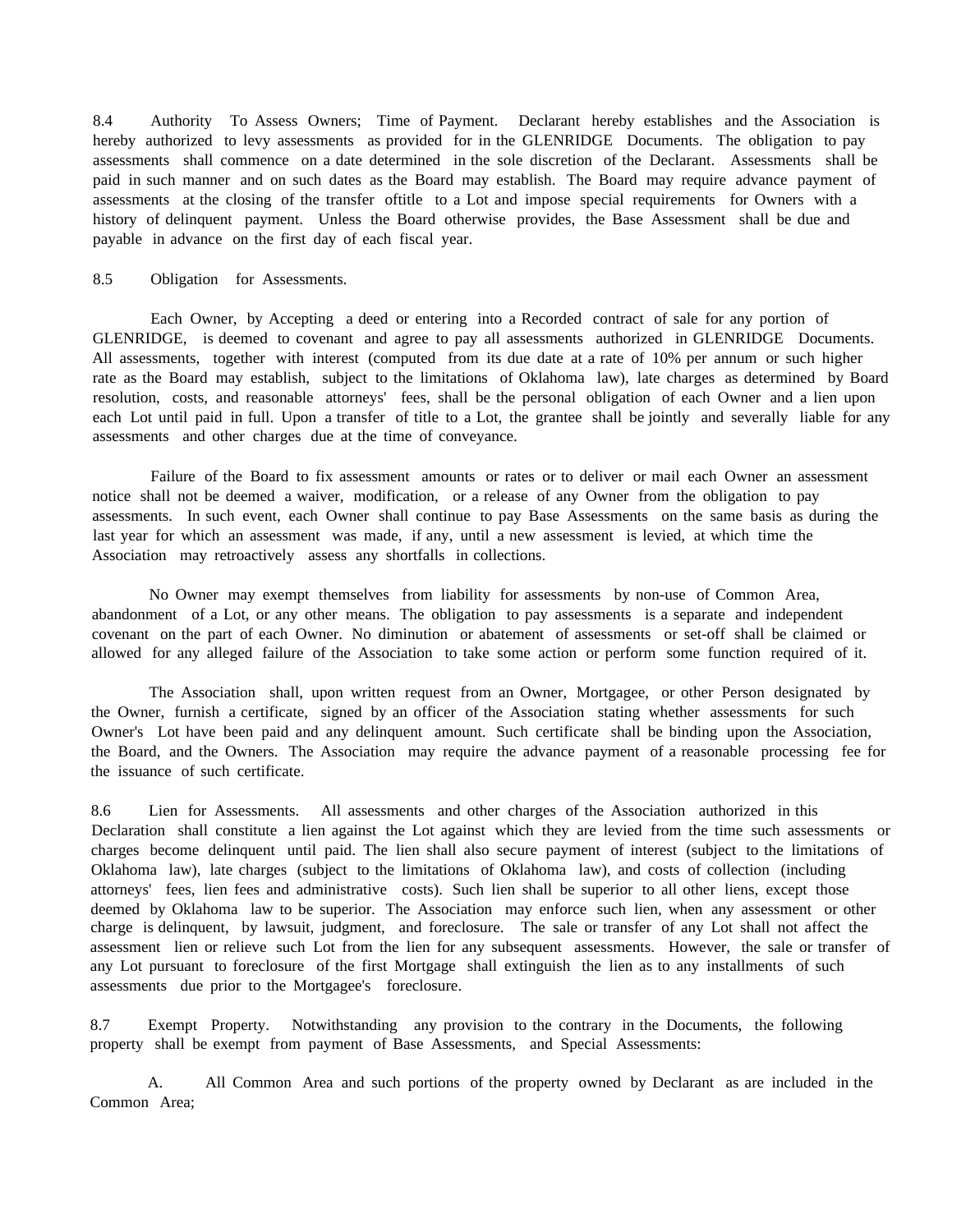B. All property held by the Declarant or its affiliated entities. The Declarant and its affiliated entities shall also be exempt from all assessments, Special Assessments, Specific Assessments, and any other charges or fines.

C. All Lots owned by an approved Builder in the GLENRIDGE Addition so long as such Builder is an approved Builder and only for so long as up to a maximum of one year during such time as the Builder has acquired title to a Lot from the Declarant and Builder is in the process of constructing ARB approved improvements to the Lot. The exemption for each Builder automatically expires one year after the Builder takes title to the Lot. Each Builder shall have up to twelve months to complete construction of the dwelling on the Lot.

## **9.0 Expansion of GLENRIDGE**

**9.1 Expansion by Declarant.** Declarant may from time to time, subject to the provisions of this Declaration, add to all or any portion of the property described in **"EXHmIT** A" by Recording a Supplemental Declaration describing the additional property to be subjected. A Supplemental Declaration Recorded pursuant to this Declaration shall not require the consent of any Person except the owner of such property, if other than Declarant. Declarant may transfer or assign the right to annex property to any Person who is a purchaser of any portion of the real property described in **"EXHIBIT** A". Nothing in this Declaration shall be construed to require Declarant or any successor to subject additional property to this Declaration.

**9.2 Additional Covenants and Easements.** Declarant may subject any portion of GLENRIDGE to additional covenants and easements, including covenants obligating the Association to maintain and insure such property and authorizing the Association to recover its costs through assessments. Such additional covenants and easements may be set forth either in a Supplemental Declaration subjecting such property to this Declaration or in a separate Supplemental Declaration referencing property previously subjected to this Declaration. Any such Supplemental Declaration may supplement, create exceptions to, or otherwise modify the terms of this Declaration as it applies to the subject property in order to reflect the different character and intended use of such property. A Supplemental Declaration shall be effective upon Recording unless otherwise specified in such Supplemental Declaration.

## **10.0 Additional Rights Reserved to Declarant.**

**10.1** Withdrawal of Property. Declarant reserves the right to amend this Declaration for the purpose of removing from the coverage of this Declaration any portion of GLEN RIDGE which has not yet been improved with structures. Such amendment shall not require the consent of any Person other than the Owner(s) of the property to be withdrawn, if such Owner is not Declarant.

**10.2 Marketing and Sales Activities.** Declarant and Builders authorized by Declarant may construct and maintain upon portions of the Common Area such facilities and activities as, in the sole opinion of Declarant, may be reasonably required, convenient, or incidental to the construction or sale of Lots, including, but not limited to, sales offices, signs, and model homes.

**10.3 No Protest.** Declarant and its employees, agents and designees shall have a right of access and use and an easement over and upon all of the Common Area for the purpose of making, constructing and installing such improvements to the Common Area as it deems appropriate in its sole discretion. No Association funds shall be used to challenge, protest, object to, or otherwise interfere with the Declarant's development activities in GLENRIDGE or in properties nearby to GLENRIDGE.

**10.4 Right To Approve Changes in Standards.** No amendment to or modification of amy Rules and Regulations shall be effective without prior notice to and the written approval of Declarant so long as Declarant owns property FOUNTIAN VIEW.

**10.5 Right To Transfer or Assign Declarant Rights.** Any or all of the special rights and obligations of Declarant set forth in this Declaration or the By-Laws may be transferred in whole or in part to other Persons. No such transfer or assignment shall be effective unless it is in a written instrument signed by Declarant. The foregoing sentence shall not preclude Declarant from permitting other Persons to exercise, on a one time or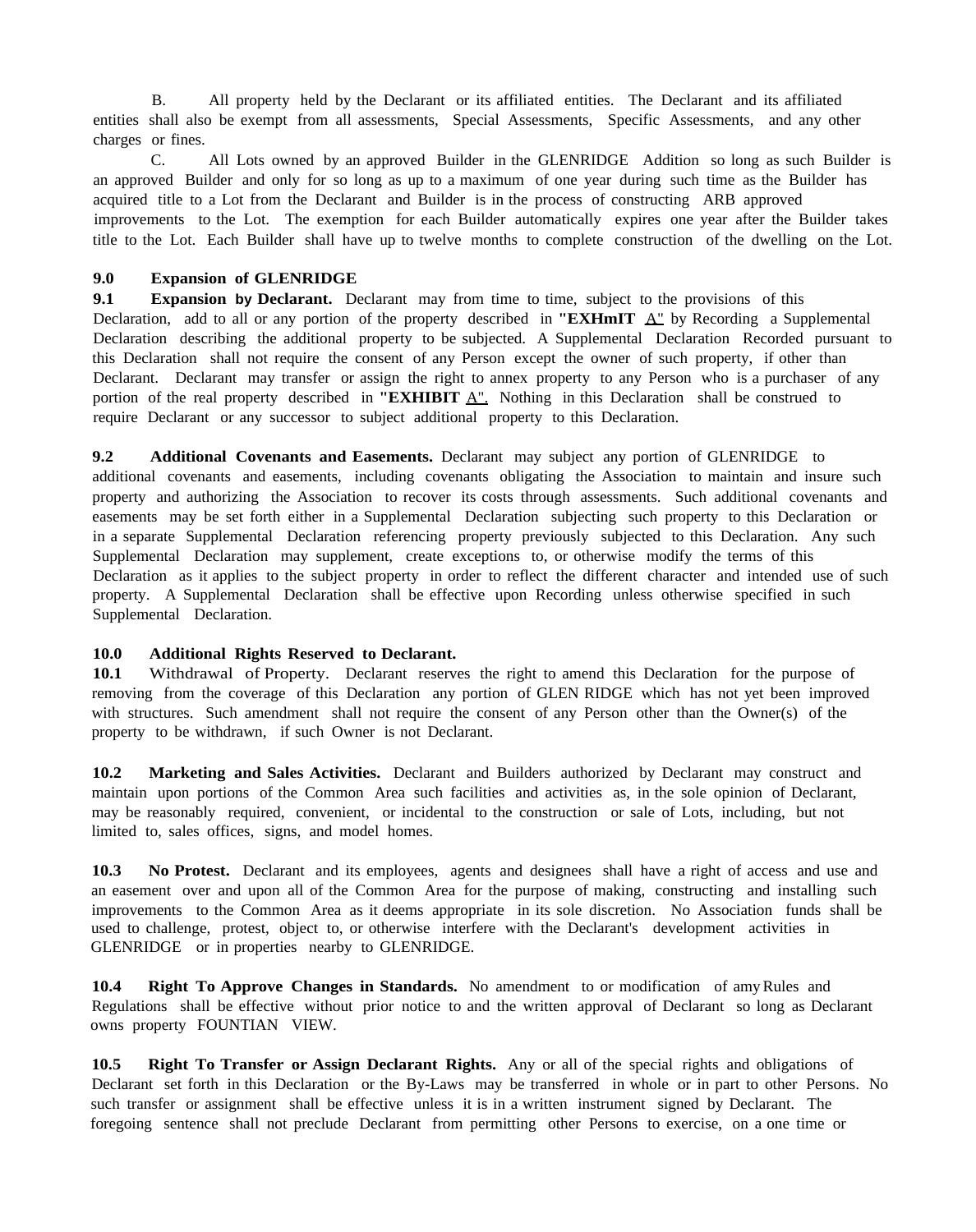limited basis, any right reserved to Declarant in this Declaration where Declarant does not intend to transfer such right in its entirety.

10.6 Exclusive Rights To Use Name of Development. No Person shall use the name "GLENRIDGE" or any derivative of such name in any printed, electronic, or promotional material without Declarant's prior written consent. However, Owners may use the name "GLENRIDGE" in printed matters where such term is used solely to specify that Owner's property is located at GLENRIDGE and the Association shall be entitled to use the word "GLENRIDGE" in its name.

10.7 Termination of Rights. The rights contained in this Section 10 provisions shall not terminate until the termination of the Class B Control Period.

11.0 Easements.

11.1 Easements in Common Area. Declarant grants to each Owner a nonexclusive right and easement of use, access, and enjoyment in and to the Common Area, subject to:

A. GLENRIDGE Documents and any other applicable covenants;

B. The Board's right to:

i. adopt rules regulating the use and enjoyment of the Common Area, including rules limiting the number of guests who may use the Common Area;

ii. suspend the right of an Owner to use facilities within the Common Area:

a. for any period during which any charge against such Owner's Lot remains delinquent; or

b. for a period not to exceed 30 days for a single violation or for a longer period in the case of any continuing violation, of GLEN RIDGE Documents;

iii. dedicate or transfer all or any part of the Common Area, subject to such approval requirements as may be set forth in this Declaration; and

iv. mortgage, pledge, or hypothecate any or all of its real or personal property as security for money borrowed or debts incurred.

Any Owner may extend the rights of use and enjoyment hereunder to the members of such Owner's family, lessees, and social invitees, as applicable, subject to reasonable regulation by the Board. An Owner who leases a Lot shall be deemed to have assigned all such rights to the lessee of such Lot for the period of the lease.

Declarant, so long as Declarant owns any property described in "EXHIBIT  $A$ ", and the Association shall have the right to grant easements in and to the Common Area to any service provider or third-party contractor as may be necessary, in the sole discretion of Declarant or the Association.

11.2 Easements for Utilities, Etc. The property described in "EXHIBIT  $A$ " shall be subject to such easements as are set forth in all separate, duly Recorded instruments, including without limitation, all applicable plats, dedications, easements. Declarant and the Association, for themselves and their respect successors and assigns, each reserve the right to grant, convey, and dedicate over, upon, beneath, and across any land owned by it, any and all easements if may deem appropriate. Declarant hereby reserves for itself and its duly authorized agents, successors, assigns, and mortgagees, an easement over the Common Area for the purposes of enjoyment, use, access, and development of the property described in "EXHmIT B". This easement includes, but is not limited to, a right of ingress and egress over the Common Area for construction of roads and for connecting and installing utilities on such property.

11.3 Easements for Maintenance, Emergency and Enforcement. Declarant reserves to itself and grants to the Association easements over GLENRIDGE and all Lots therein to the extent necessary to enable the Association to fulfill its maintenance responsibilities. The Association shall also have the right, but not the obligation, to enter upon any Lot for emergency, security, and safety reasons, to perform maintenance and to inspect for the purpose of ensuring compliance with and enforce GLENRIDGE Documents; provided, however,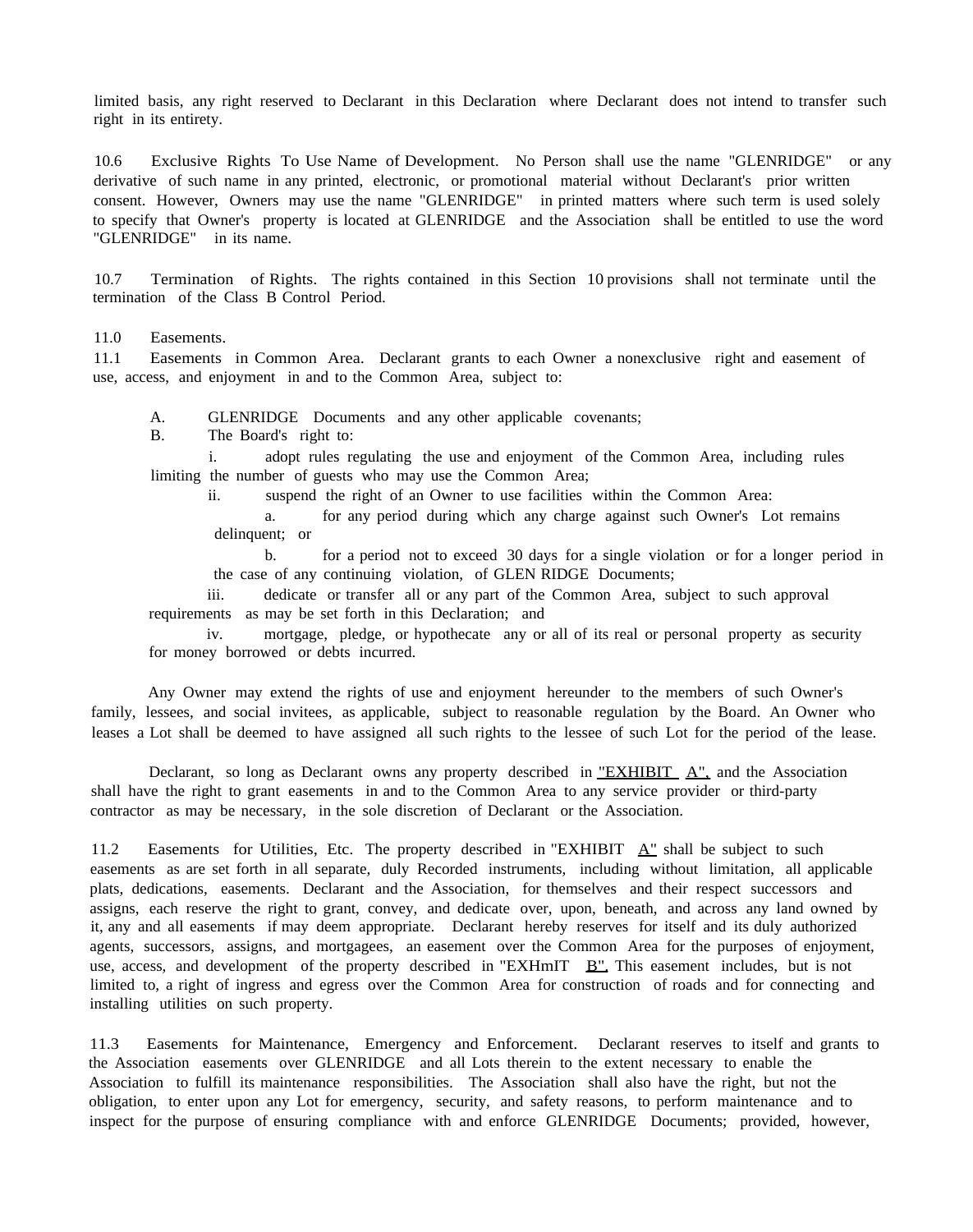except to avoid imminent threat of personal injury or property damage, entry into any portion of any property not generally open to the public shall only be authorized during reasonable hours and after receipt of the consent of the Owner or occupant, which consent shall not unreasonably be withheld.

11.4 Easements for Irrigation, Detention!Retention Maintenance, and Flood Water. To the extent that any lakes, ponds, channels, detention ponds, retention areas, collections of storm water drainage (collectively, Detention/Retention Area) is located within the Common Area, this Declaration hereby creates, in favor of Declarant and/or the Association, and their successors, assigns, and designees, the nonexclusive right and easement, but not the obligation, to enter upon any Detention/Retention Area located within the Common Area to: install, operate, maintain, and replace any pumps that may supply irrigation water to the Common Area; construct, maintain, and repair structures and equipment used for retaining water; and maintain such areas in a manner consistent with GLENRIDGE Documents. Furthermore, Declarant, the Association, and their successors, assigns and designees shall have an access easement over and across any of GLENRIDGE abutting or containing any Detention/Retention Area. Additionally, Declarant reserves for itself, the Association, and their successors, assigns and designees, a perpetual, nonexclusive right and easement of access and encroachment over the Common Area and Lots (but not the dwellings thereon) adjacent to or within 100 feet of any Detention/Retention Areas at GLENRIDGE, in order to: alter in any manner and generally maintain any water body within the Common Area; and, maintain and landscape the slopes and banks pertaining to such areas. Nothing herein shall be construed to make Declarant, the Association, or any other Person liable for damage or injury resulting from flooding or surface runoff due to rainfall or other natural occurrences.

11.5 Easements for Drainage Areas. This Declaration hereby creates in favor of Declarant, so long as Declarant owns any property described in "EXHIBIT  $\Delta$ ", and the Association, and their successors, assigns, and designees, the nonexclusive right and easement to enter upon drainage ways, drainage culverts, natural drainage areas, washes and wash areas, other areas at GLENRIDGE, including areas within Lots, used to drain surface runoff and flood waters, and any improvements and equipment installed or used in connec60n therewith (collectively, "Drainage Areas") to install, maintain, repair, and replace such areas and property. Except to avoid imminent threat of personal injury or property damage, entry onto any portion of any property not generally open to the public shall only be authorized duritlg reasonable hours and after receipt of the Owner's or occupant's consent, which consent shall not unreasonably be withheld.

11.8 Easements for Screening and Fencing. This Declaration hereby creates in favor of Declarant, so long as Declarant owns any property described in "EXHffiIT  $\Delta$ ", and the Association, and their successors, assigns, and designees, the nonexclusive right and easement to enter upon Lots and other areas within GLENRIDGE, on which screening and fencing has been installed for the purpose of improving the aesthetic quality of the Property. Except to avoid imminent threat of personal injury or property damage, entry onto any portion of any property not generally open to the public shall only be authorized during reasonable hours and after receipt of the Owner's or occupant's consent, which consent shall not unreasonably be withheld.

11.9 Pedestrian Easements over Common Area. Owners and guests of Owners shall have a pedestrian easement over and across any designated paths through the Common Area located on Common Areas. Designated paths shall be only those paths created and installed by the Declarant or Association, if any. The use of any and all motorized vehicles including all-terrain vehicles, mopeds or other similar vehicles, whether or not listed herein, within the pedestrian easement is prohibited unless said use is by the Association and is related to maintenance or replacement. The Association has an express easement to maintain and/or replace said paths as necessary.

## 12.0 Dispute Resolution.

12.1 Consent to litigation. Except as provided in this Declaration, the Association shall not commence a judicial or administrative proceeding without the approval at least fifty percent (50%) of the Members. This provision shall not apply, however, to:

A. actions brought by the Declarant or Association to enforce GLENRIDGE Documents (including, without limitation, the foreclosure of liens);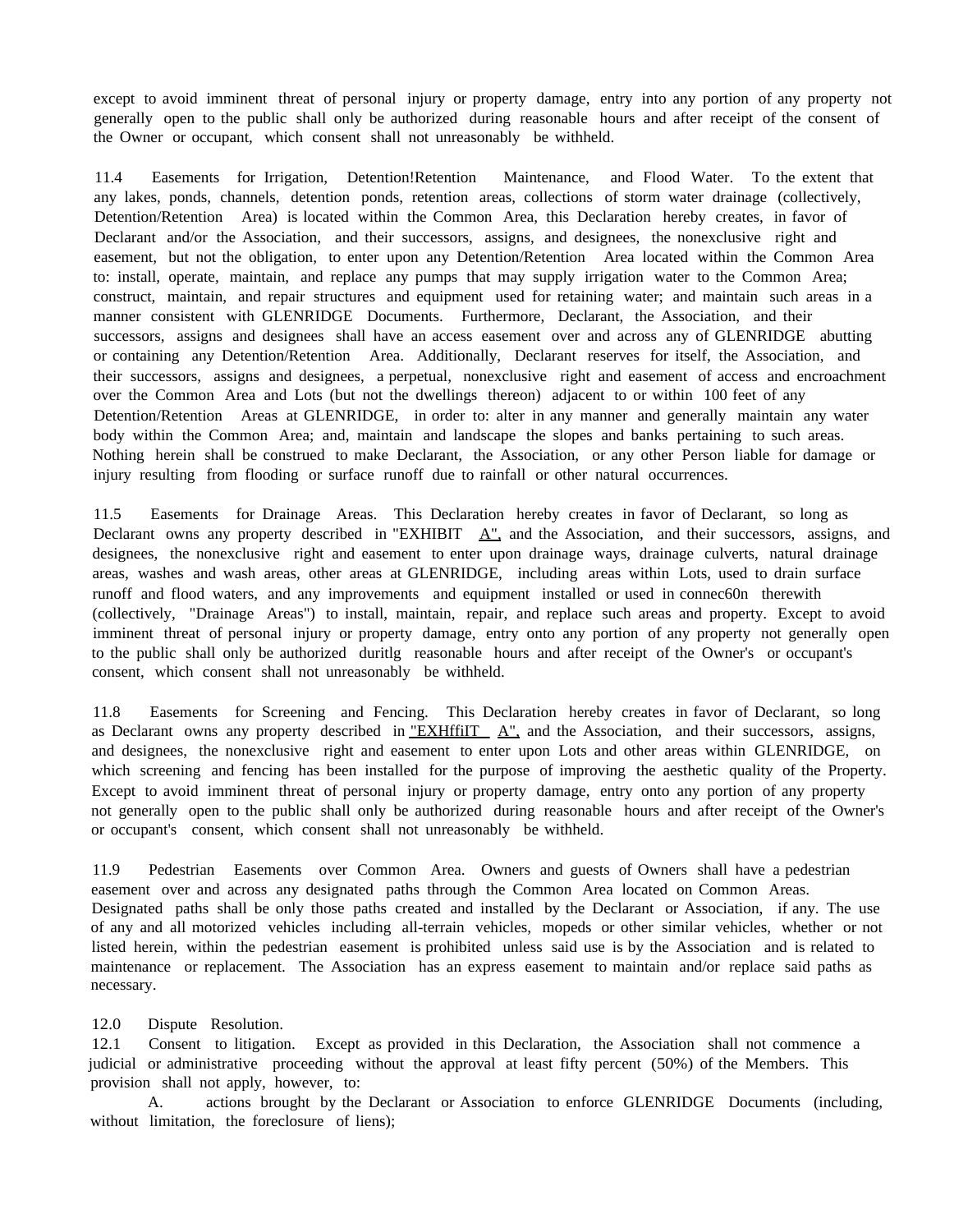- B. the imposition and collection of assessments;
- C. proceedings involving challenges to ad valorem'taxation; or
- D. counterclaims brought by the Declarant or Association in proceedings instituted against it.

Prior to the Association or any Member commencing any judicial or administrative proceeding to which Declarant is a party and which arises out of an alleged defect at GLENRIDGE or any improvement constructed upon GLENRIDGE, Declarant shall have the right to be heard by the Members, or the particular Member, and to access, inspect, correct the condition of, or redesign any portion of GLENRIDGE, including any improvement as to which a defect is alleged. Any such access, inspection, correction, or redesign shall occur only in the sole discretion of the Declarant.

12.2 Dispute Resolution and Enforcement. Prior to the Association or any Member bringing any judicial or administrative proceeding under the Documents or for a claim against the Declarant or Association, such Person making a claim shall undergo formal mediation with the other party in a good faith effort toward resolution of the dispute. In the event good faith negotiations fail to resolve the dispute, the Person shall thereafter be entitled to sue in Cleveland County District Court. Each Party shall bear its own costs of any mediation, including attorneys' fees, and each Party shall share equally all charges rendered by any mediator. Each Owner shall comply strictly with the Documents, including any rules, regulations, and resolutions of the Association. Failure to so comply shall be grounds for the taking of such actions elsewhere provided for in the Documents, including but not limited to the institution of legal proceedings in an action at law and/or in equity. Should the Declarant or Association engage legal counsel for representation of any claims brought against either, all costs associated with such engagement, including litigation costs and expenses shall be recovered from the other party, which may be a Specific Assessment if the other party is a Member, and all such expenses may be reimburs(~d from the Members through a Special Assessment. No delay, failure, or omission on the part of the Declarant or Association in exercising any right, power, or remedy provided in these Documents shall be construed as an acquiescence thereto or shall be deemed a waiver of the right to enforce such right, power, or remedy thereafter as to the same violation or breach, and shall act as no bar to enforcement.

## 13.0 Mortgagee Matters.

13.1 Notices of Action. An institutional holder, insurer, or guarantor of a first Mortgage (an "Eligible Holder"), which provides a written request to the Association will be entitled to timely written reply notice of any delinquency in the payment of assessments or charges owed by a Lot subject to the Mortgage of such Eligible Holder, where such delinquency has continued for a period of more than ninety days, or any other violation of GLENRIDGE Documents relating to such Lot or the Owner or Occupant which is not cured within ninety days. Upon request, each Owner shall be obligated to furnish to the Association the name and address of the holder of any Mortgage encumbering such Owner's Lot.

13.2 FHLMC. This Declaration and the GLENRIDGE Documents, shall not conflict with the requirements of the Federal Home Loan Mortgage Corporation, to the extent that such requirements conflict with the GLENRIDGE Documents and interfere with financing applicable to Lots or Common Areas within GLENRIDGE.

13.3 Failure of Mortgagee To Respond. Any Mortgagee who receives a written request from the Declarant or Board to respond to or consent to any action shall be deemed to have approved such action if the Association does not receive a written response from the Mortgagee within 30 days of the date of the Association's request, provided such request is delivered to the Mortgagee by certified or registered mail, return receipt requested.

## 14.0 Changes in Common Area.

14.1 Condemnation. If any part ofthe Common Area shall be taken (or conveyed in lieu of and under threat of condemnation by the Board acting on the written direction of Members representing at least 67% of the total Class "A" votes in the Association and of Declarant, as long as Declarant owns any property subject to the Declaration) by any authority having the power of condemnation or eminent domain, such award or proceeds shall be payable to the Association and used for such purposes as the Board shall determine, or the Declarant if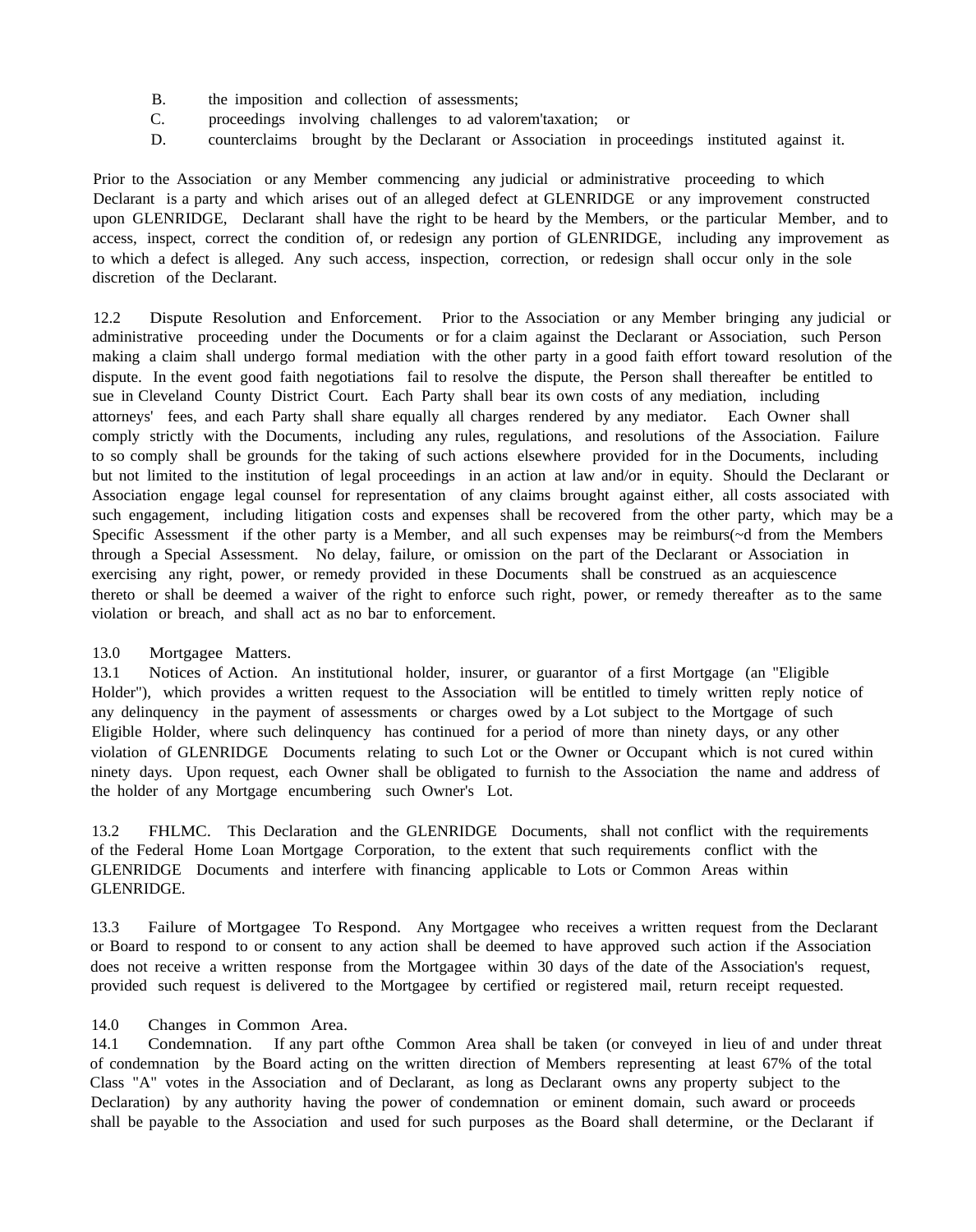the Declarant is still the title owner of such real property being condemned. If the taking or conveyance involves a portion of the Common Area on which improvements have been constructed, the Association shall restore or replace such improvements on the remaining land included in the Common Area to the extent available, unless within 60 days after such taking, Declarant, so long as Declarant owns any property subject to the Declaration, or Members representing at least 75% of the total Class "A" vote of the Association shall otherwise agree.

14.2 Transfer or Dedication of Common Area. The Association may dedicate portions of the Common Area to any local, state, or federal governmental or quasi governmental entity, or to any utility franchise holder, subject to prior approval of the Declarant during the Class "B" Control Period.

15.0 Amendment of Declaration.

15.1 By Declarant. In addition to specific amendment rights granted elsewhere in this Declaration and without restriction by any term within this Declaration, until termination of the Class "B" membership, Declarant may unilaterally amend this Declaration for any purpose and at any time, including during restrictive periods. Thereafter, Declarant may unilaterally amend this Declaration if such amendment is necessary:

A. to bring any provision into compliance with any applicable governmental statute, rule, regulation, or judicial determination;

B. to enable any reputable title insurance company to issue title insurance coverage on the Lots;

C. to enable any institutional or governmental lender, purchaser, insurer or guarantor of mortgage loans, including, for example, the Federal National Mortgage Association or Federal Home Loan Mortgage Corporation, to make, purchase, insure or guarantee mortgage loans on the Lots; or

D. to satisfy the requirements of any local, state or federal governmental agency.

15.2 By Class "A" Members. Except as otherwise specifically provided above and elsewhere in this Declaration, this Declaration may be amended only by the affirmative vote or written acknowledged consent, or any combination thereof, of Members representing at least 75% of the total Class "A" votes in the Association, including 75% of the Class "A" votes held by Members other than Declarant, and the consent of Declarant, so long as Declarant owns any property subject to this Declaration. Notwithstanding the above, the percentage of votes necessary to amend a specific clause shall not be less than the prescribed percentage of affirmative votes required for action to be taken under that clause.

15.3 Validity and Effective Date. No amendment may remove, revoke, or modify any right or privilege of Declarant or the Class "B" Member without the written consent of Declarant or the Class "B" Member, respectively (or the assignee of such right or privilege). Any amendment shall become effective upon Recording, unless a later effective date is specified in the amendment. Any procedural challenge to an amendment must be made within six months of its Recordation or such amendment shall be presumed to have been validly adopted. In no event shall a change of conditions or circumstances operate to amend any provisions of this Declaration.

15.4 Exhibits. The exhibits attached to this Declaration are incorporated herein to this Declaration by this reference and such exhibits shall be of same force and effect as this Declaration.

15.5 City Review. Before being recorded in the real property records of Cleveland County, any corrective amendment or supplement to the Declaration, including a correction of a mathematical mistake, an inconsistency or scrivener's error, a clarification of an ambiguity with respect to an objectively verifiable filct (including recalculating the liability for assessments) must be approved by the City of Norman City Attorney. Any denial of a proposed amendment may be appealed to the City of Norman City Council.

IN WITNESS WHEREOF, the undersigned Declarant has executed the GLENRIDGE Declaration and attached exhibits the date and year first written above.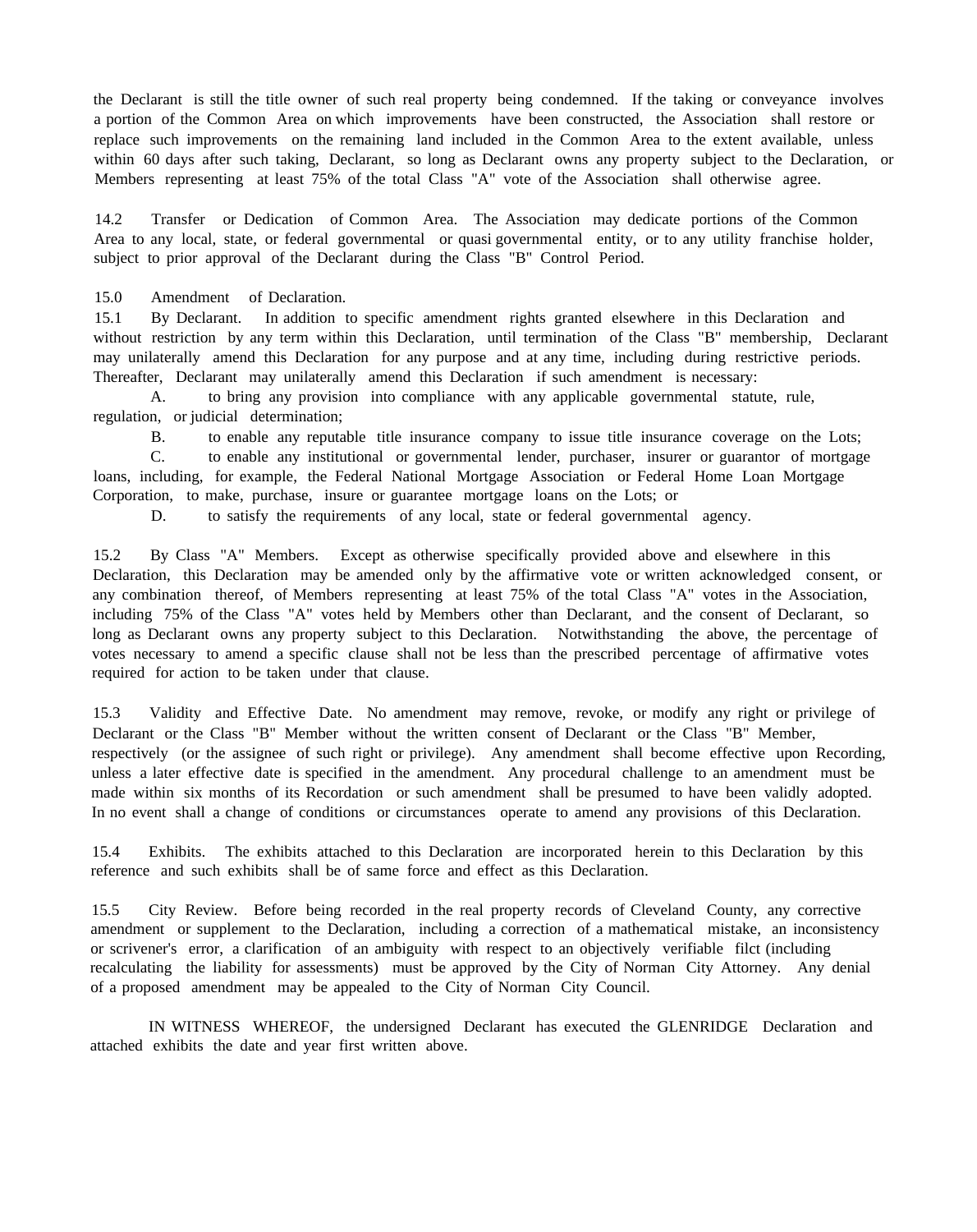L & S **DEVELOPMENT II, LLC, DECLARANT, an Oklahoma limited liability company**

 $\frac{1}{R}$  of Magaze Sassan Moghadam **By:** Sassan M<br>Title: Manager

 $\hat{\mathcal{A}}$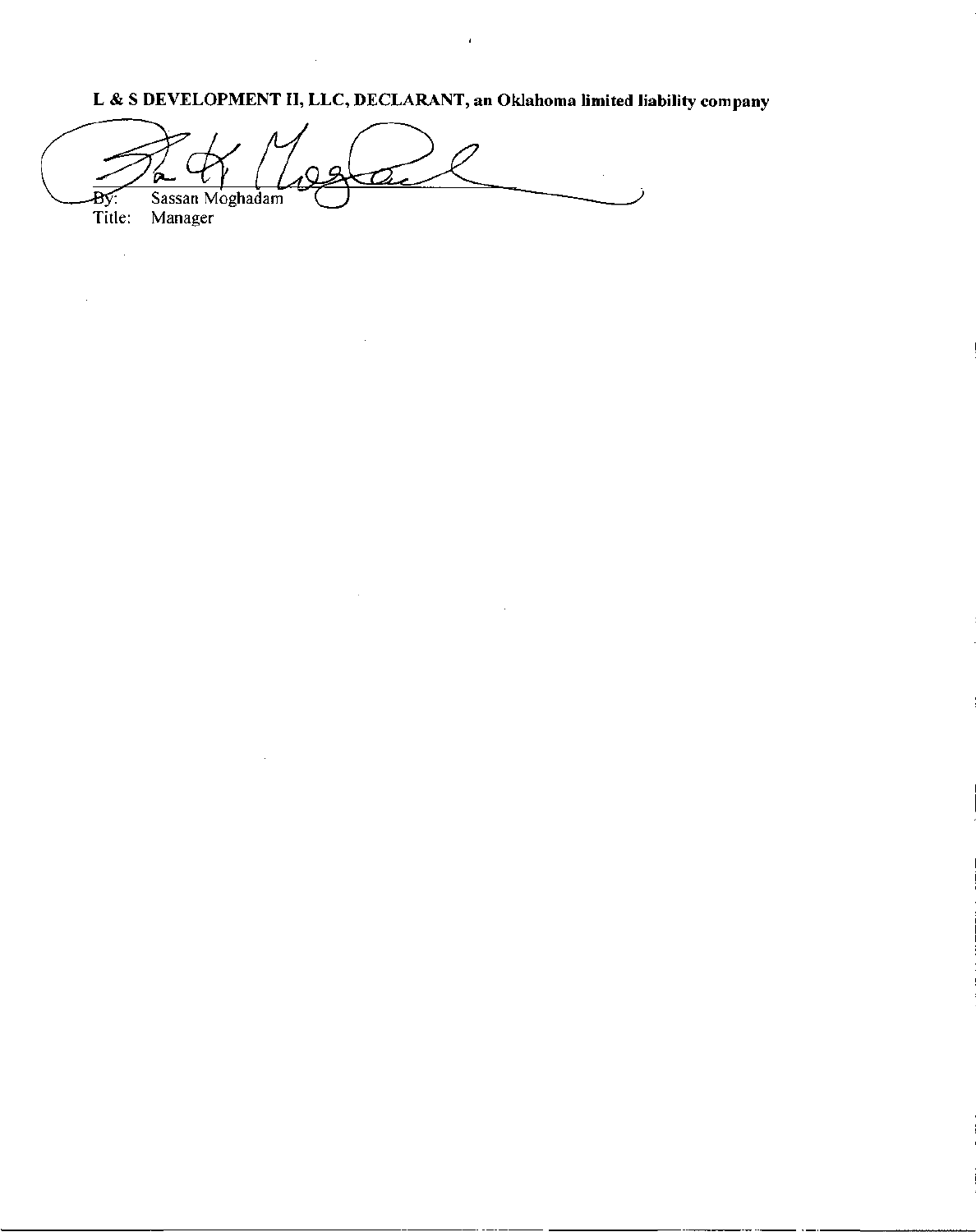## **ACKNOWLEDGEMENT**

State of Oklahoma County of Cleveland ) ) ) ss.

Before me, the undersigned Notary Public in and for the above county and state, on the date of  $-$ **CLOUCX**  $2\mathcal{H}$ ,  $-$  2013, personally appeared Sassan Moghadam, as Manager of L & S DEVELOPMENT II, LLC, known to me to be the identical person who executed his name to the foregoing Declaration, who is the duly authorized agent for the Declarant for such executed Declaration, who acknowledged to me that he did so as his free and voluntary act on behalf of the Declarant for the uses and



|       | purposes set forth in the Declaration. Subscribed and sworn to before me the date next written above. |
|-------|-------------------------------------------------------------------------------------------------------|
| Seal: | N.P. signature: 1. Risenhoover                                                                        |
|       | N.P. commission expires: May 28.2017                                                                  |
|       | N.P. commission number: #1300.5001                                                                    |

 $\sim 10^{10}$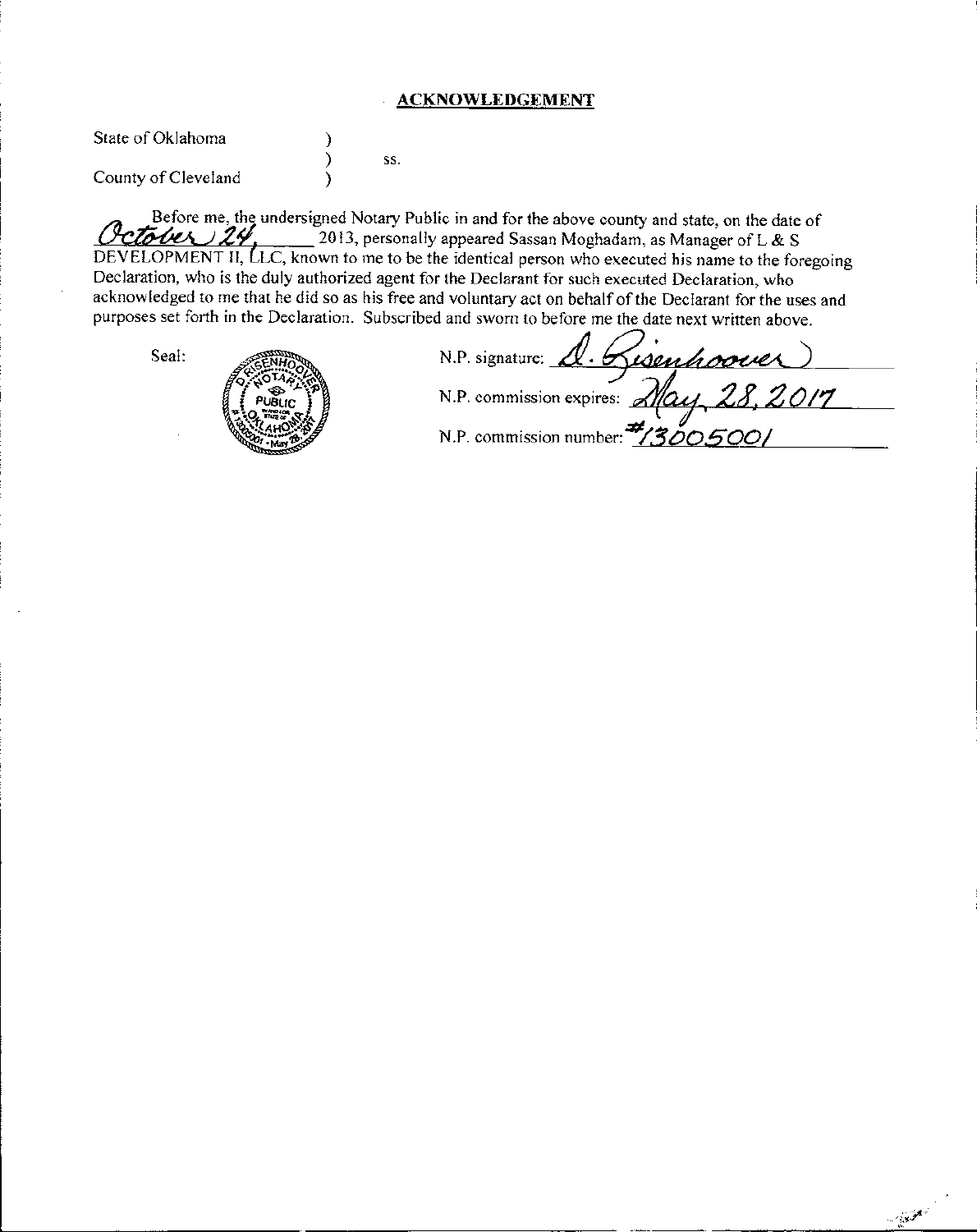# **EXHIBIT A**

# **FINAL PLAT OF GLENRIDGE ADDITION SECTION 1, NORMAN, OKLAHOMA**



 $\bar{z}$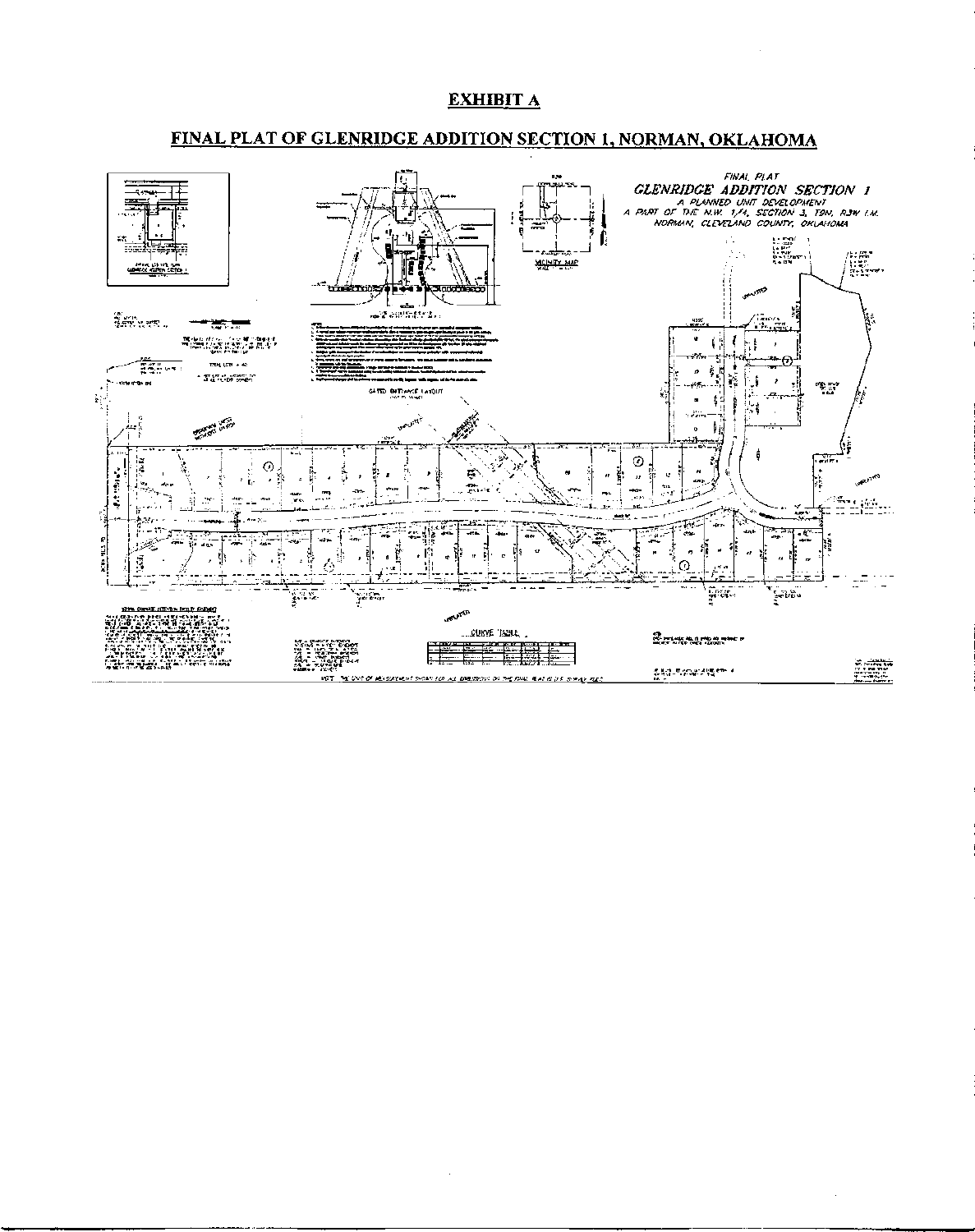## GLENRIDGE ADDITION SECTION 1 LEGAL DESCRIPTION

# **NORMAN, OKLAHOMA September 3, 2013**

A TRACT OF LAND LYING IN THE NORTHWEST QUARTER (NW/4) OF SECTION THREE (3), TOWNSHIP NINE (9) NORTH, RANGE THREE (3) WEST OF THE INDIAN MERIDIAN, CLEVELAND COUNTY, OKLAHOMA, BEING MORE PARTICULARLY DESCRIBED AS FOLLOWS;

COMMENCING AT THE NORTHEAST CORNER OF SAID NORTHWEST QUARTER; THENCE SOUTH 89°43'17" WEST ALONG THE NORTH LINE OF SAID NORTHWEST QUARTER A DISTANCE OF 980.00 FEET TO THE POINT OF BEGINNING;

THENCE SOUTH 00°30'54" EAST A DISTANCE OF 1333.48 FEET; THENCE NORTH 89°43'17" EAST A DISTANCE OF 280.00 FEET; THENCE SOUTH 00°16'43" EAST A DISTANCE OF 180.00 FEET; THENCE SOUTH 89°43'17" WEST A DISTANCE OF 8.15 FEET; THENCE SOUTH 00°16'43" EAST A DISTANCE OF 130.00 FEET; THENCE NORTH 89°43'17" EAST A DISTANCE OF 139.90 FEET TO A POINT ON A CURVE; THENCE SOUTHWESTERLY ALONG A CURVE TO THE RIGHT HAVING A RADIUS OF 100.00 FEET (SAID CURVE SUBTENDED BY A CHORD WHICH BEARS SOUTH *1r55'57"* WEST, A DISTANCE OF 53.74 FEET) AND AN ARC LENGTH OF 54.41 FEET TO A POINT OF REVERSE CURVATURE; THENCE SOUTHWESTERLY ALONG A CURVE TO THE LEFT HAVING A RADIUS OF 200.00 FEET (SAID CURVE SUBTENDED BY A CHORD WHICH BEARS SOUTH 19°49'50" WEST, A DISTANCE OF 94.66 FEET) AND AN ARC LENGTH OF 95.57 FEET; THENCE SOUTH *7r30'09"* WEST A DISTANCE OF 133.75 FEET; THENCE NORTH 72°55'39" WEST A DISTANCE OF 245.28 FEET; THENCE SOUTH 76°55'25" WEST A DISTANCE OF 25.38 FEET; THENCE NORTH 00°30'35" WEST A DISTANCE OF 70.52 FEET; THENCE SOUTH 89°29'25" WEST A DISTANCE OF 130.00 FEET; THENCE SOUTH 00°30'35" EAST A DISTANCE OF 20.69 FEET; THENCE SOUTH 89°29'25" WEST A DISTANCE OF 180.00 FEET; THENCE NORTH 00°30'35" WEST A DISTANCE OF 1695.63 FEET TO A POINT ON THE NORTH LINE OF SAID NORTHWEST QUARTER; THENCE NORTH 89°43'17" EAST ALONG SAID NORTH LINE A DISTANCE OF 338.72 FEET TO THE POINT OF BEGINNING.

SAID TRACT CONTAINS 712,338 SQUARE FEET, OR 16.353 ACRES, MORE OR LESS.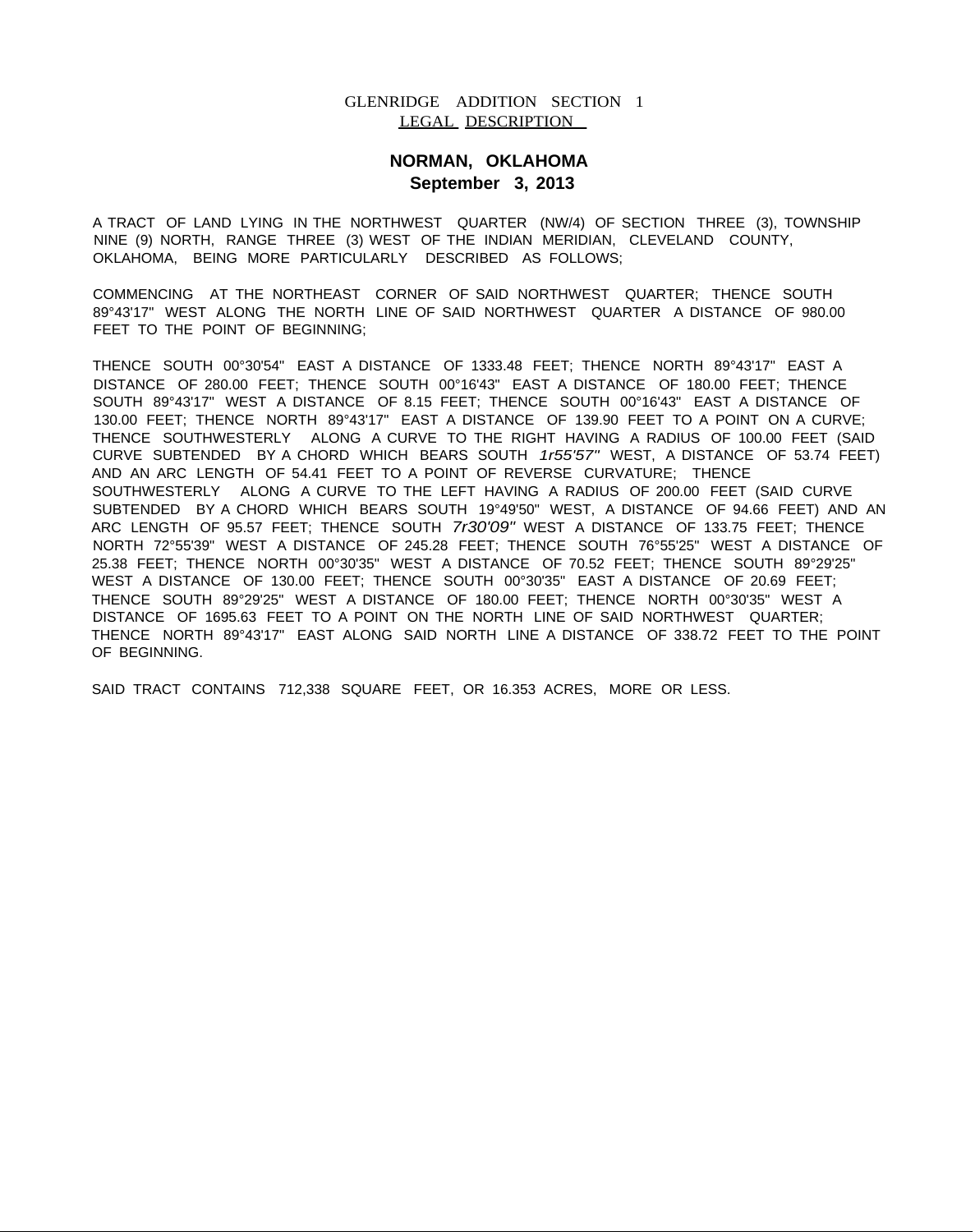# GLENRIDGE ADDITION, AS WAS PRELIMINARILY PLATTED AT CITY OF NORMAN AND WITH ADDITIONAL PROPERTY THAT MAYBE ADDED TO THESE COVENANTS IN THE FUTURE FROM TIME TO TIME:

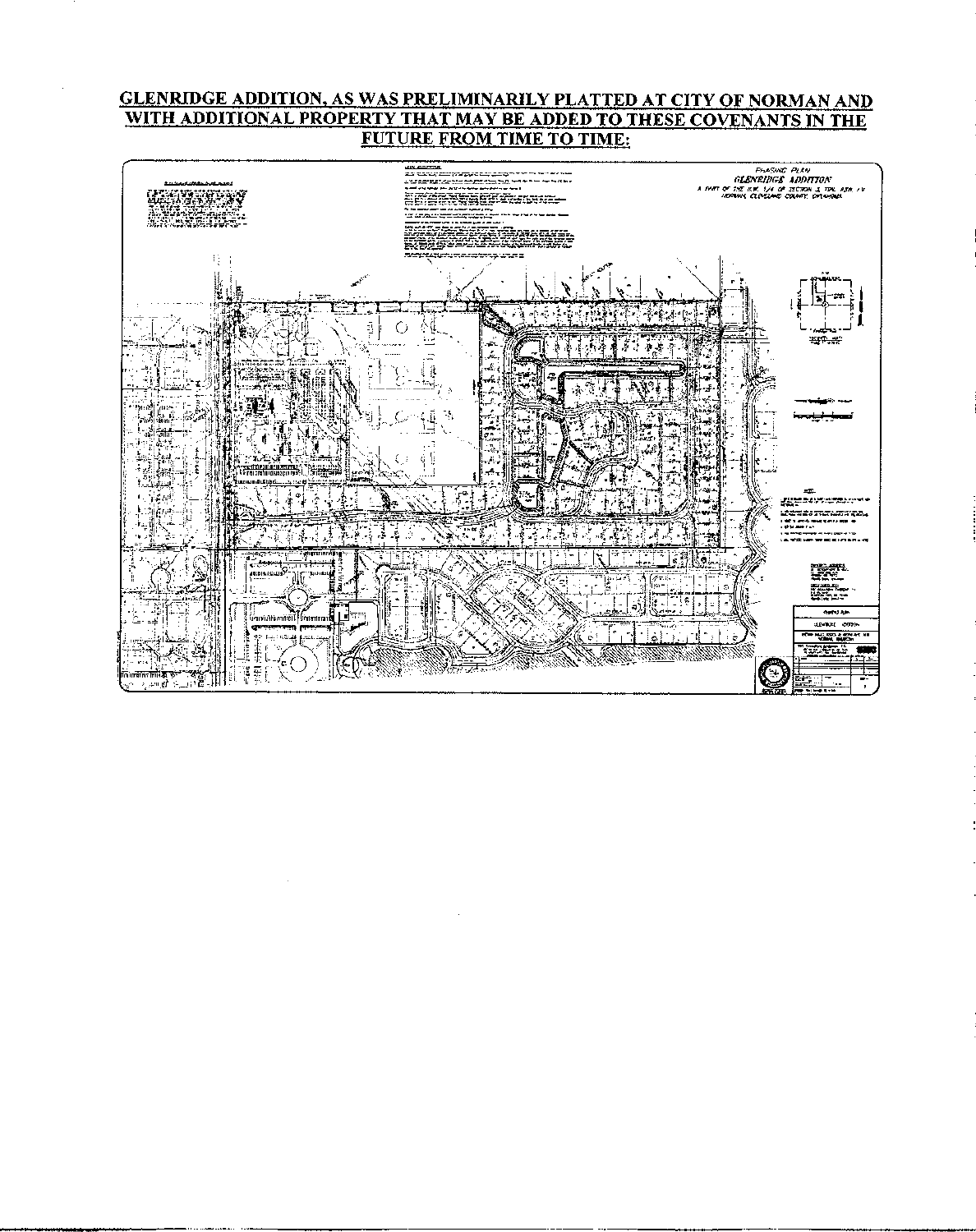## LEGAL DESCRIPTION OF ENTIRE PRELIMINARY PLATTED GLENRIDGE ADDITION, AND THUS INCLUDING AREAS OF PROPERTY BEYOND SECTION 1 THAT MAY BE ADDED TO THESE DECLARATIONS:

#### *LEGAL DESCRIPnQN:*

*The East Half (E/2) of the Northwest Quorter (NW/4) of Section Three* (3), *Township Nine* (9) *North, Range Three* (3) *west of the Indlon Meridian, Cleveland County, Oklahoma, LESS AND EXCEPT the following described tract:*

A *Part of the East Holf (E/2) of the Northwest Quorter (NW/4) of Section Three* (3), *Township Nine* (9) *North, Range Three* (3) *West of the Indian Meridian, Cleveland County, Oklahoma, more particularly described as follows:*

*BEGINNING at the Northeast Comer (NE/C) of the Northwest Quarter (NW/4) of said Section 3;*

*THENCE Westerly (Sovth 89"58'03" West) along the North line of said Northwest Quarter* (NW/4) a distance af 980.00 feet; THENCESoutherly (South 00"04'40" East) and parallel to the East line of sold Northwest<br>Quarter (NW/4) a distance of ',333.47 feet; THENCEEasterly (North 89"58'30' East) and parallel to the *Quarter (NW/4) a distance of* 1,333.47 *feet to the POINT OF BEGINNING.*

*The afore described property being more particularly dlfSCrlbed as follows:*

*A tract of land lying in the Northwest Quarter (NW/4) of Section* 3, *Township* 9 *North, Range* 3 *West of the Indian Meridlon, Cleveland County. State of Oklahoma, being more portlcularly described as follows:*

*COMMENCINGat the Northeast corner of the Northwest Quorter of said Section 3;*

*THENCE South* 89'43"7" *West, along the north line of sold Northwest Quarter, a distance*

of 980.00 feet to the POINT OF BEGINNING; THENCE Sauth 89'4.}',r West, continuing along sold north line, a distance of 338.72 feet<br>ta the northwest comer of the Northeast Quorter of the North\_st Quorter of soid Section 3; *west line of the Northeast Quarter of the Northwest Quorter of said Section* 3, *a distance of* 2594.35 *feet to the southwest comer of the* Northeast Quarter of the Northwest Quarter of sold Section 3; THENCENorth 89'43'18" East, along the south line of the Northeast Quorter<br>of said Northwest Quarter, a distance of 1318.96 feet to the southeast comer of the No *Section* J; *71-IENCENorth 00"30'54" West, along the east line of the Northeast Quarter of the Northwest Quarter of said Section* J. a *distance of 1260.87 feet; THENCE South 89'4.}',r West a distance of 980.00 feet: THENCE North 00'30'54" West a distance of 1,333.47 feet to the POINT OF BEGINNING.*

*Said described tract of land contains a gross area of 2,114,700 square feet or* 48.546 *acres and* a *net area (less statutory right of way) of 2.105,522 square feet or* 48.2~2 *acres, more or less.*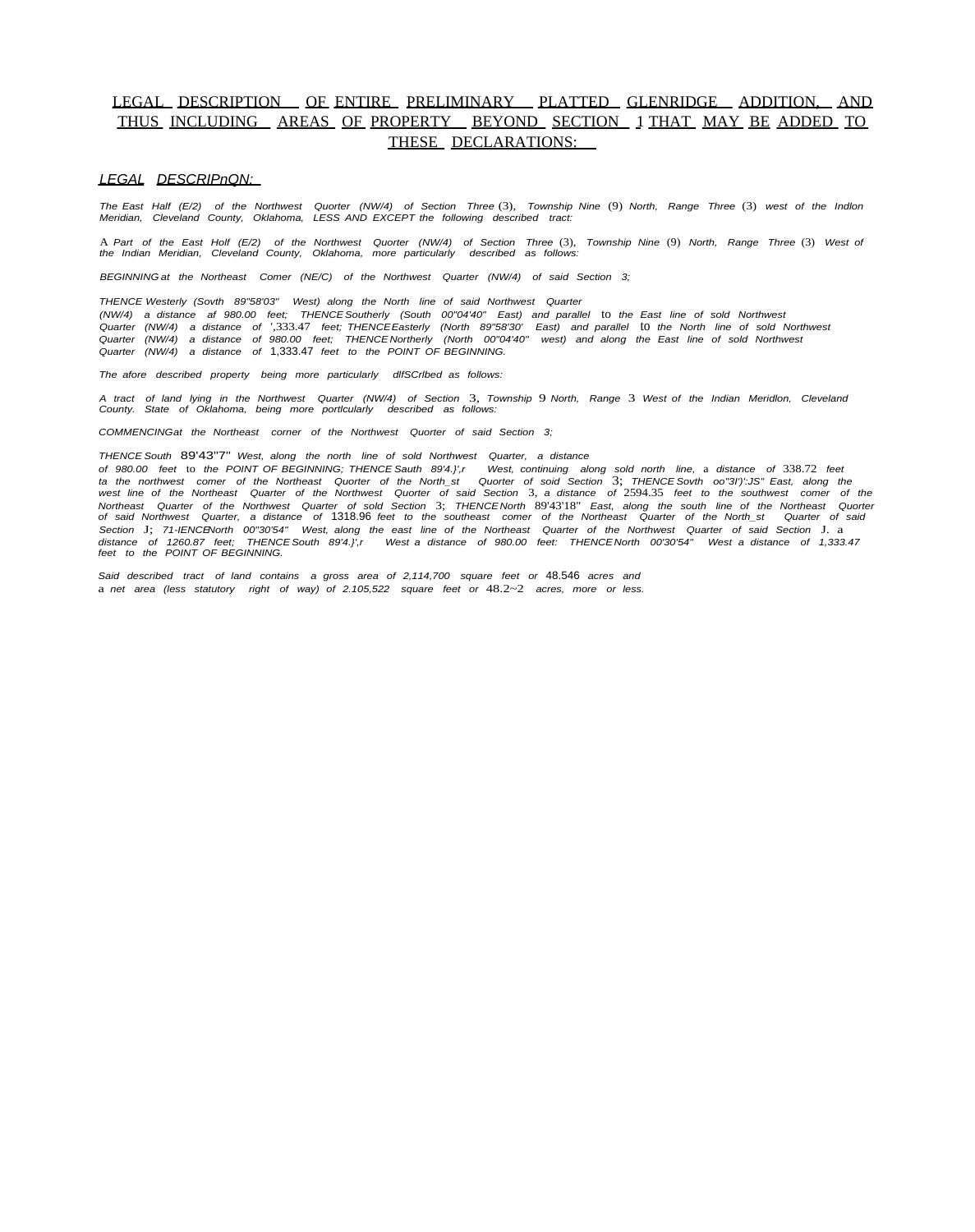# **EXHIBITB**

Common Areas in GLENRIDGE

(as shown in green color)

**In** addition to the green shaded areas, the streets and gated entryway and all associated improvements to each are Common Areas as well and subject to maintenance and repair by the POA and thus subject to assessment for expenses related thereto as well.

Subject to change by the Declarant from time to time.

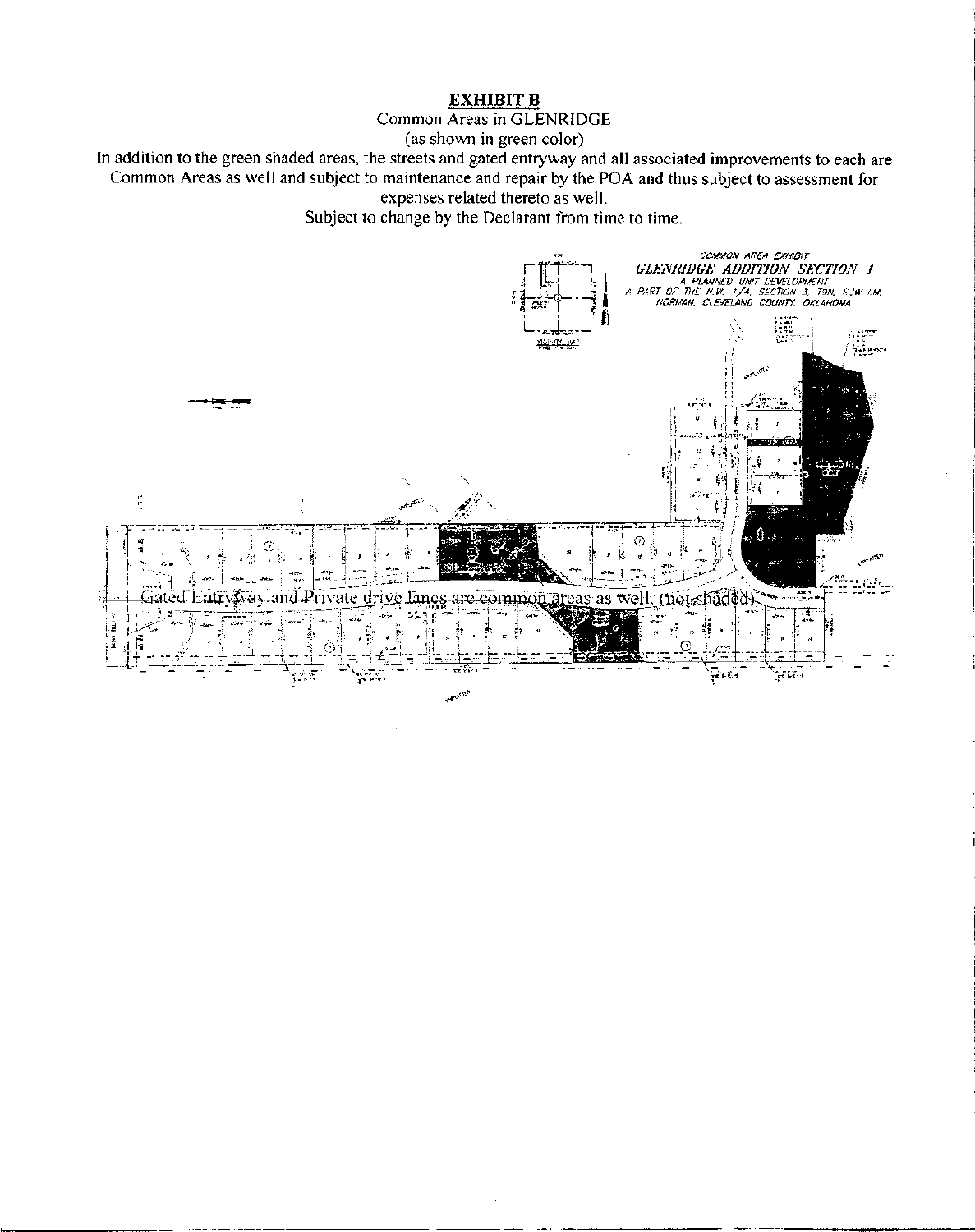#### **EXHIBITC**

## **INITIAL RULES AND REGULATIONS FOR GLENRIDGE**

The following Rules and Regulations shall apply to all of GLENRIDGE until such time as they are amended, modified, repealed or limited by the Declarant or Association pursuant to the Declaration.

**1.** General. GLENRIDGE shall be used only for residential single family dwellings and related purposes (which includes, but is not limited to, an office for any real estate broker retained by Declarant to assist in the sale of Lots, offices for any property manager retained by the Association, or business offict~s for Declarant or the Association) consistent with the Declaration.

**2. Restrictions.** The following activities are prohibited in GLENRIDGE unless expressly authorized by, and then subject to such conditions as may be imposed by, the Board (provided, the Board shall have no obligation to take action to prevent any such activities):

2.1 Parking. Parking any vehicles on public or private streets or thoroughfares, or parking of commercial vehicles or equipment, mobile homes, recreational vehicles, golf carts, boats and other watercraft, trailers, construction equipment, construction vehicles, tractors, semi-trucks, flatbed trucks, heavy equipment, service vehicles, stored vehicles, or inoperable vehicles in places other than enclosed garages; provided, construction, service and delivery vehicles shall be exempt from this provision for such period of time as is reasonably necessary to provide service or to make a delivery to a Lot or the Common Area, but for no longer than a twenty four (24) hour period;

2.2 Pets. Raising, breeding, or keeping animals, livestock, or poultry of any kind is prohibited, except that a reasonable number of dogs, cats, or other usual and common household pets may be permitted in a Lot. No more than three dogs and cats shall be allowed on anyone Lot at any time. Any pets which are permitted to roam free, or, in the sole discretion of the Board, make objectionable noise, endanger the health or safety of, or constitute a nuisance or inconvenience to the occupants of other Lots shall be removed upon the Board's request. If the pet owner fails to honor such request, the Board may remove the pet. Dogs shall be kept on a lealsh or otherwise confined in a manner Acceptable to the Board whenever outside the dwelling. Certain breeds of dogs may be prohibited under all circumstances in GLENRIDGE, and as of these initial Rules, dogs of pit bull breed are prohibited. Pets shall be registered, licensed and inoculated as required by law;

2.3 Noxious, Offensive Activity. Any activity which emits foul or obnoxious odors outside the Lot or creates noise or other conditions which tend to disturb the peace or threaten the safety of the occupants of other Lots;

2.4 Violations of Law. Any activity that violates local, state, or federal laws or regulations;

2.5 Unclean Environment. Activities that tend to cause an unclean, unhealthy, or untidy condition to exist outside of enclosed structures on the Lot;

2.6 Common Area Uses. Any noxious or offensive activity which in the reasonable determination of the Board tends to cause embarrassment, discomfort, annoyance, or nuisance to persons using the Common Area or to the occupants of other Lots;

2.7 Burning. Outside burning of trash, leaves, debris, or other materials;

2.8 Audible Discharge. Use or discharge of any radio, loudspeaker, hom, whistle, bell, or other sound device so as to be audible to occupants of other Lots, except alarm devices used exclusively for security purposes;

2.9 Firecrackers, Firearms and Explosives. Use and discharge of firecrackers and other fireworks, firearms, and other explosives;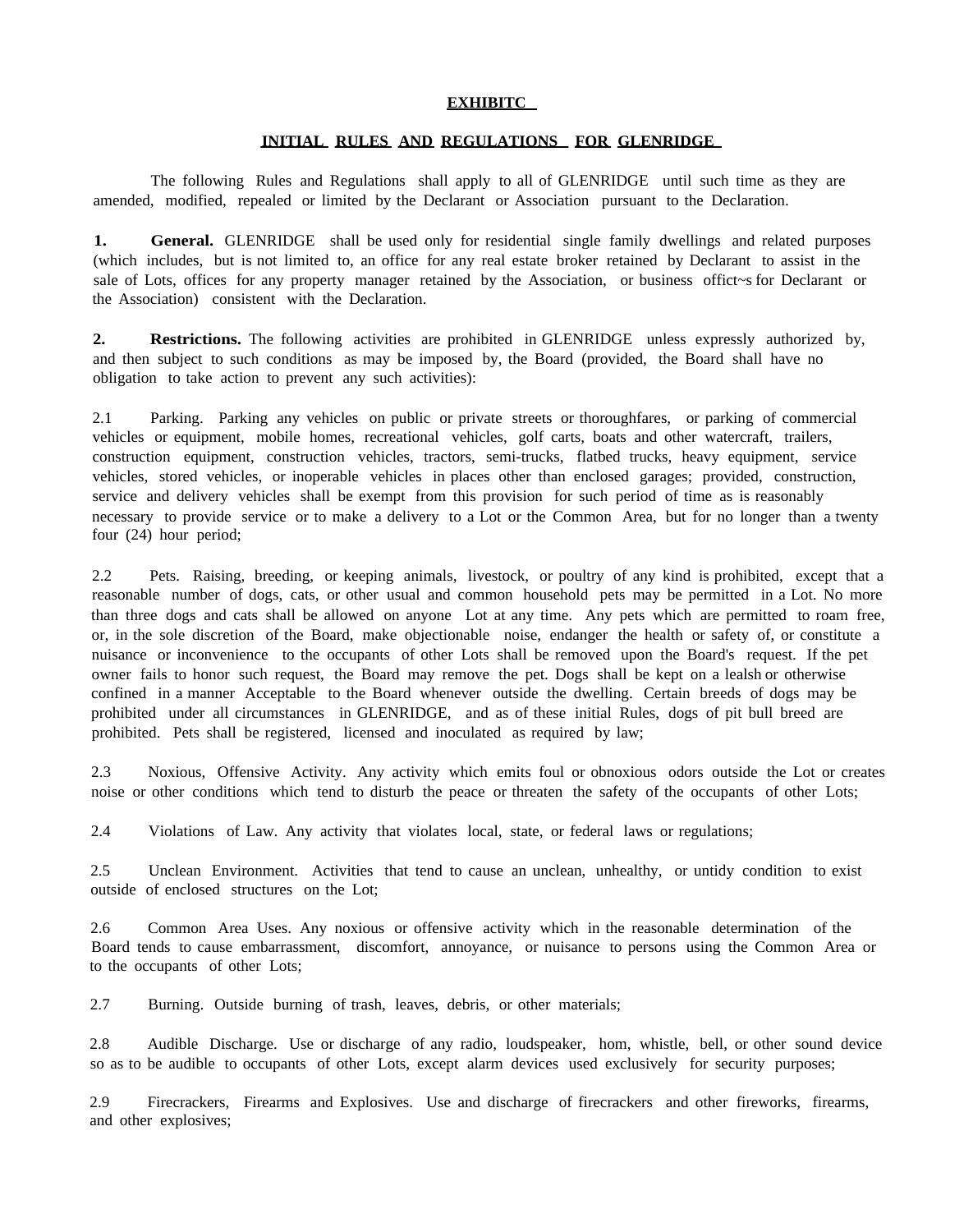2.10 Dumping. Dumping grass clippings, leaves or other debris, petroleum products, fertilizers, or other potentially hazardous or toxic substances on any Lot or Common Area and in any drainage ditch, stream, pond, or lake, or elsewhere within GLENRlDGE, except that fertilizers may be applied to landscaping on Lots provided care is taken to minimize runoff;

2.11 Accumulation of Debris. Accumulation of rubbish, trash, or garbage except between regular garbage pick-ups, and then only in approved containers;

2.12 Obstructions. Obstruction or altering drainage flows after location and installation of drainage swales, storm sewers, or storm drains, except that Declarant and the Association shall have such right;

2.13 Subdivision of Lots. Subdivision of a Lot into two or more Lots, or changing the boundary lines of any Lot after a subdivision plat including such Lot has been approved and Recorded, except that Declarant shall be permitted to subdivide or replat Lots which it owns;

2.14 Use of Water Areas. Swimming, boating, use of flotation devices, or other active use of lakes, ponds, streams, or other bodies of water within GLENRlDGE. The Declarant and/or Association shall not be responsible for any loss, damage, or injury to any person or property arising out of the authorized or unauthorized use of rivers, lakes, ponds, streams or other bodies of water within or adjacent to GLEN RIDGE;

2.15 Combustible Materials. On-site storage of gasoline, heating, or other fuels, except that a reasonable amount of fuel may be stored on each Lot for emergency purposes and operation oflawn mowers and similar tools or equipment, and the Association shall be permitted to store fuel for operation of maintenance vehicles, generators, and similar equipment.

2.16 Business Uses. Any business, trade, or similar activity, whether for-profit or non-profit, except that an Owner or occupant residing in a Lot may conduct business activities within the Lot so long as:

A. the existence or operation of the business activity is not apparent or detectable by sight, sound, or smell from outside the Lot;

B. the business activity conforms to all zoning requirements for GLENRIDGE;

C. the business activity does not involve door-to-door solicitation of residents of GLENRIDGE or constitutes a day care facility;

D. the business activity does not, in the Board's reasonable judgment, generate a level of vehicular or pedestrian traffic or a number of vehicles being parked in GLENRlDGE which is noticeably greater than that which is typical of Lots in which no business activity is being conducted; and

E. the business activity is consistent with the residential character of GLENRIDGE and does not constitute a nuisance, Of a hazardous or offensive use, or threaten the security or safety of other residents of GLENRlDGE, as may be determined in the Board's sole discretion.

Leasing of a Lot shall not be considered a business or trade. This subsection shall not apply to any activity conducted by Declarant or a Builder approved by Declarant with respect to its development and sale of GLENRIDGE or its use of any Lots which it owns within GLENRIDGE.

2.17 Garage Conversions. Conversion of any carport or garage to space for use as living area on any Lot;

2.18 Operation of Motorized Vehicles. Operation of motorized vehicles, including but not limited to motorcycles, scooters, mopeds, go-carts, and golf carts, on sidewalks, pathways or trails, except that motorized carts may be operated by those requiring the same for medical purposes; and

2.19 Construction Activities. Any construction, erection, placement, or Modification, permanently or temporarily, on the outside portions of the Lot, whether such portion is improved or unimproved, except in strict compliance with the provisions of the Declaration, the ARB, and the Design Review Guidelines. This shall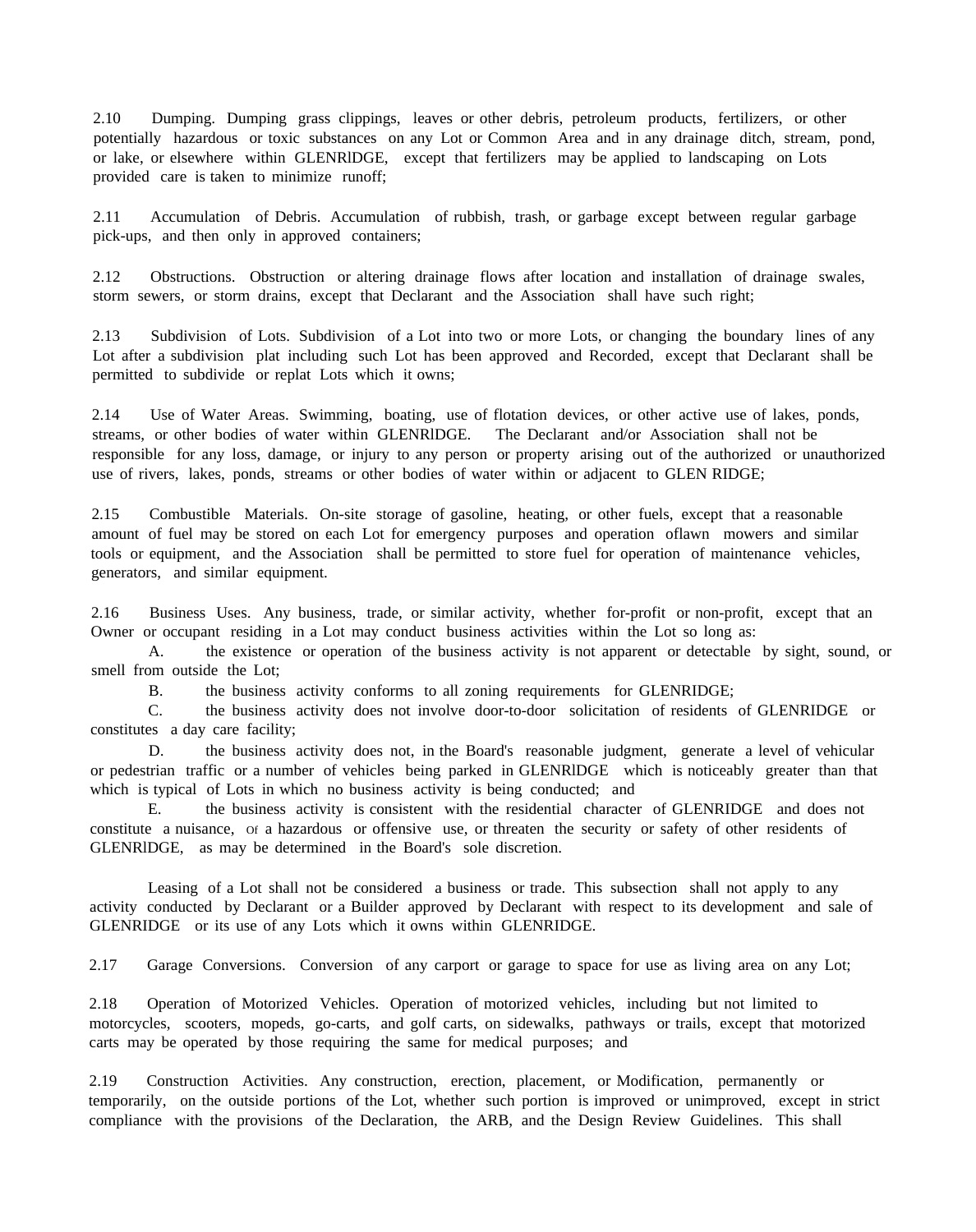include, without limitation, signs, basketball hoops, swing sets, trampolines, bike ramps, and similar sports and play equipment; clotheslines; garbage cans; woodpiles; above-ground swimming pools; and hedges, walls, dog runs, animal pens, or fences of any kind; satellite dishes and antennas, etc.

3. **Prohibited** Conditions. The following shall be prohibited at GLENRIDGE:

3.1 Plants, animals, devices, or other things whose activities or existence in any way is noxious, dangerous, unsightly, unpleasant, or of a nature as may diminish or destroy the enjoyment of GLENRIDGE;

3.2 Structures, equipment, or other items on the exterior portions of a Lot which have become dilapidated, or otherwise fallen into disrepair; and

3.3 Sprinkler or irrigation systems or wells of any type which draw upon water from lakes, creeks, streams, rivers, ponds, wetlands, canals, or other ground or surface waters within GLENRIDGE, except that Declarant and the Association shall have the right to draw water from such sources.

3.4 Outbuildings, Temporary Structures. Except as otherwise provided in the Design Review Guidelines, no temporary sheds, outbuildings, or temporary accessory buildings are allowed. Any sheds, outbuildings, or accessory buildings of any type or nature must obtain ARB approval prior to installation.

4. Leasing of Dwellings. "Leasing, leased, and lease" for purposes of this Section 4, is defined as regular, exclusive occupancy of a dwelling by any person, other than the Owner for which the Owner receives any consideration or benefit, including, but not limited to, a fee, service, gratuity, or compensation. "Owner Occupied Units" are defined for purposes of this Section 4 as dwellings occupied solely by the Owner, the members of the family of the Owner or other guests and invitees of the Owner who occupy without the payment of rent, as the occupant's principal residence or second home. All Persons who intend to lease a dwelling or Lot in any manner, shall provide written notice to the Association and Declarant within thirty (30) days of signing any lease on the Lot. The Association will keep a record of the Owner Occupied Units and leased Units. Each lease shall be for a term of no less than 12 months and each lessee shall expressly agree to the terms of the Documents.

4.1. Leasing Restricted. Within GLENRIDGE, dwellings and Lots may be leased, provided the total percentage of leased Lots within the GLENRIDGE shall not exceed ten percent (10%) of the total number of Lots within GLENRIDGE. Upon the occurrence of a decrease below the 10% leasing restriction of Lots within GLENRIDGE, Lots will be permitted to be leased on a first requested, first permitted basis, until the number of units which are leased reaches 10%, at which time no further Lots shall be leased until the number of leased Lots drops below 10%. The Leasing restrictions do not apply to the Declarant or affiliated entities of Declarant.

4.0 Professional Management Restrictions.

4.1 "Professional Manager" shall mean a person or entity that professionally manages residential real estate and has been a licensed real estate broker or sales associate within the State of Oklahoma, and has been so licensed for a period of no less than three (3) years from the date such person seeks to manage a Lot in GLENRIDGE;

4.2 Leased Lot Requirements.

A. Professional Management. Each Leased Lot shall be Professionally Managed by a Professional Manager, and prior to the date any Lot shall become a Leased Lot, each Professional Manag~~rshall provide the following to the Association:

> i. Name, business address, mobile and office telephone and facsimile numbers, and email address for the individual Professional Manager;

> ii. Professional Manager entity name, business address, telephone and facsimile numbers, and email address for the entity Manager;

iii. Date first began property management of residential real estate;

iv. Five representative property address references and contacts; and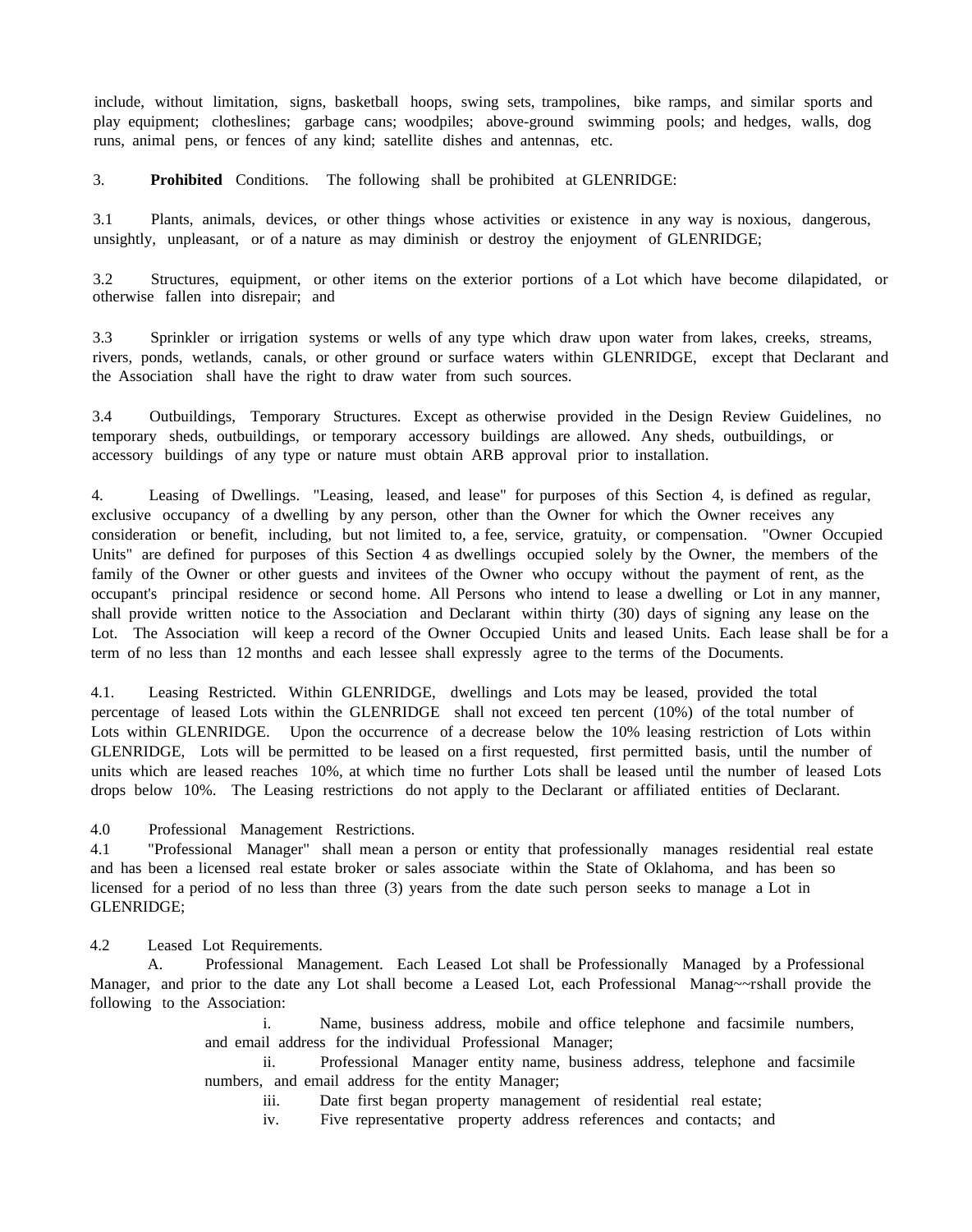v. Copies of adequate insurance coverage, including but not limited to liability and casualty on each structure located on the Leased Lot.

S. Familiarity with Documents. Each Professional Manager, their staff, employees, and agents shall demonstrate a familiarity with the Documents, and shall agree to review the same with each tenant, lessee, or occupant. Each Professional Manager and Leased LotlUnit Owner shall acknowledge the existence of the Declaration and Documents and shall expressly agree that the Leased Lot shall be maintained in conformity to such, each personally agreeing to bear any expense incurred by the Declarant and Association in bringing the Leased Lot into compliance with the Documents.

C. Leased Lot Sign Restrictions. Each Professional Manager shall comply with any applicable sign restriction contained within the Design Review Guidelines to the Addition. No For Rent or For Lease signs shall be allowed to be placed on any Lot for any length of time in any location: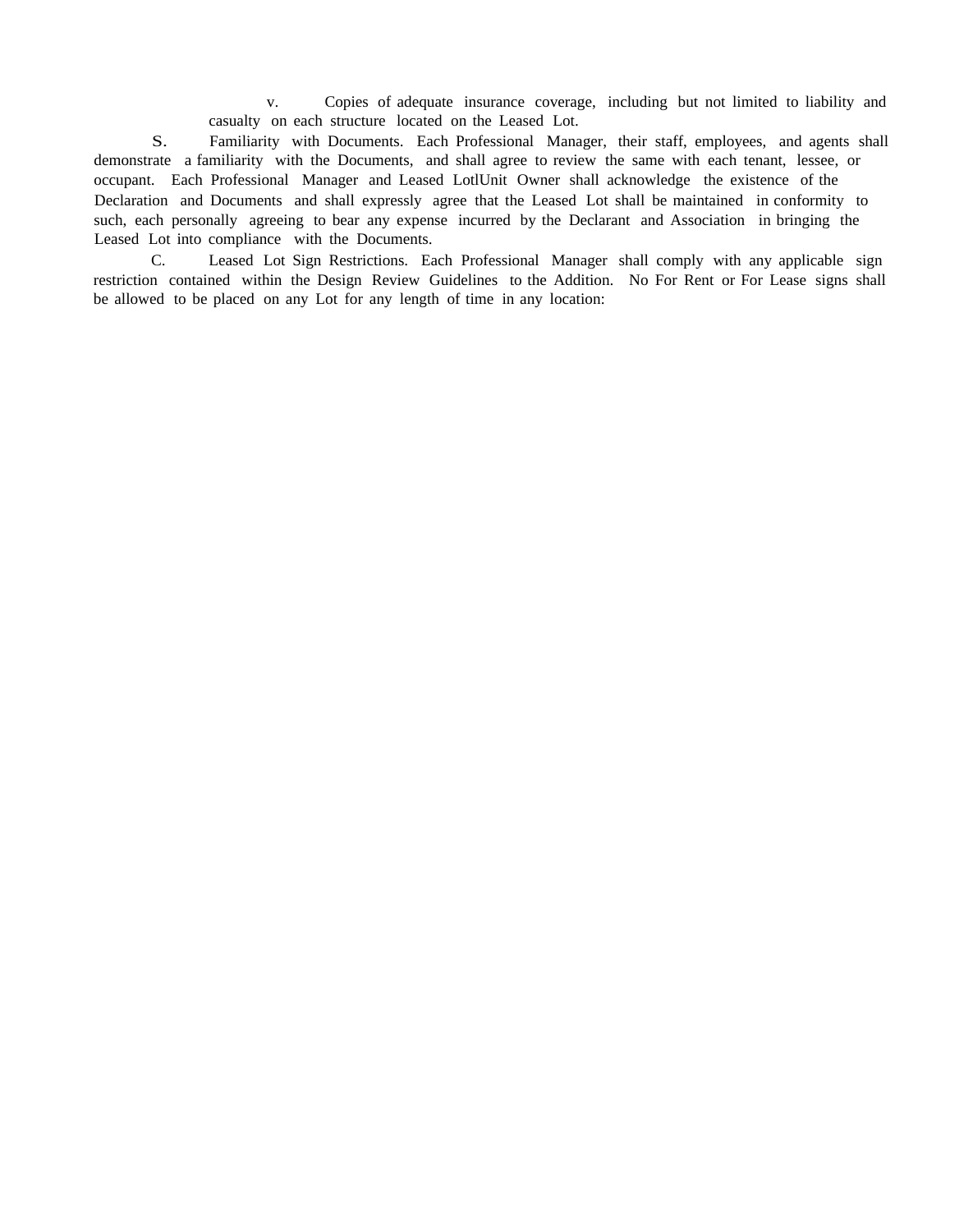# EXHIBIT D

# BYLAWS OF GLENRIDGE ASSOCIATION, INC.

# Article 1Name, Principal Office, and Definitions

1.1 Name. The name of the corporation is GLENRIDGE PROPERTY OWNERS ASSOCIATION, INC. (the "Association"). It is noted that the Developer may change the name as the Addition is marketed and publicly referred to hereafter. As one example, the term GLEN RIDGE may be interchanged with WINDSTONE. Such change in the name of the Addition as publicly marketed and managed shall not in any way affect the enforcement or application of these Bylaws and related documents and filings. In the event that a different name is used, the Association name may be changed accordingly to reflect the change.

1.2 Principal Office. The initial principal office of the Association shall be located at 221 48TH AVE NW, NORMAN OK 73072. The Association may have such other offices as the Board of Directors may determine or as the affairs of the Association may require.

1.3 Definitions. The words used in these Bylaws shall be given their normal, commonly understood definitions. Capitalized terms shall have the same meaning as set forth in that certain Recorded Declaration of Covenants, Conditions, and Restrictions for GLENRIDGE as it may be amended (the "Declaration").

# 2.0 Association Membership, Meetings, Quorum, Voting, Proxies

2.1 Membership. The Association shall have two classes of membership, Class "A" and Class "B," as more fully set forth in the Declaration and incorporated herein by this reference.

2.2 Place of Meetings. Meetings of the Association shall be held at the principal office of the Association or at such other suitable place convenient to the Members as the Board may designate.

2.3 Annual Meetings. The first meeting of the Association, whether a regular or special meeting, shall be held at such time as in the sole discretion of the Declarant that sufficient Lots are owner-occupied as to warrant an Association meeting. Meetings shall be open to all Members. Subsequent regular annual meetings shall be set by the Board to occur on a date and at a time set by the Board.

2.4 Special Meetings. Subject to the Declarant's discretion, the President may call special meetings. In addition, it shall be the duty of the President, subject to Declarant approval, to call a special meeting if so directed by a petition signed by at least 25% of the total Class "A" Members of the Association.

2.5 Notice of Meetings. Written notice stating the place, day, and hour of any meeting of Members shall be posted at each entrance to GLENRIDGE or delivered, either personally or by mail or email, to each Member entitled to vote at such meeting, and, if required by law, to all Members not less than five nor more than sixty days before the date of such meeting, by or at the direction of the President or Board. In the case of a special meeting or when otherwise required by statute or these Bylaws, the purpose or purposes for which the meeting is called shall be stated in the notice. No business shall be transacted at a special meeting except as stated in the notice.

2.6 Waiver of Notice. Waiver of notice of a meeting of Members shall be deemed the equivalent of proper notice. Attendance at a meeting by a Member shall be deemed a waiver by such Member of notice of the time, date, and place thereof.

2.7 Adjournment of Meetings. If any meeting of the Association cannot be held because a quorum is not present, a majority of Members who are present at such meeting may adjourn the meeting to a time not less than five nor more than thirty days from the time the original meeting was called. At the reconvened meeting, if a quorum is present, any business may be transacted which might have been transacted at the meeting originally called. If a time and place for reconvening the meeting is not fixed by those in attendance at the original meeting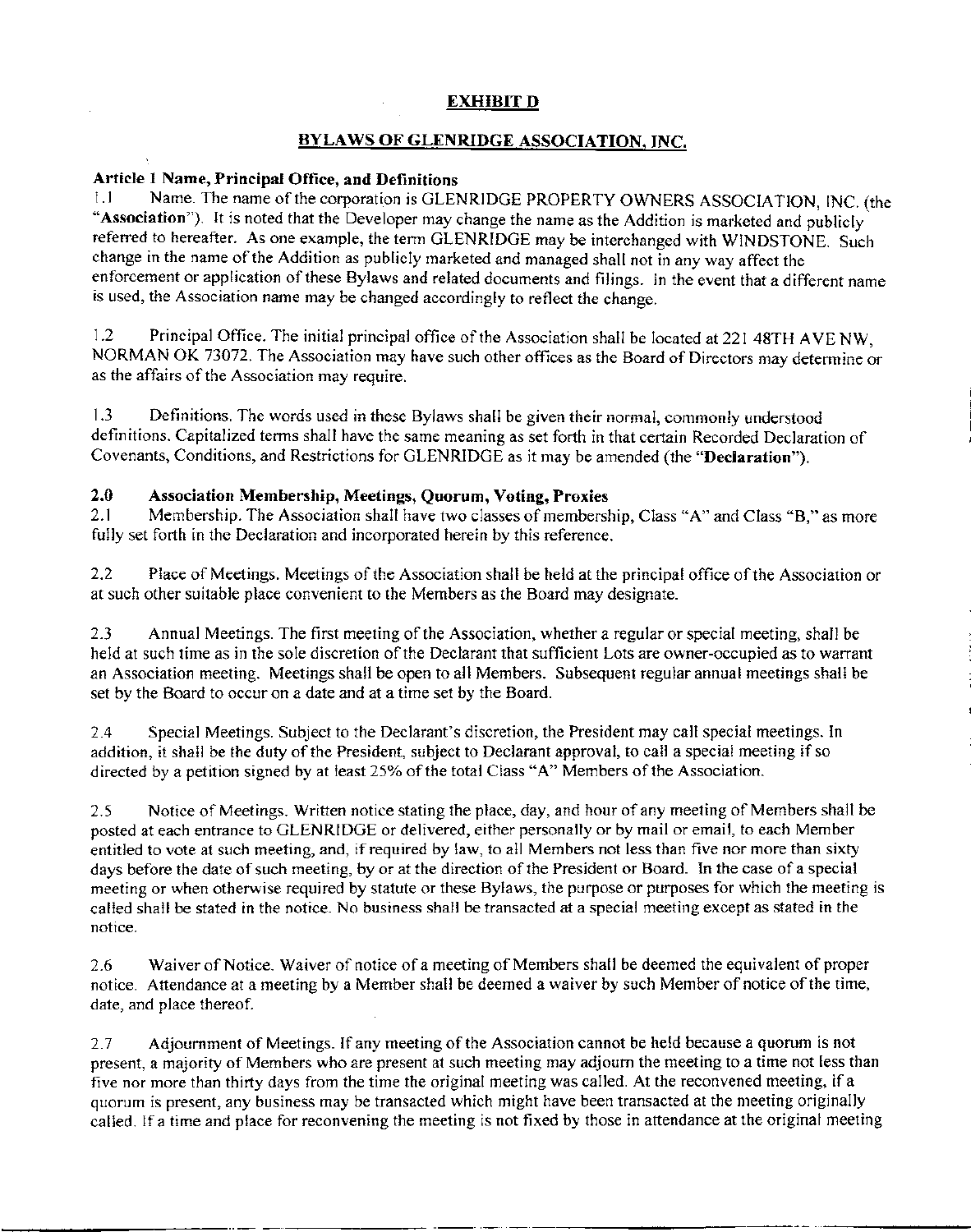or if for any reason a new date is fixed for reconvening the meeting after adjournment, notice of the time and place for reconvening the meeting shall be given to Members in the manner prescribed for regular meetings.

2.8 Voting. The voting rights of the Members shall be as set forth in the Declaration and in these Bylaws, and such voting rights provisions in the Declaration are specifically incorporated herein by this reference.

2.9 Proxies. On any matter as to which a Member is entitled personally to cast the vote for a Lot, such vote may be cast in person, by written ballot, or by proxy, subject to the limitations of Oklahoma law relating to use of general proxies and subject to any specific provision to the contrary in the Declaration or these Bylaws.

2.10 Majority. As used in these Bylaws, the term "majority" shall mean those votes, Owners, or other group as the context may indicate, totaling more than 50% of the total eligible number thereof.

2.11 Quorum. Except as otherwise provided in these Bylaws or in the Declaration, the presence of Members representing a majority of the total Class "A" votes in the Association shall constitute a quorum at all meetings of the Association.

2.12 Conduct of Meetings. The President shall preside over all meetings of the Association and the Secretary shall keep the minutes of the meetings.

3.0 Board of Directors: Number, Powers, Meetings

3.1 Governing Body; Composition. The affairs of the Association shall be governed by a Board of Directors, each of whom shall have one vote. Except with respect to directors GLENRIDGE appointed by the Class "B" Member, the directors shall be Members or residents; provided, however, no Owner and resident representing the same Lot may serve on the Board at the same time. A "resident" shall be any natural person 18 years of age or older whose principal residence is a Lot within GLENRIDGE. In the case of a Member which is not a natural person, any officer, director, partner or trust officer of such Member shall be eligible to serve as a director unless otherwise specified by written notice to the Association signed by such Member; provided, no Member may have more than one such representative on the Board at a time, except in the case of directors appointed by the Class "B" Member.

The Association must annually register with the City of Norman City Clerk's office and provide a list of then currently elected officers and their contact information or with the name and contact information for the agent or attorney of record for the Association.

3.2 N umber of Directors. The Board shall consist of no less than three or more than seven directors, as provided herein. The initial Board shall consist of three directors as identified in the Articles ofIncorporation.

3.3 Directors During Class "B" Control Period. Subject to the provisions herein, the directors shall be selected by the Class "B" Member acting in its sole discretion and shall serve at the pleasure of the Class "B" Member until the first to occur of the following:

- A. when the Class B Control Period should cease; or
- B. when, in its discretion, the Class "B" Member so determines.
- 3.4 Nomination and Election Procedures.

A. Nominations and Declarations of Candidacy. Prior to each election of directors, the Board shall prescribe the opening date and the closing date of a reasonable filing period in which each and every eligible person who has a bona-fide interest in serving as a director may file as a candidate for any position to be filled by Class "A" votes. The Board shall also establish such other rules and regulations as it deems appropriate to conduct the nomination of directors in a fair, efficient, and cost-effective manner.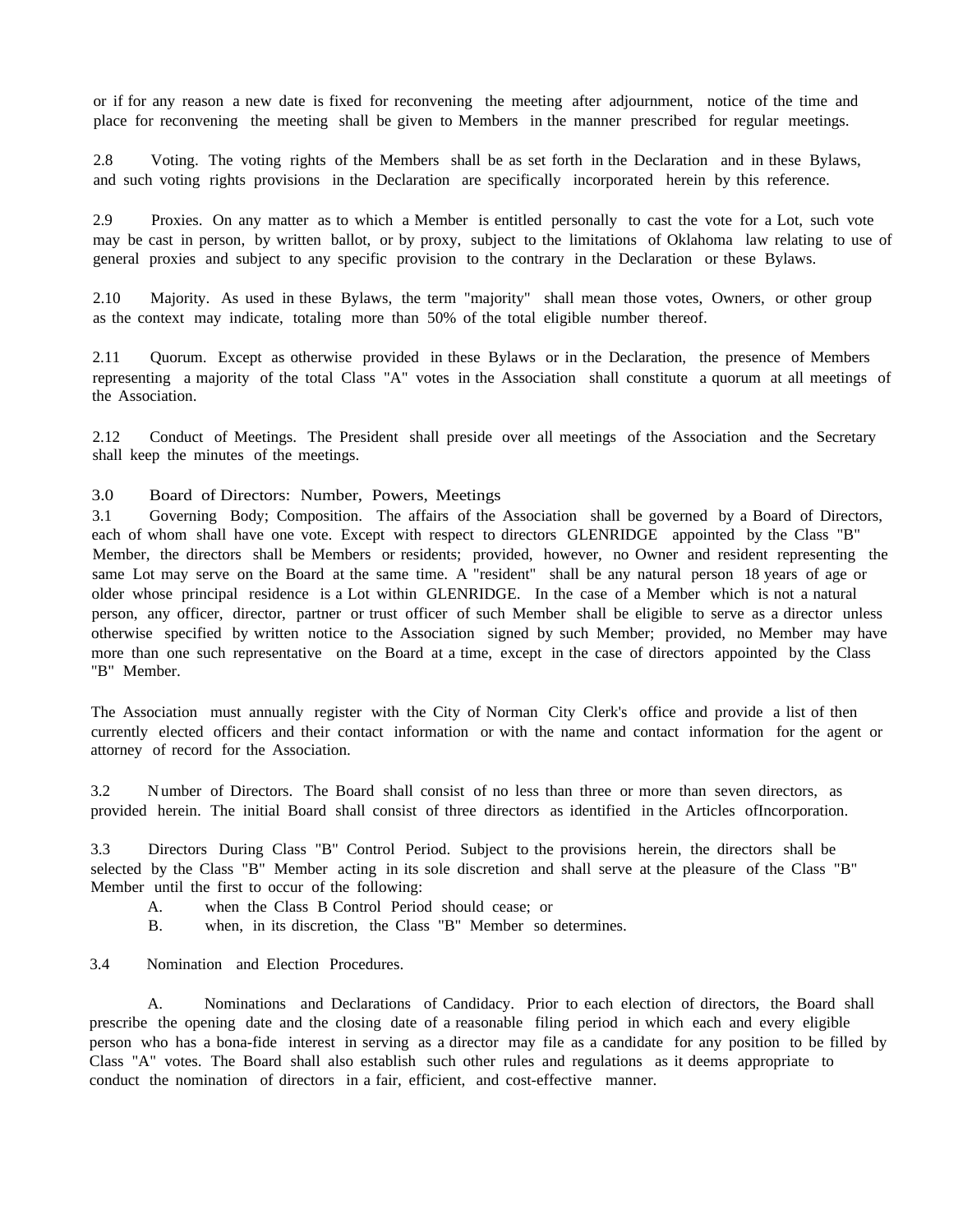A. Election Procedures. Each Member may cast all votes assigned to the Lots which such Member represents for each position to be filled from the slate of candidates. That number of candidates equal to the number of positions to be filled receiving the greatest number of votes shall be elected. Directors may be elected to serve any number of consecutive terms. Voting may be by written ballot or otherwise.

3.5 Election and Term of Office. Notwithstanding any other provision of these Bylaws:

A. During the Class "B" Control Period, the Declarant shall have the right in its sole discretion to appoint each member of the Board. The Declarant may, but shall not be required to, appoint a resident Owner to the Board during the Class "B" Control Period.

B. After termination of the Class "B" Control Period, the Class "B" Member shall be entitled to appoint one director, unless the Declarant waives such right in a Recorded instrument. Such director shall be elected for a term of two years and shall not be subject to removal by the Members. Upon the sole discretion of the Class B Member, the Class B Member appointee may resign, their position to be filled by the Members at the next election of directors. Within 90 days after termination of the Class "B" Control Period, the Board shall be increased to nine directors and an election shall be held. Eight directors shall be elected by Members. Four directors shall serve a term of two years, and four directors shall serve a term of one year, as such directors determine among themselves. The directors elected by Members shall not be subject to removal by the Class "B" Member. Upon the expiration of the term of office of each director elected by Members, Members entitled to elect such director shall be entitled to elect a successor to serve a term of two years. The directors elected by Members shall hold office until their respective successors have been elected.

3.6 Removal of Directors and Vacancies. Any director elected by Members may be removed, with or without cause, by the vote of Members holding a majority of the votes entitled to be cast for the election of such director. Any director whose removal is sought shall be given notice prior to any meeting called for that purpose. Upon removal of a director, a successor shall be elected by Members entitled to elect the director so removed to fill the vacancy for the remainder of the term of such director.

Any director elected by Members who has three consecutive unexcused absences from Board meetings, or who is more than 30 days delinquent in the payment of any assessment or other charge due the Association, may be removed by a majority of the directors present at a regular or special meeting at which a quorum is present, and the Board may appoint a successor to fill the vacancy for the remainder of the tenn. In the event of the death, disability, or resignation of a director, the Board may declare a vacancy and appoint a successor to fill the vacancy until the next annual meeting, at which time Members entitled to fill such directorship may elect a successor for the remainder of the term.

This Section 3.6 shall not apply to directors appointed by the Class "B" Member. The Class "B" Member shall be entitled to appoint a successor to fill any vacancy on the Board resulting from the death, disability, or resignation of a director appointed by or elected as a representative of the Class "B" Member.

3.7 Organizational Meetings. The first meeting ofthe Board following each annual meeting of the membership shall be held within ten days thereafter at such time and place the Board shall fix.

3.8 Regular Meetings. Regular meetings of the Board may be held at such time and place a majority of the directors shall determine, but at least four such meetings shall be held during each fiscal year with at least one per quarter. Notice of the time and place of a regular meeting shall be communicated to directors not less than four days prior to the meeting; provided, however, notice of a meeting need not be given to any director who has signed a waiver of notice or a written consent to holding of the meeting.

3.9 Special Meetings. Special meetings of the Board shall be held when called by written notice signed by the President or Vice President or by any two directors. The notice shall specifY the time and place of the meeting and the nature of any special business to be considered. The notice shall be given to each director by: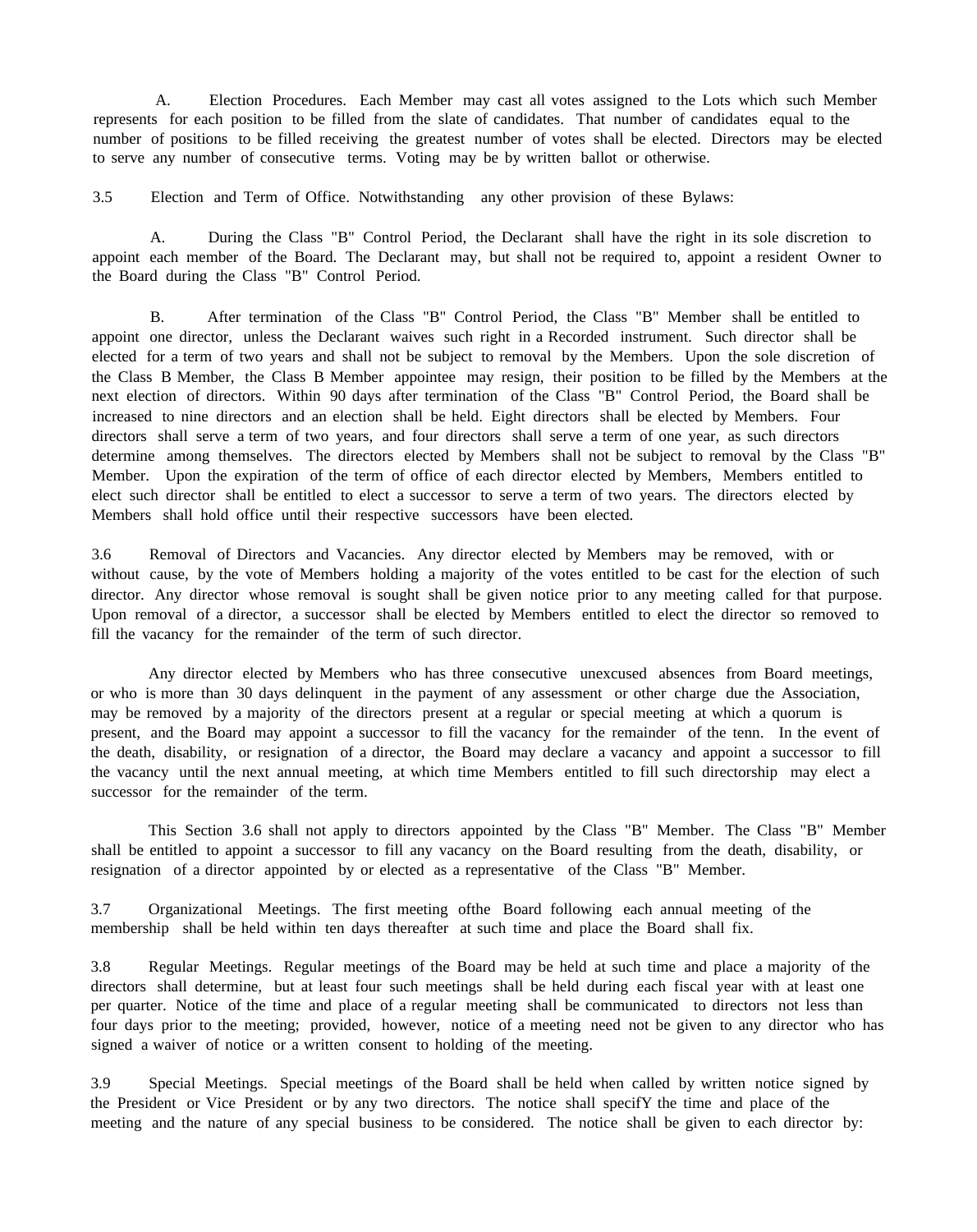A. personal delivery;

B. first class mail, postage prepaid;

C. telephone communication, either directly to the director or to a person at the director's office or home who would reasonably be expected to communicate such notice promptly to the director; or

D. email, text, facsimile, computer, fiber optics or such other communication device. All such notices shall be given at the director's telephone number, fax number, electronic mail number, or sent to the director's address as shown on the records of the Association. Notices sent by first class mail shall be deposited into a United States mailbox at least seven business days before the time set for the meeting. Notices given by personal delivery, telephone, or other device shall be delivered or transmitted at least 72 hours before the time set for the meeting.

3.10 Waiver of Notice. The transactions of any meeting of the Board, however called and noticed or wherever held, shall be as valid as though taken at a meeting duly held after regular call and notice if:

A. a quorum is present; and

B. either before or after the meeting each of the directors not present signs a written waiver of notice, a consent to holding the meeting, or an approval of the minutes. The waiver of notice or consent need not specify the purpose of the meeting.

Notice of a meeting also shall be deemed given to any director who attends the meeting without protesting before or at its commencement about the lack of adequate notice.

3.11 Telephone Participation in Meetings. Members of the Board or any committee may participate in a meeting of the Board or committee by means of conference or speaker telephone or similar communications equipment such as Skype or internet web hosting, by means of which all persons participating in the meeting can hear each other. Participation in a meeting as such shall constitute presence in person at such meeting.

3.12 Quorum of Board. At all Board meetings, a majority of the directors shall constitute a quorum for transaction of business, and the votes of a majority of directors present at a meeting at which a quorum is present shall constitute the decision of the Board, unless otherwise specifically provided in these Bylaws or Declaration.

3.13 Compensation. Directors shall not receive any compensation from the Association for acting as such unless approved by Members representing a majority of the total Class "A" votes in the Association at a regular or special meeting of the Association. Any director may be reimbursed for expenses incurred on behalf of the Association upon approval of a majority of the other directors. Nothing herein shall prohibit the Association from compensating a director, or any entity with which a director is affiliated, for services or supplies furnished to the Association in a capacity other than as a director pursuant to a contract or agreement with the Association, provided that such director's interest w\ls made known to the Board prior to entering into such contract and such contract was approved by a majority of the Board, excluding the interested director.

3.14 Conduct of Meetings. The President shall preside over all meetings of the Board, and the Secretary shall keep a minute book of Board meetings, recording all Board resolutions and all transactions and proceedings occurring at such meetings.

3.15 Notice to Owners; Open Meetings. Except in an emergency, notice of the time and place of Board meetings shall be posted at least 48 hours in advance of the meeting at a conspicuous place within GLENRIDGE which the Board establishes for the posting of notices relating to the Association. Notice of any meeting at which assessments are to be established shall state that fact and the nature of the assessment. Subject to the provisions herein, all meetings of the Board shall be open to all Members. Notwithstanding the above, the President may adjourn any meeting of the Board and reconvene in executive session, and may exclude persons other than directors, to discuss any or all of the following:

- A. employment or personnel matters for employees of the Association;
- B. legal advice from an attorney retained for the Board or the Association;
- C. pending or contemplated litigation; or
- D. pending or contemplated matters relating to enforcement of the Documents.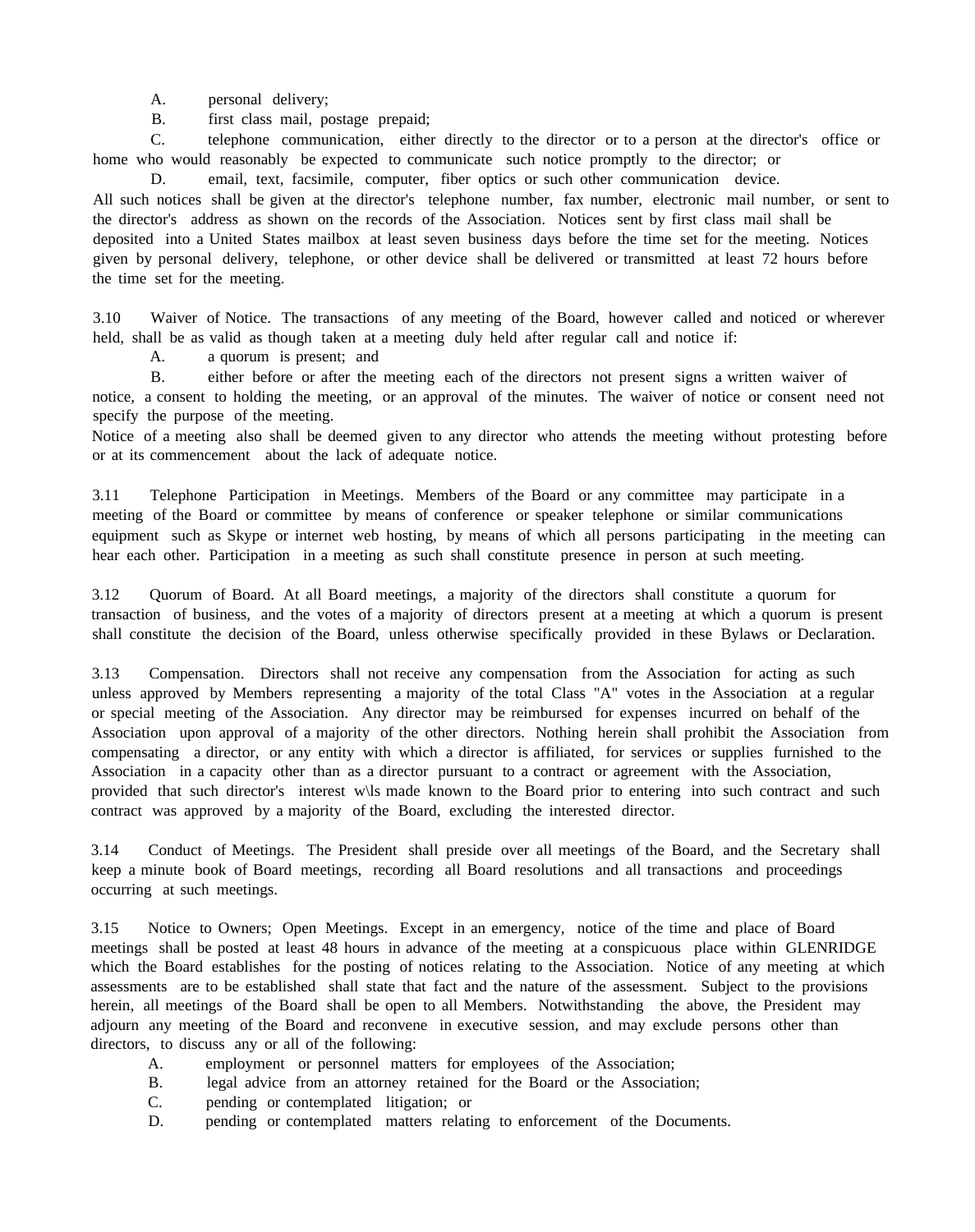3.16 Action Without a Formal Meeting. Any action to be taken at a meeting of the directors or any action that may be taken at a meeting of the directors may be taken without a meeting if a consent in writing, setting forth the action so taken, is signed by all of the directors, and such consent shall have the same force and effect as a unanimous vote.

3.17 Powers. The Board of Directors shall have all of the powers and duties necessary for the administration of the Association's affairs and for performing all responsibilities and exercising all rights of the Association as set forth in the Declaration, these Bylaws, the Articles, and as provided by law. The Board may do or cause to be done all acts and things which the Declaration, Articles, these Bylaws, or Oklahoma law do not direct to be done and exercised exclusively by Members or the membership generally.

3.18 Duties. The duties of the Member-elected Board shall include, but not be limited to:

A. preparing and adopting, in accordance with the Declaration, an annual estimated budget and establishing each Owner's share of the Common Expenses;

B. providing for the operation, care, upkeep, and maintenance of the Common Area and making or contracting for the making of repairs, additions, and improvements to or alterations of the Common Area in accordance with the Declaration and these Bylaws;

C. designating, hiring, and dismissing the personnel necessary to carry out the rights and responsibilities of the Association, including professional management if so directed by the Board, and where appropriate, providing for the compensation of such personnel and for the purchase of equipment, supplies, and materials to be used by such personnel in the performance of their duties;

D. opening of bank accounts on behalf of the Association and designating the signatories required, and depositing all funds received on behalf of the Association in a bank or financial depository which it shall approve, and using such funds to operate the Association;

E. making and amending Rules and Regulations in accordance with the Declaration;

F. enforcing the provisions of the Declaration, these Bylaws, and the rules adopted pursuant thereto and bringing any legal proceedings which may be instituted on behalf of or against the Owners concerning the Association; provided, the Association shall not be obligated to take action to enforce any covenant, restriction or rule which the Board in the exercise of its business judgment determines is, or is likely to be construed as, inconsistent with applicable law, or in any case in which the Board reasonably determines that the Association's position is not strong enough to justify taking enforcement action;

G. obtaining and carrying property and liability insurance, as provided in the Declaration, paying the cost thereof, and filing and adjusting claims, as appropriate;

H. paying the cost of all services rendered to the Association;

I. keeping books with detailed accounts of the receipts and expenditures of the Association;

J. permitting utility suppliers to use portions of the Common Area reasonably necessary to the ongoing development of GLENRIDGE;

K. indemnifying a director, officer or committee member, or future director, officer, or committee member of the Association to the extent such indemnity is authorized by Oklahoma law, the Articles of Incorporation, or the Declaration;

L. administering the Declaration and GLEN RIDGE Documents.

3.19 Right of Class "B" Member to Disapprove Actions. So long as the Class "B" membership exists, the Class "B" Member shall have a right to disapprove any action, policy or program of the Association, the Board and any committee which, in the sole judgment of the Class "B" Member, would tend to impair rights of Declarant or Builders under the Documents, or interfere with development or construction of any portion of GLENRIDGE, or diminish the level of services being provided by the Association.

A. Notice. The Class "B" Member shall be given written notice of all meetings and proposed actions approved at meetings (or by written consent in lieu of a meeting) of the Association, the Board, or any committee. Such notice shall be given by certified mail, return receipt requested, or by personal delivery at the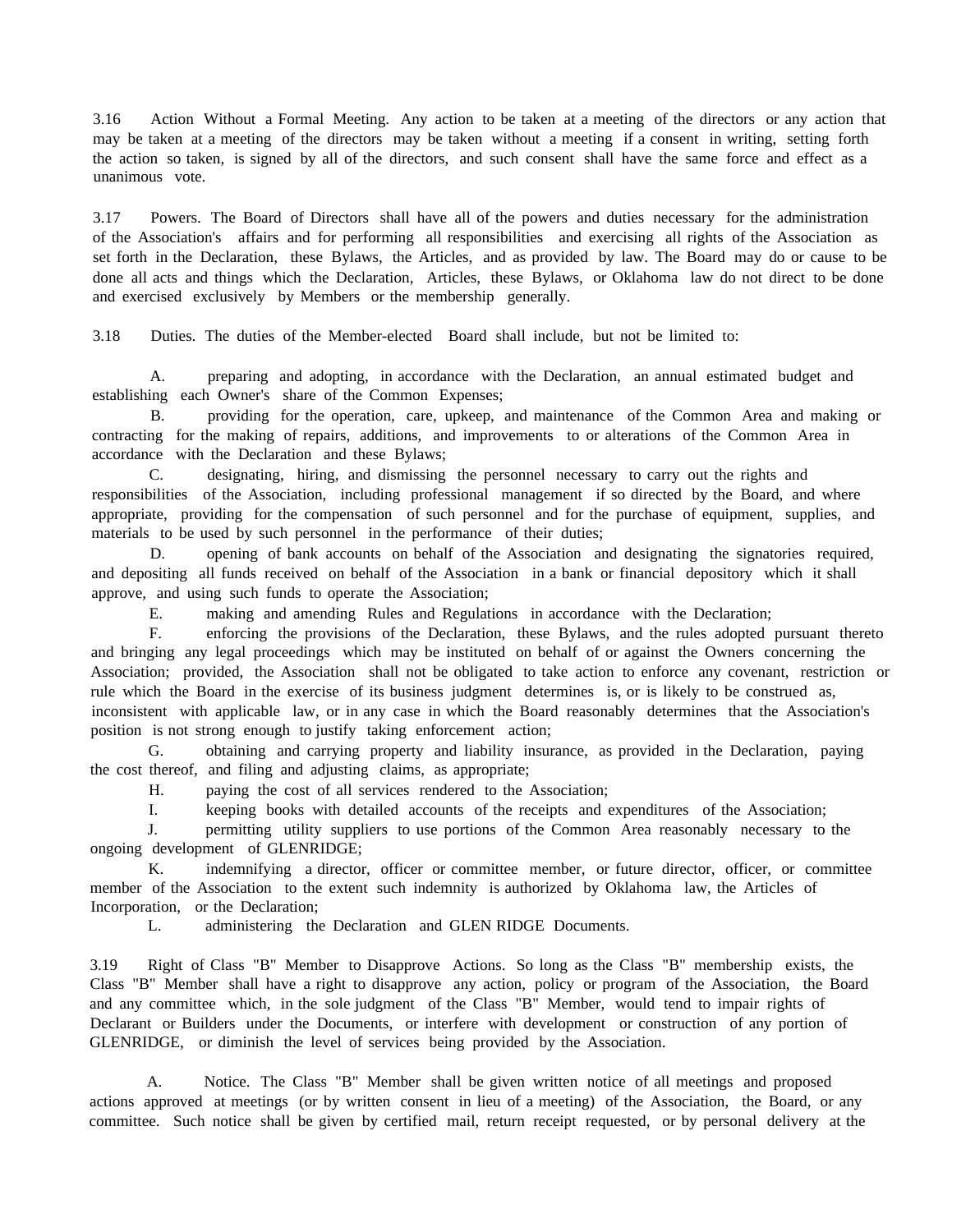address it has registered with the Secretary of the Association, which notice complies as to the provisions herein, and which notice shall, except in the case of the regular meetings held pursuant to the Bylaws, set forth with reasonable particularity the agenda to be followed at such meeting.

B. Opportunity To Be Heard. The Class "B" Member shall be given the opportunity at any such meeting to join in or to have its representatives or agents join in discussion from the floor of any prospective action, policy, or program which would be subject to the right of disapproval set forth herein.

No action, policy, or program subject to the right of disapproval set forth herein shall become effective or be implemented until and unless the requirements of A and B above have been met. The Class "B" Member, acting through any officer or director, agent, or authorized representative, may exercise its right to disapprove at any time within ten days following the meeting at which such action was proposed or, in the case of any action taken by written consent in lieu of a meeting, at any time within ten days following receipt of written notice of the proposed action.

3.20 Management. The Board may employ for the Association a professional manager agent or agents at such compensation as the Board may establish to perform such duties and services as the Board shall authorize. The Board may delegate such powers as are necessary to perform the manager's assigned duties but shall not delegate policymaking authority. Declarant or an affiliate of Declarant may be employed as managing agent or manager. The Board may delegate to one of its members the authority to act on behalf of the Board on all matters relating to the duties of the manager, if any, which might arise between meetings of the Board.

The Association shall not be bound, either directly or indirectly, by any management contract executed during the Class "B" Control Period unless such contract contains a right of termination exercisable by the Association, with or without cause and without penalty, at any time after termination of the Class "B" Control Period upon not more than 90 days' written notice.

3.21 Accounts and Reports. Generally Accepted accounting principles shall be followed by the Memberelected Board, unless such Board by resolution specifically determines otherwise.

3.22 Borrowing. The Association shall have the power to borrow money for any legal purpose; provided, the Board shall obtain Member approval in the same manner provided in the Declaration for Spe:cial Assessments if the proposed borrowing is for the purpose of making discretionary capital improvements and the total amount of such borrowing, together with all other debt incurred within the previous 12-month period, exceeds or would exceed 10% of the budgeted gross expenses of the Association for that fiscal year.

3.23 Right To Contract. The Association shall have the right to contract with any Person tor the performance of various duties and functions.

3.24 Enforcement. The Association shall have the power, as provided in the Declaration, to impose sanctions for any violation of any duty imposed under GLENRIDGE Documents. In the event that any occupant, tenant, employee, guest, or invitee of a Lot violates the Declaration, Bylaws, or a rule and a fine is imposed, the fine shall first be assessed against the occupant; Provided, however, if the fine is not paid by the occupant within the time period set by the Board, the Owner shall pay the fine upon notice from the Association.

The Association shall not be obligated to take any enforcement action if the Board reasonably determines that the Association's position is not strong enough to justify taking such action. Such a decision shall not be construed a waiver of the right of the Association to enforce such provision at a later time under other circumstances or estop the Association from enforcing any other covenant, restriction, or rule.

The Association, by contract or other agreement, may, but shall not be obligated to, enforce applicable city and county ordinances, if applicable, and may, but shall not be obligated to, permit Cleveland County or the City of Norman to enforce ordinances within the Properties for the benefit of the Association and its Members.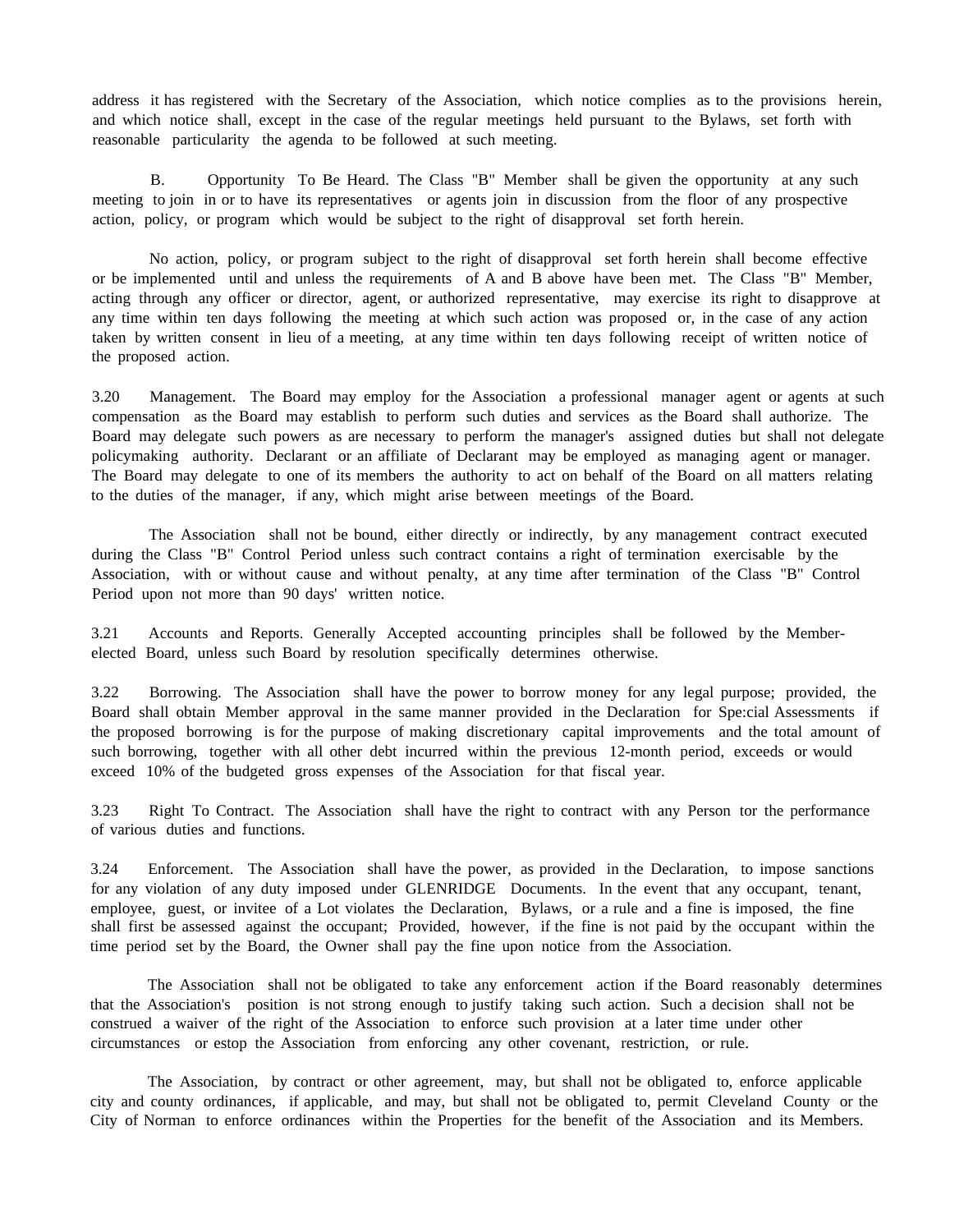In conducting the business of the Association, the Board, at all times, shall act within the scope of GLENRIDGE Documents and in good faith to further the legitimate interests of the Association and its Members. The Board shall exercise its power in a fair and nondiscriminatory manner and shall adhere to the procedures established in GLEN RIDGE Documents.

A. Notice. Prior to imposition of any sanction hereunder or under the Declaration, the Board or its delegate shall serve the alleged violator with written notice describing:

i. the nature of the alleged violation;

II. the proposed sanction to be imposed;

III. a period of not less than 10 days within which the alleged violator may present a written request for a hearing to the Board; and

iv. a statement that the proposed sanction shall be imposed as contained in the notice unless a challenge is begun within 10 days of the notice.

*If* a timely challenge is not made, the sanction stated in the notice shall be imposed; provided that the Board may, but shall not be obligated to, suspend any proposed sanction if the violation is cured within the 10 day period. Such suspension shall not constitute a waiver of the right to sanction future violations ofthe same or other provisions and rules by any Person.

B. Hearing. *If* a hearing is requested within the allotted 10-day period, the hearing shall be held before the Board in executive session. The minutes of the meeting shall contain a written statement of the results of the hearing and the sanction, if any, imposed.

C. Additional Enforcement Rights. Notwithstanding anything to the contrary in this Article, the Board may elect to enforce any provision of the Declaration, these Bylaws, or the rules of the Association by self-help or, following compliance with the dispute resolution procedures set forth in the Declaration, if applicable, by suit at law or in equity to enjoin any violation or to recover monetary damages or both, without the necessity of compliance with the procedure set forth above. In any such action, to the maximum extent permissible, the Owner or occupant responsible for the violation of which abatement is sought shall pay all costs, including reasonable attorney's fees actually incurred. Any entry onto a Lot for purposes of exercising this power of self-help shall not be deemed a trespass.

3.25 Transition. Once the Declarant no longer controls the Association, the Declarant shall provide, to the Board, substantially the following:

- A. All Association books and records including minutes books and rules and regulations which may have been promulgated, if any;
- B. A statement of receipts and expenditures from the date of the recording of the Association documents to the end of the accounting period immediately succeeding the first election of the Board by the lot owners;
- C. A copy of the latest available approved plans and specifications for all Common Area improvements in the project and as-built plans if available;
- D. All insurance policies currently in force;
- E. All unexpired warranties relative to any Common Area improvements, if any;
- F. Any contracts in which the Association is a contracting party, if any; and
- G. A list of manufacturers of paints, roofing materials, and other similar materials if specified for use on Association property. The Association shall keep detailed records of receipts and expenditures affecting the operation and administration of the Association. All financial books and records shall be kept in reasonable accordance with sound accounting principles applied on a consistent basis. Financial records must be made available to lot owners at reasonable business hours or at a mutually convenient time and location, within five (5) days after receipt of a written notice properly served upon the Association and specifically identifying the specific books and records of the Association requested to be reviewed.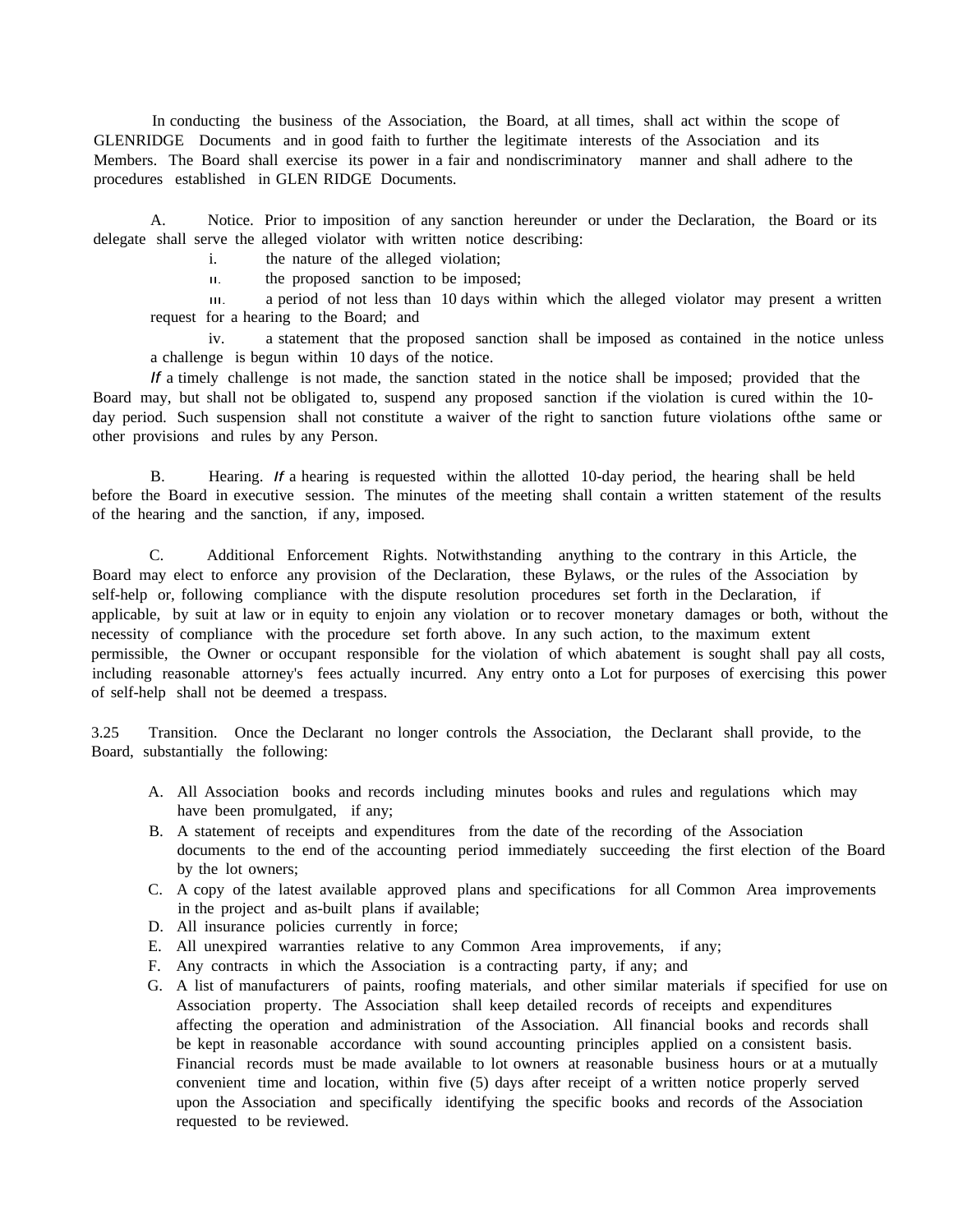## 4.0 Officers

4.1 Officers. The officers of the Association shall be a President, Vice President, Secretary, and Treasurer. The President and Secretary shall be elected from among the members of the Board; other officers may, but need not be members of the Board. The Board may appoint such other officers, including one or more Assistant . Secretaries and one or more Assistant Treasurers, as it shall deem desirable, such officers to have such authority and perform such duties as the Board prescribes. Any two or more offices may be held by the same person, except the offices of President and Secretary.

4.2 Election and Term of Office. The Board shall elect the officers of the Association at the first meeting of the Board following each annual meeting of Members, to serve until the,ir successors are elected.

4.3 Removal and Vacancies. The Board may remove any officer whenever in the Board's judgment the best interests ofthe Association will be served, and may fill any vacancy in any office arising because of death, resignation, removal, or otherwise, for the unexpired portion of the term.

4.4 Powers and Duties. The officers of the Association each shall have such powers and duties as generally pertain to their respective offices, as well as such powers and duties as may specifically be conferred or imposed by the Board of Directors. The President shall be the chief executive officer of the Association. The Treasurer shall have primary responsibility for the preparation of the budget provided for in the Declaration and may delegate all or part of the preparation and notification duties to a finance committee, manager, or both.

4.5 Resignation. Any officer may resign at any time by giving written notice to the Board, the President, or the Secretary. Such resignation shall take effect on the date of the receipt of such notice or at any later time specified therein, and unless otherwise specified therein, the Acceptance of such resignation shall not be necessary to make it effective.

4.6 Agreements, Contracts, Deeds, Leases, Checks, Etc. All agreements, contracts, deeds, leases, checks, and other instruments of the Association shall be executed by at least two officers or by such other person or persons as may be designated by Board resolution. Compensation of officers shall be subject to the same limitations as compensation of directors.

## 5.0 Committees

5. 1 General. The Board may appoint such committees as it deems appropriate to perform such tasks and to serve for such periods as the Board may designate by resolution. Each committee shall operate in accordance with the terms of such resolution.

## 6.0 Miscellaneous

6.1 Fiscal Year. The fiscal year of the Association shall be a calendar year, unless the Board establishes a different fiscal year by resolution.

6.2 Parliamentary Rules. Except as may be modified by Board resolution, Robert's Rules of Order (current edition) shall govern the conduct of Association proceedings when not in conflict with Oklahoma law, the Articles ofIncorporation, the Declaration, or these Bylaws.

6.3 Conflicts. If there are conflicts among the provisions of Oklahoma law, the Articles of Incorporation, the Declaration, and these Bylaws, the provisions of Oklahoma law (unless displaceable by the Documents), the Declaration, the Articles of Incorporation, and the Bylaws (in that order) shall prevail.

6.4 Books and Records.

A. Inspection by Members and Mortgagees. The Board shall make available for inspection and copying by any holder, insurer or guarantor of a first Mortgage on a Lot, any Member, or the duly appointed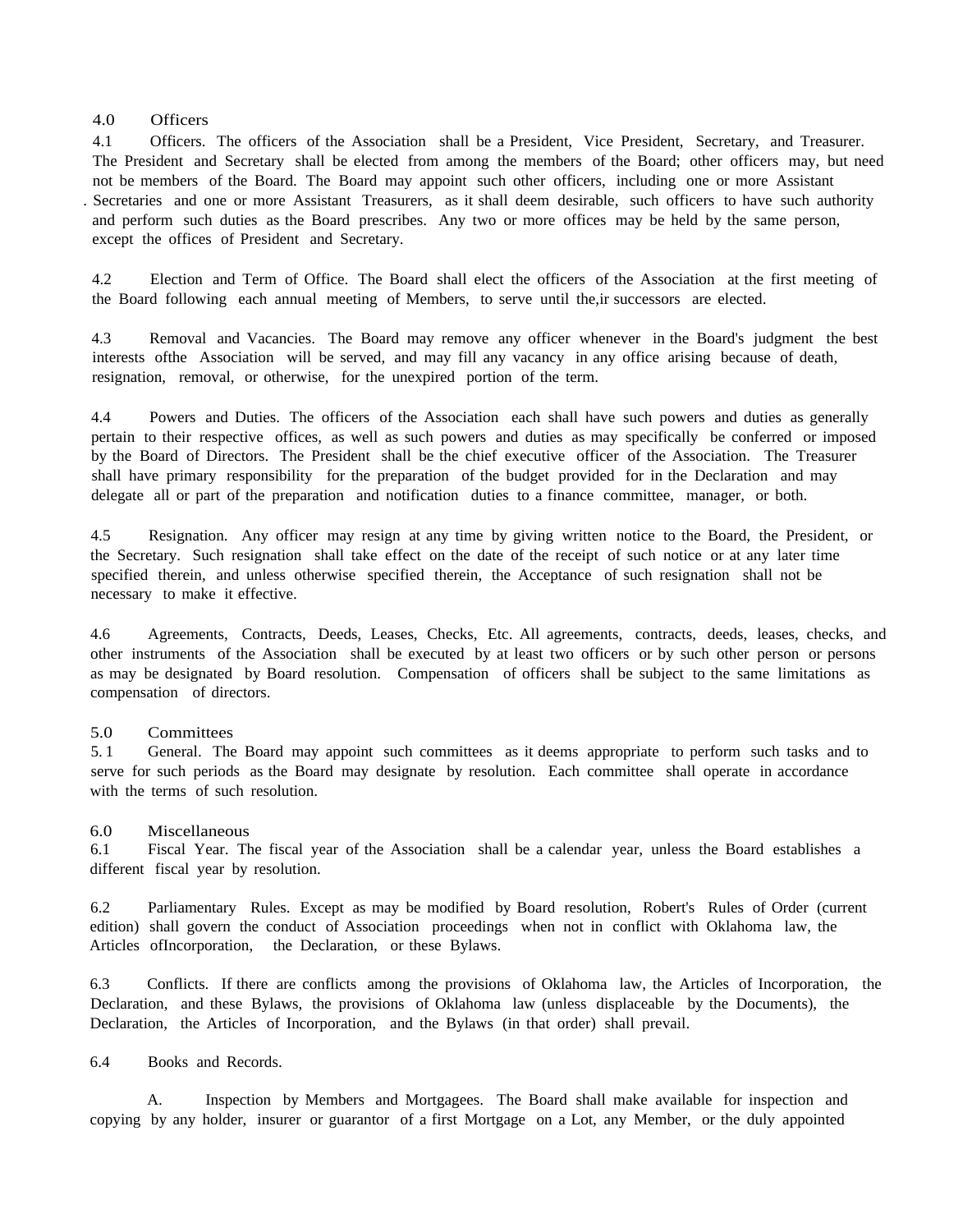representative of any of the foregoing at any reasonable time and for a purpose reasonably related to his or her interest in a Lot: the Declaration, Bylaws, and Articles of Incorporation, including any amendments, the rules of the Association, the membership register, books of account, including financial records, and the minutes of meetings of the Members, the Board, and committees.

B. Rules for Inspection. The Board shall establish rules with respect to: notice to be given to the custodian ofthe records; hours and days of the week when such an inspection may be made; and payment of the cost of reproducing documents requested.

C. Inspection by Directors. Every director shall have the absolute right at any reasonable time to inspect all books, records, and documents of the Association and the physical properties owned or controlled by the Association. The right of inspection by a director includes the right to make a copy of relevant documents at the expense of the Association.

D. Exceptions to Inspection Requirement. Notwithstanding any provision to the contrary, the Board shall not be required to make available for inspection any portion of any book or record which relates to any of the following:

I. personnel matters or a person's medical records; .

II. communication between an attorney for the Association and the Association; or

iii. pending or contemplated litigation;

In addition, the Board shall not be required to disclose or make available for inspection any financial or other records of the Association if disclosure would violate local, state, or federal law.

6.5 Notices. Except as otherwise provided in the Declaration or these Bylaws, all notices, demands, bills, statements, or other communications under the Declaration or these Bylaws shall be in writing and shall be deemed to have been duly given if posted at each entrance to GLENRIDGE, delivered personally, or if sent by United States mail, first class postage prepaid:

A. if to a Member or Member, at the address which the Member or Member has designated in writing and filed with the Secretary or, if no such address has been designated, at the address of the Lot of such Member or Member; or

B. if to the Association, the Board, or the manager, at the principal office of the Association or the managing agent or at such other address as shall be designated by notice in writing to the Members;

6.6 Amendment.

A. By Class "B" Member. Prior to termination of the Class "B" Control Period, the Class "B" Member may unilaterally amend these Bylaws. Thereafter, the Class "B" Member may unilaterally amend these Bylaws at any time and from time to time if such amendment is necessary:

i. to bring any provision into compliance with any applicable governmental statute, rule or regulation, or judicial determination;

ii. to enable reputable title insurance companies to issue title insurance on Lots; or

III. to enable any institutional or governmental lender, purchaser, insurer or guarantor of mortgage loans, including, for example, the Federal National Mortgage Association or Federal Home

Loan Mortgage Corporation, to make, purchase, insure or guarantee mortgage loans on the Lots. So long as the Class "B" membership exists, the Class "B" Member may unilaterally amend these Bylaws for any other purpose, provided the amendment has no material adverse effect upon any right of any Member.

B. By Members Generally. Except as provided above and Oklahoma law, these Bylaws may be amended only by the affirmative vote or written consent, or any combination thereof, of Members representing 51 % of the total Class "A" votes in the Association, AND the consent of the Class "B" Member, if such exists. In addition, the approval requirements set forth in the Declaration shall be met, if applicable. Notwithstanding the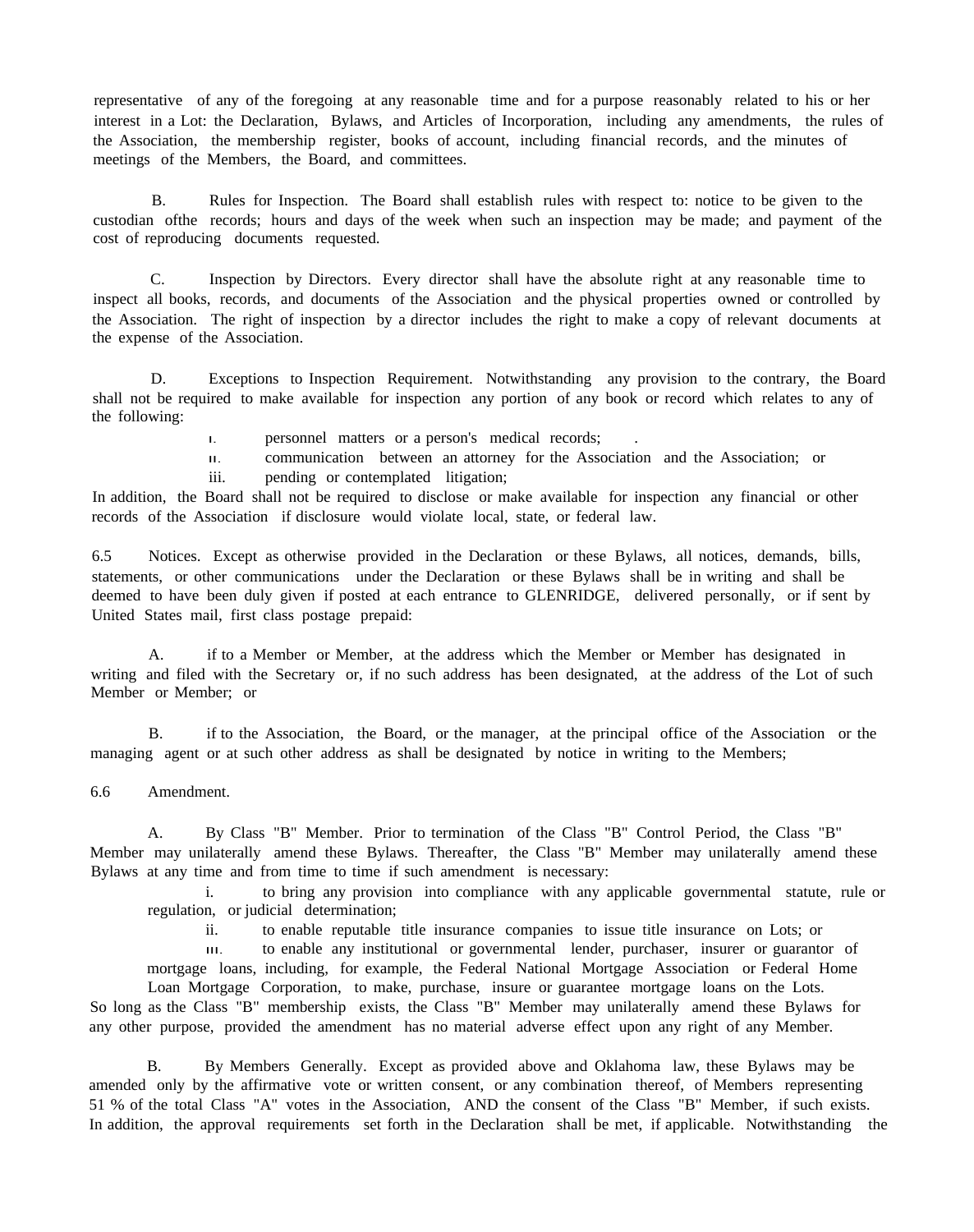above, the percentage of votes necessary to amend a specific clause shall not be less than the prescribed percentage of affirmative votes required for action to be taken under that clause. No amendment may remove, revoke, or modify any right or privilege of Declarant or the Class "B" Member without the written consent of Declarant, the Class "B" Member, or the assignee of such right or privilege.

C. Validity and Effective Date of Amendments. Amendments to these Bylaws shall become effective upon Recordation unless a later effective date is specified therein. Any procedural challenge to an amendment must be made within six months of its Recordation, or such amendment shall be presumed to have been validly adopted. **In** no event shall a change of conditions or circumstances operate to amend any provisions of these Bylaws.

# **CERTIFICATION**

**I,** the undersigned, do hereby certify: I am the duly elected and acting Secretary of GLEN RIDGE Property Owners Association, Inc., an Oklahoma corporation; the foregoing Bylaws constitute the original Bylaws of said Association, as duly adopted at a meeting of the Board of Directors thereof held on the same date as the execution of the foregoing Declaration.

IN WITNESS WHEREOF, I have hereunto subscribed my name as representative of the Association the **Same date** as *written above*.

Secretary:

# **EXHIBIT E**

# **DESIGN REVIEW GUIDELINES**

## **1.0 INTRODUCTION**

1.1. Purpose.

GLENRIDGE is a single family residential community comprising real property within the City of Norman, Cleveland County, State of Oklahoma. The purpose of the GLENRIDGE development is to provide a high quality, aesthetically pleasing residential community, while preserving the natural beauty of the area and enhancing the value of each Owner's investment. These Design Review Guidelines are not intended to be a complete list of all criteria that must be satisfied in connection with construction of improvements. Compliance with these guidelines does not assure approval of any particular designs. Declarant, or ARB as the case may be, reserves the right to approve particular designs which vary from these guidelines.

These architectural guidelines are a mechanism for maintaining and enhancing the overall aesthetics of GLENRIDGE; they do not create any duty to any person. Review and approval of any designs may be based on aesthetic considerations only. Declarant, GLENRIDGE Property Owners Association, or the ARB shall not bear any responsibility for ensuring the structural integrity or soundness of approved construction or modifications, for ensuring compliance with building codes and other governmental requirements, or for ensuring that every structure is of comparable quality, value, or size, of similar design, or aesthetically pleasing or otherwise acceptable to other owners of property in GLENRIDGE. Declarant makes no warranty, express or implied, that the information or guidelines contained herein are suitable for any particular use, and hereby disclaims any liability in connection with the use of this information.

1.2. Scope. The Design Review Guidelines and Architectural Review Board oversight apply to all Modifications, as defined in the Declaration. Modifications include new construction and the alteration of existing construction and Lots. The ARB is not responsible for notice of or ensuring compliance with building codes, structural details, local, state, federal law, or environmental agency compliance. The ARB is not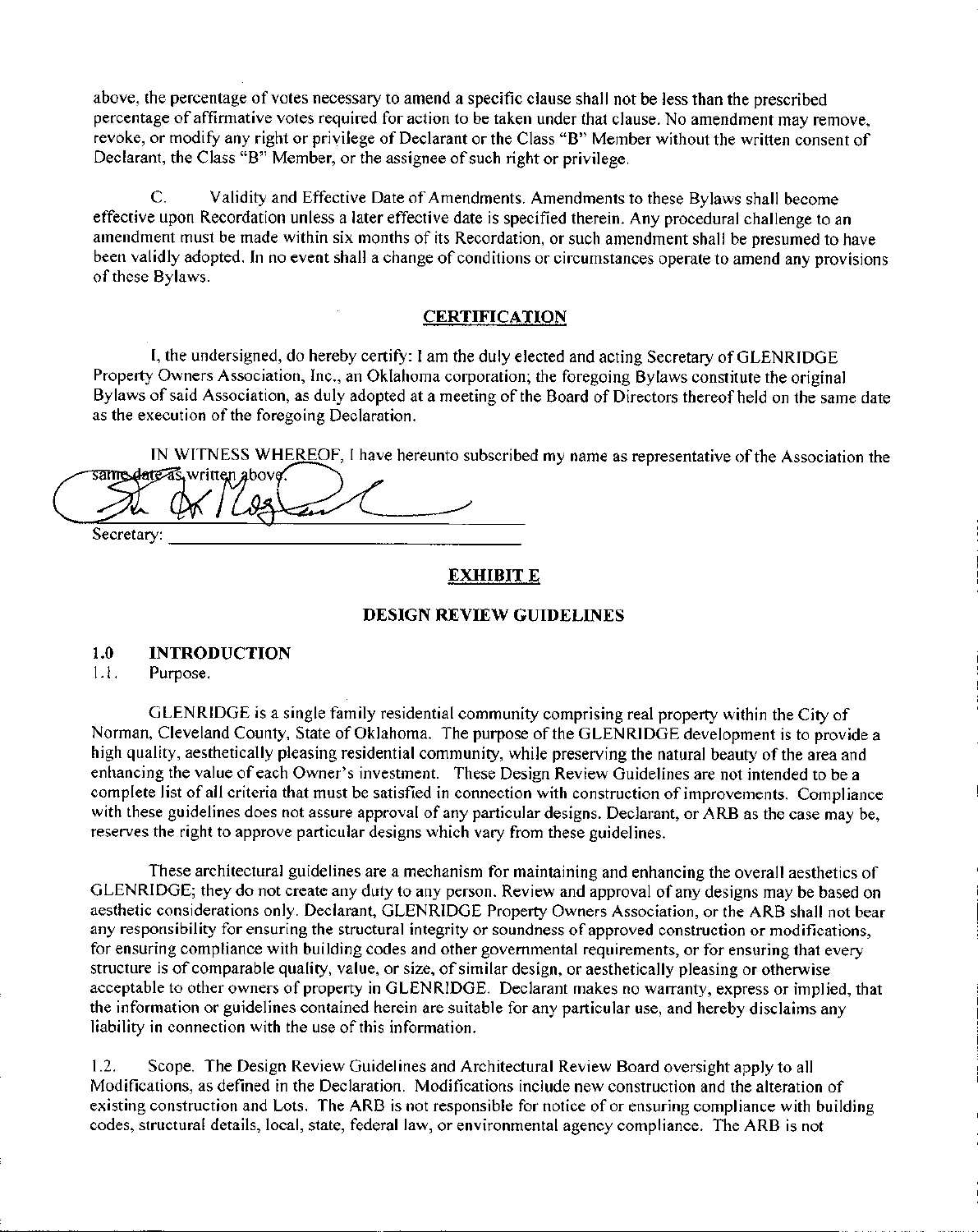responsible and shall bear no liability for the accuracy of drawings and techniques of construction. The ARB shall bear no liability and is not responsible for workmanship, safety, or quality of construction.

1.3. Amendments. The Architectural Review Board may amend, cancel, add to, modify, or otherwise change these Design Review Guidelines from time to time as necessary in the ARB's sole discretion. The ARB shall send notice of any changes by mail to all Owners prior to implementation of any new design guideline. Such mailing, or failure thereof, shall not relieve each Owner of their obligation to determine applicable design guidelines prior to making any Modification.

# 2.0 DESIGN REVIEW PROCEDURES<br>2.1. Applicability The Design Review Gui

Applicability. The Design Review Guidelines apply to all new construction and Modifications, and to all changes, improvements, additions, alterations, placements, decorations, remodels, and enhancements, of any nature or type to any part of any Lot in the GLENRIDGE Addition. Every Owner and Builder on any lot in the GLENRIDGE Addition, agrees that the Declarant, Association, or ARB may contact the City of Norman Planning Department and inform the City as to whether the ARB has approved of any plans for construction under building permit review and may advise the City of Norman to withhold building permit, or certificate of occupancy issuance until the ARB approval has been granted first.

2.2. Architectural Review Board. Oversight of the DRG is vested in the Architectural Review Board, unless otherwise delegated or assigned to an ARB. The ARB shall upon initial formation consist of the Declarant, and the Declarant shall have sole authority as to all decisions of the ARB for so long as the Declarant owns Lots in GLEN RIDGE Addition. Thereafter, the ARB shall consist of at least three and no more than five persons appointed by and serving at the Board's discretion. Members of the ARB may include architects or similar professionals who are not Owners. The ARB may adopt detailed application and review procedures and design standards consistent with the Declaration. All new construction and Modifications shall take place in strict compliance with the Declaration, the Design Review Guidelines, and the application and review procedures promulgated by the ARB. The ARB may establish a review fee schedule applicable to the oversight of administering the DRG.

2.3. Review Standards. As provided in the Documents, the ARB may approve any new construction or Modification only if it deems, in its discretion, that new construction and Modifications conform to and harmonize with the existing surroundings, residences, landscaping, and structures, and meets the requirements for such new construction and Modifications found in the Documents, Design Review Guidelines, and procedures promulgated by the ARB. Design decisions are not based on personal opinion or taste. Judgments of acceptable design are based on the following aspects:

A. Compliance with Documents. All applications are reviewed to confirm that the proposed new construction or Modification is in conformance with the Documents.

B. Relation to Surroundings. All applications are reviewed to confirm that the proposed new construction or Modification is compatible and appropriate with the surrounding built environment.

C. Location and Impact on Neighbors. All applications are reviewed to confirm that the proposed new construction or Modification corresponds favorably to the landscape, the existing structures on the Lot and in the vicinity. Some of the issues of concern are access, drainage, sunlight, views, and ventilation. When new construction or Modification has particular impact upon Lots in the vicinity, the ARB may require the applicant to discuss the proposal with Lot Owners in the vicinity prior to the ARB making a decision on the application. The ARB may also require the submittal of comments from Lot Owners in the vicinity.

D. Scale. All applications are reviewed to confirm that the proposed new construction or Modification relates well to the size and mass of existing structures on Lots in the vicinity.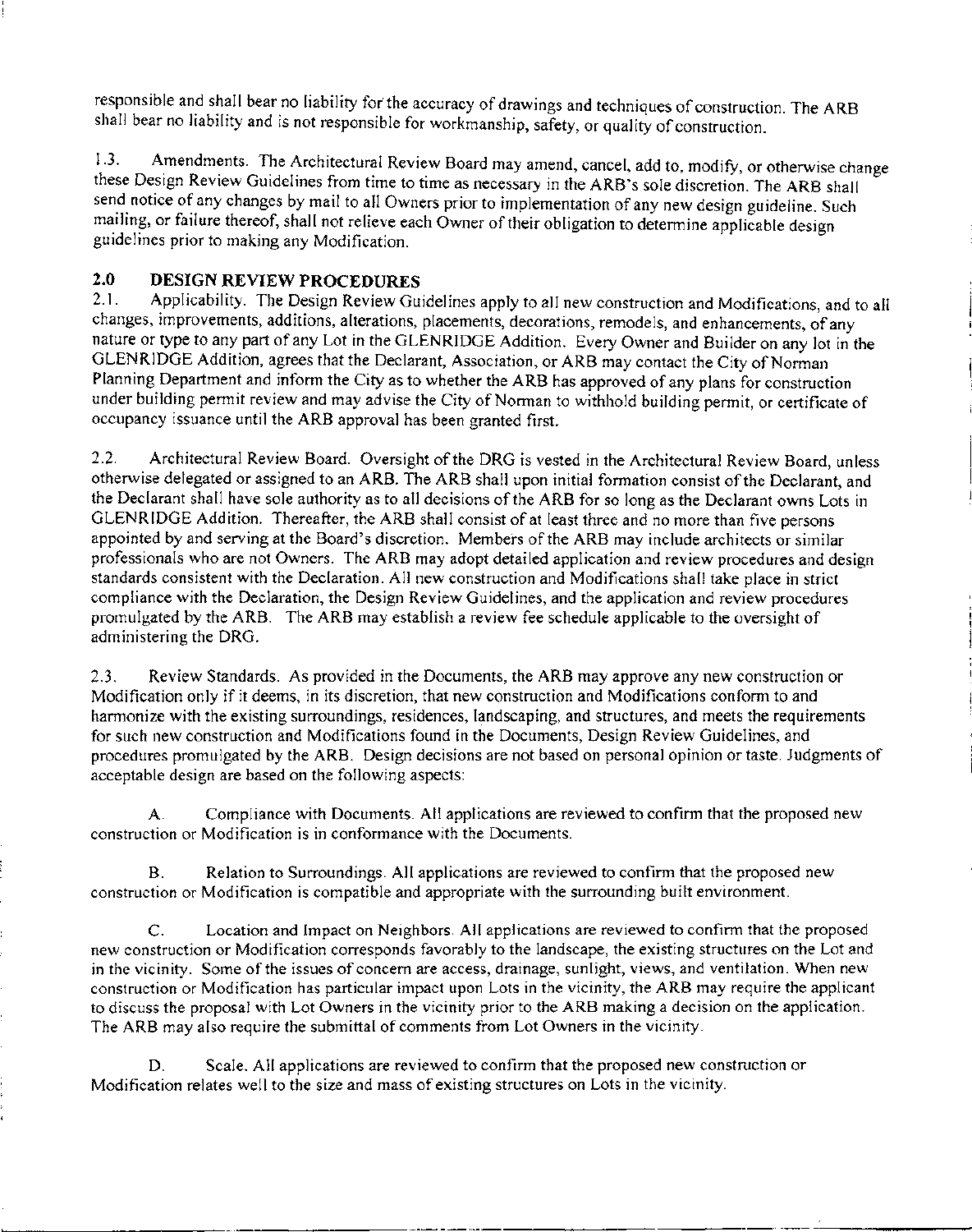E. Materials. All applications are reviewed to confirm that the proposed new construction or Modification utilizes materials and colors of the same or compatible nature as were used on existing structures on the Lot or on Lots in the vicinity.

F. Workmanship. All applications are reviewed to confirm that the proposed new construction or Modification would entail workmanship of an equal or better quality than that represented on existing structures on the Lot or on Lots in the vicinity.

G. Timing. All applications are reviewed to confirm that the proposed new construction or Modification may be completed in a timely manner, whether an Owner performs such work themselves or contracts the work to be done.

2.4 Review Process for New Construction and Modifications.

PRIOR TO COMMENCING ANY NEW CONSTRUCTION OR MODIFICATIONS, AN OWNER SHALL SUBMIT TO THE ARB TWO FULL SETS AND COPIES OF AN APPLICATION, AND ALL REQUIREMENTS AND DOCUMENTS THERETO, FOR APPROVAL IN SUCH FORM AS THE ARB SHALL REQUIRE. AN ACCEPTABLE APPLICATION APPEARS AT EXHIBIT A HERETO. SUCH APPLICATION SHALL INCLUDE PLANS AND SPECIFICATIONS ("PLANS") SHOWING SITE LAYOUT, GENERAL STRUCTURAL DESIGN, EXTERIOR ELEVATIONS, EXTERIOR MATERIALS AND COLORS, LANDSCAPING, DRAINAGE, IRRIGATION, AND OTHER FEATURES OF PROPOSED CONSTRUCTION, AS APPLICABLE, TO THE EXTENT THE OWNER OR BUILDER HAS SUCH INFORMATION AT THE TIME OF SUBMITTAL. IF SUCH INFORMATION IS NOT AVAILABLE, THEN OWNER OR BUILDER WILL PROVIDE TO ARB AT EARLIEST OPPORTUNITY FOR REVIEW PRIOR TO BEING INSTALLED ON THE LOT. THE ARB MAY REQUIRE THE SUBMISSION OF SUCH ADDITIONAL INFORMATION AS MAYBE REASONABLY NECESSARY TO CONSIDER ANY APPLICATION.

In reviewing each submission the ARB will consider the application based on the Review Standards above. Decisions may be based on purely aesthetic considerations. Each Owner acknowledges that determinations as to such matters are purely subjective and opinions may vary.

Within fifteen (15) days after receipt of a completed application and all required information, the ARB shall respond in writing to the applicant at the address specified in the application. The ARB may, but shall not be obligated to, specify the reasons for any objections and/or offer suggestions for curing any objections.

In the event that the ARB fails to respond to a properly submitted application in a timely manner, approval shall be deemed to have been given, subject to Declarant's right to veto approval by the ARB pursuant to this Section.

The ARB shall notify Declarant, so long as Declarant owns any Lots in GLENRlDGE ADDITION in writing within five (5) business days after the ARB has received any application relating to proposed Modifications. The notice shall be accompanied by a copy of the application and any additional information which the Architectural Review Board may require. Declarant, so long as Declarant owns any Lots in GLENRIDGE Addition shall have ten (10) days after receipt of such notice to provide response to ARB.

If construction does not commence on a new construction or Modifications project for which plans have been approved within one year after the date of approval, such approval shall be deemed void and the Owner shall reapply for approval before commencing the proposed Modifications. All new construction or Modifications shall be completed within one year after commencement. Any new construction or Modifications not completed within the required time shall be considered nonconforming and shall be subject to enforcement action by the ARB, the Association, Declarant or any aggrieved Owner.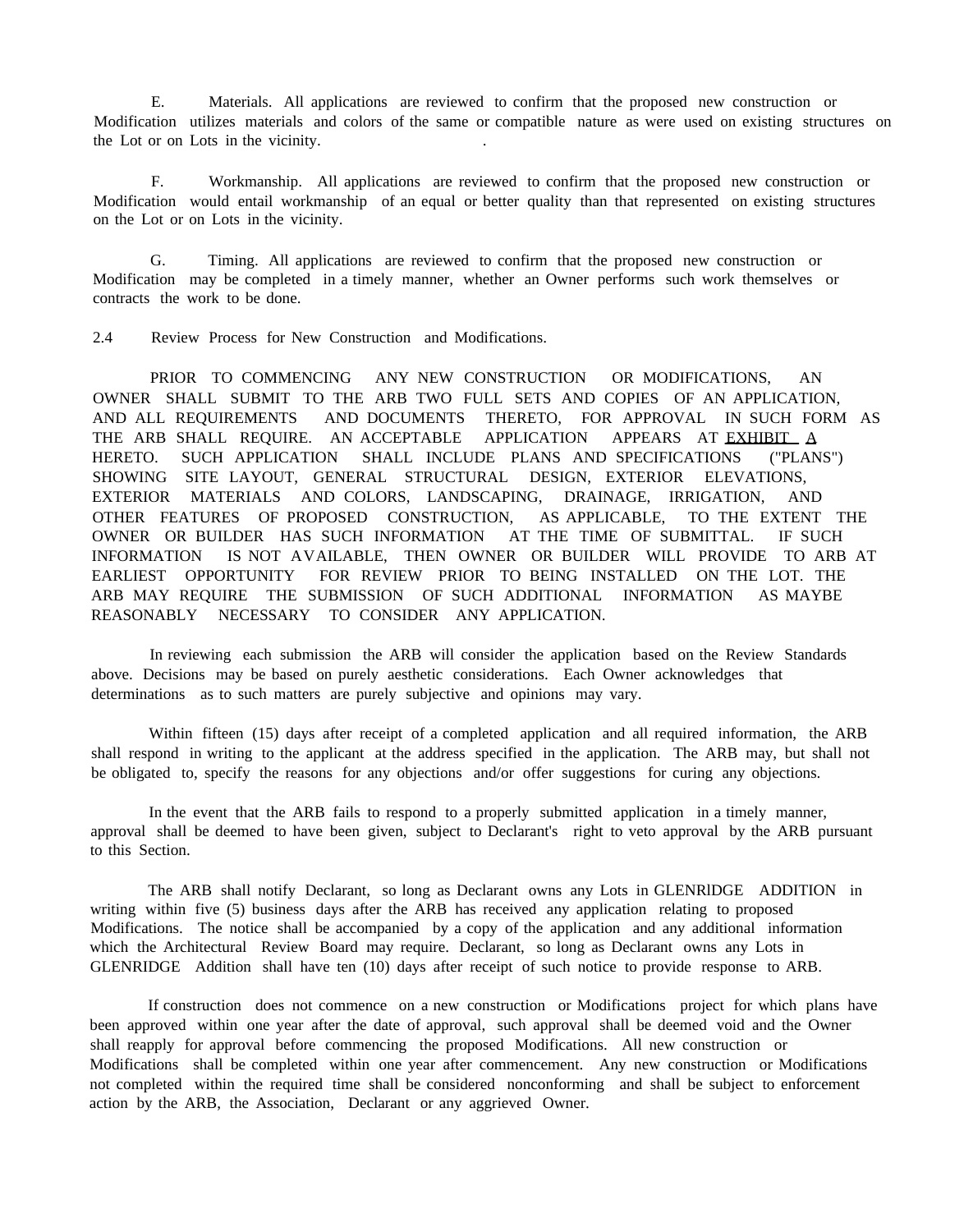No approval shall be required to repaint the exterior of a structure in accordance with the originally approved color scheme or to rebuild in accordance with originally approved plans and specifications. Any Owner may remodel, paint or redecorate the interior of a Lot without approval provided such alterations do not affect the aesthetics of the exterior of the Lot as they appear prior to the alteration. Modifications to the interior of screened porches, patios, and similar portions of a Lot visible from outside the structure shall subject to approval. The requirements of the ARB and Design Review Guidelines shall not apply to the activities of Declarant for so long as Declarant owns any Lots in GLENRIDGE addition.

## 3.0 CONSTRUCTION GUIDELINES AND PROCEDURES

3.1 Construction Drawings. All proposed new construction or Modification requires ARB review, which comes only as a result of a submitted application. The application must include construction drawings of the proposed improvement. Depending on the type of new construction or Modification, the ARB may require less or more construction drawings for a proper application. Construction drawings include, but are not limited to:

- A. Site Plan. A site plan must be submitted with the application and will include:
	- i. Site survey with property lines or a site plan based on the recorded plat;
	- II. Spot elevations of all improvements relative to the boundaries of the Lot;
	- III. Landscape plan showing the location and species of all bushes, trees, and ground cover;
	- IV. Building setback lines and easements and location of all building f()otprints;
	- v. Paving plan of all paved surfaces on Lot;
	- vi. Drainage and grading plan and proposed flow of storm water or run-off;
- B. Floor Plan. A floor plan must be submitted that details habitable square footage per floor and total and all spaces as planned.
- C. Roof Plan. A roof plan must be submitted with roof pitch shown.
- D. Elevation Drawings. Elevation drawings must include all exterior elevations, exterior finishes of materials, roof pitch. window and door designs, screening of utilities and equipment
- E. Color and Materials Specifications. Color and materials specification to be used must be identified in the application. If requested by the ARB, samples of both color and materials are to be submitted to the ARB in a form provided by the ARB in their request.
- F. Detail Drawings. Detail drawings as requested by the ARB.
- G. Exterior lighting plans.

All such information shall be provide to the extent the Owner or builder has such information at the time of submittal. If such information is not available at such time, then Owner or Builder will provide to ARB at earliest opportunity for review prior to being installed on the Lot. Any plans or applications altered in any manner from plans or applications initially reviewed by the ARB shall be re-submitted to the ARB for review.

3.2 Construction Guidelines.

A. Construction Commencement. Site clearing or construction on any property within GLENRIDGE is not permitted without first submitting application and obtaining final approval from the ARB.

B. Trash Receptacles. Each building site must have provisions for a trash receptacle, or other approved methods, for construction debris and all such construction debris is to be emptied or removed from the site regularly and when any containers are full.

C. Portable Toilets. Clean and sanitary conditions are required for all toilets. When and where appropriate and with approval of the ARB, contractors may coordinate sharing of portable toilets. In all respects, the ARB will seek to lessen the aesthetic impact and total number of portable toilets in GLENRIDGE during construction.

D. Nuisances. No loud speakers are permitted on building sites. Inappropriate volume levels on radios, stereos. etc. will not be permitted. Pets are not allowed on building sites.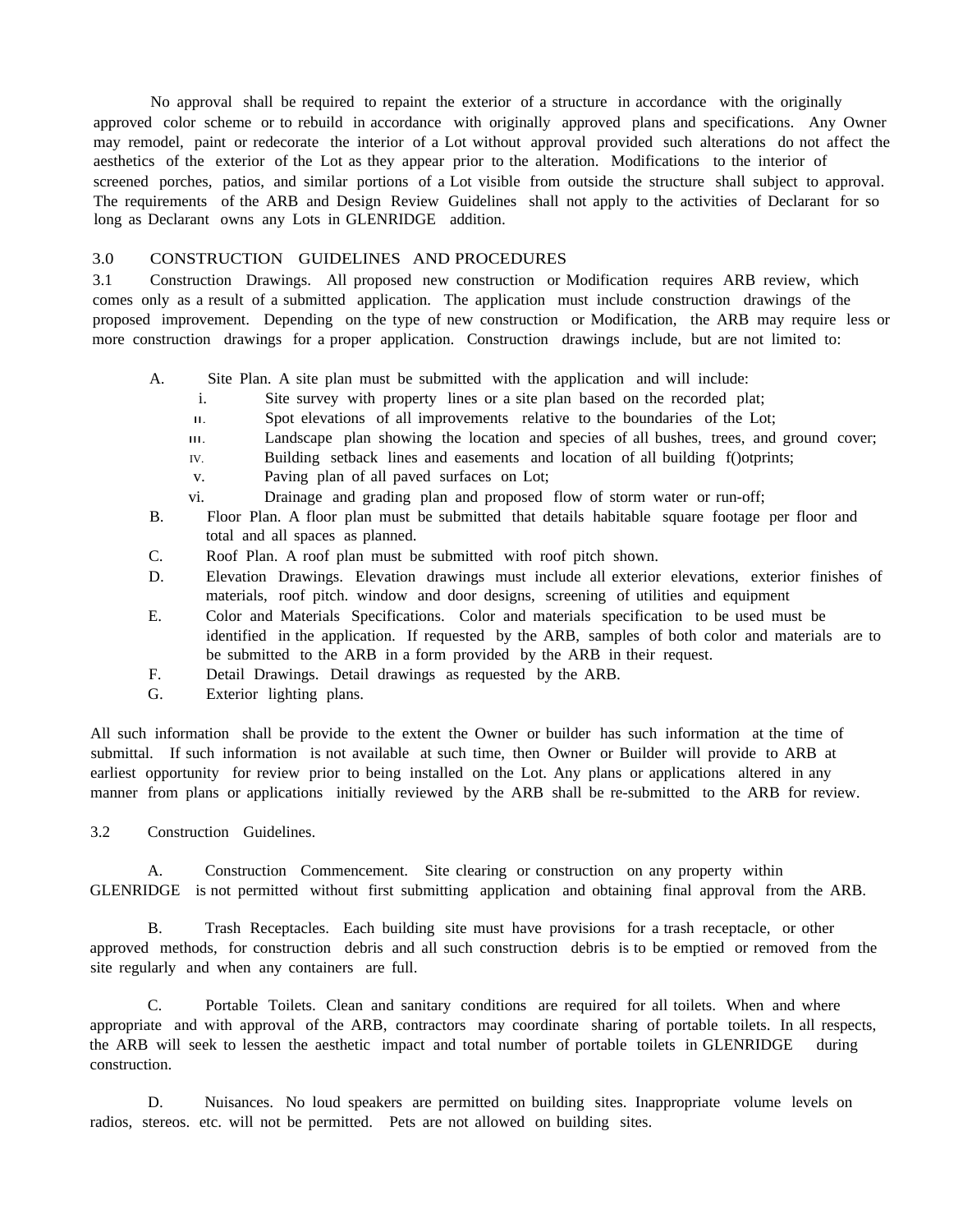E. Erosion Control. Each owner shall be responsible for the installation and maintenance of all ne.cessary ero~ion control de,:ices and shall at all times keep erosion control devices in good working order. Any faIlure of erosIOn control devIces and subsequent clean-up shall be the responsibility of the owner.

F. Repair to I?amaged P.roperty. Damage to other p'roperty, including, but not limited to, open space, other Lots, roads, dnveways, sIdewalks and/or other improvements whether surface or subsurface will not be permitte~. If any such damage occurs, it shall be repaired and/or restored promptly at the expense of the person causmg the damage. Upon completion of construction, each contractor shall clean the construction site and repair all property which was damaged.

4.0 Design Standards. The following list of design standards is not an exhaustive or exclusive list of items subject to ARB review.

4.1 Orientation. The ARB may require construction on Lots to conform to a particular orientation as determined by the ARB. As a general rule, the main front facade of the primary residence structure is to face the street running parallel to the front building line.

4.2 Building size and set back requirements. The minimum square footage of the primary residence structure shall be no less than 2,000 gross square feet of conditioned enclosed interior space, exclusive of basements, open porches, and garages. Front yard, rear yard, and side yard setbacks must conform to City of Norman ordinance as is applicable to the GLENRIDGE ADDITION, except that there shall be a minimum of twenty (20) foot front yard setback on all Lots. The maximum height for a structure must not exceed City ordinance standards and must receive prior approval from the ARB.

4.3 Foundation non-exposed. Unless otherwise approved by the ARB, all foundations shall not be exposed to sight, meaning the exterior finish material face of the primary residence structure shall extend to, and below, the ground surface.

4.4 Material. All exposed materials for the exterior of any structure on any Lot shall be approved by the ARB. Masonry and stone materials shall comprise at least eighty (80%) of the exterior exposed surface area of the walls of the structures on each Lot. Faux Stone materials may be used so lorig as first approved by the ARB.

4.5 Roofs. All roofing material shall have a 40 year minimum life. All roofs shall be completed using materials and colors that have been approved in writing by the ARB. The roofs must have a minimum pitch slope of 8 to 12 on all surfaces, or lesser slope if approved by the ARB. Any deviation from the above must receive ARB approval prior to installation.

4.6 Roof Accessories and Equipment. ARB approval is required for all rooftop equipment and accessories, including but not limited to skylights and solar equipment. All rooftop equipment must match roofing colors and must be placed in a manner that is least noticeable from the street frontage. Exposed flashing, gutters and downspouts must be painted to match the fascia and siding of the structure unless otherwise approved by ARB. Security cameras and other electronic devices must be architecturally concealed and unseen from any public street or adjacent Lot unless approved by the ARB.

4.7 Interior Design Elements. Residences shall have installed at least moderate to high-end finish materials inside the primary residence structure.

4.8 Air conditioners and fans. Window unit air conditioners and fans are forbidden on any Lot.

4.9 Awnings. Cloth awnings are prohibited unless specifically approved by ARB.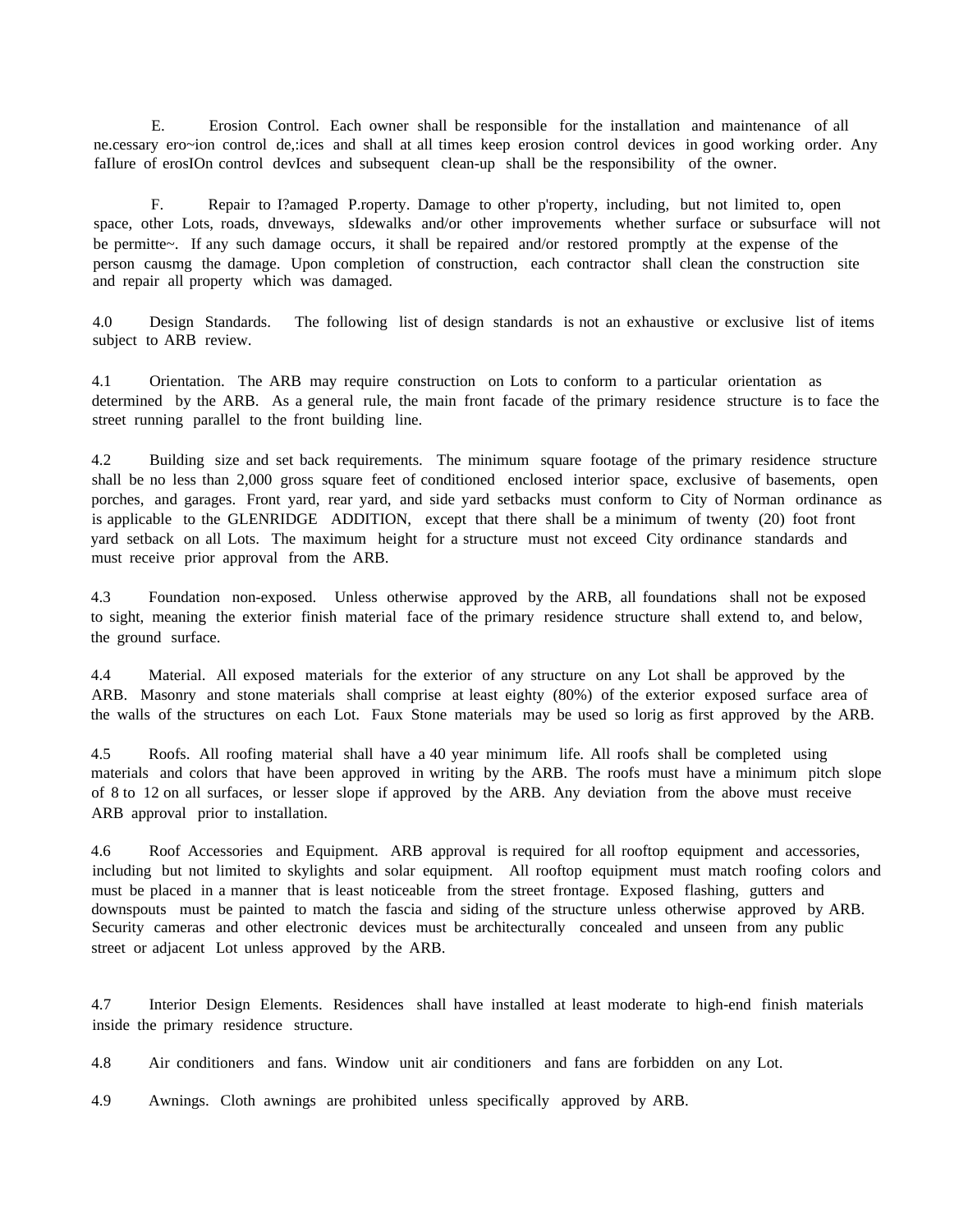4.10 Yard Decorations. Yard decorations, birdfeeders, and other garden ornaments are only allowed in private backyards below the top of the fence line.

4.11 Chimneys. All chimneys must have exterior appearance of masonry, stone, or stucco.

4.12 Clotheslines. Clotheslines and outdoor drying of clothes and laundry is prohibited.

4.13 Decks. Decks may be constructed in the back yard of a Lot with prior ARB approval. Decks must be constructed of wood or other materials similar to the materials used on the residence, must be painted or stained substantially similar to the residence.

4.14 Dog Houses. Any dog house shall be located in the back yard of a Lot and shall not be visible from the street or from any neighboring Lot. Dog runs and kennels are not permitted.

4.15 Drainage. All drainage shall conform to City ordinance and the GLEN RIDGE development drainage plan.

4.16 Driveways and Sidewalks. The Declarant and Builders have installed standard concrete driveways and sidewalks. Any modification to these must receive prior ARB approval and must meet City ordinance. No driveway or sidewalk visible from any street, any Lot, or the Common Areas shall be painted, stained, stamped, or otherwise colored or decorated without prior ARB approval.

4.17 Fences. No fence shall be installed on the front portion of any Lot in GLENRIDGE between the front lot line and the front building setback line or the front face of the primary residence structure. All fencing as seen from any vehicular street (private or public) or Common Area shall be of:

A. minimum six (6) foot in height with flat top rail;

B. steel heavy duty posts on side facing away from vehicular streets and away from any Common Area;

C. 1x6 cedar slats or pickets with heavy duty cross rails;

D. uniform color, stained to a color specified by the ARB.

No fencing may be painted. All fencing color and style must be uniform in the Addition, as reviewed and approved by the ARB. Masonry and stone columns and bases may be included subject to ARB approval. All corner treatments, and all connections and transitions abutting other structures shall be submitted with details for review by the ARB. In the event that fencing that adjoins the Common Area, or that abuts any public or Common Area private streets, becomes dilapidated and in need of maintenance or replacement or repair, such fencing may be maintained or repaired or replaced by the GLEN RIDGE POA, with costs charged to the Owner of the Lot abutting such fencing. The POA shall at all times and with reasonable notification, have a perpetual easement to enter upon individual Lot owner's property for the purpose of maintenance or replacement of said fencing.

As to fencing along boundaries that abut the Common Area open spaces, such fencing shall be open style, and constructed of aluminum metal tube material. All such fencing shall be of common uniform design and product, which shall be determined by the ARB and mandated as to all aspects of design and placement.

4.18 Firewood Storage. Such storage shall only occur in the backyard of a Lot, and shall not be visible from any other Lot or public street, and shall not constitute a nuisance or hazard or breach of the Documents.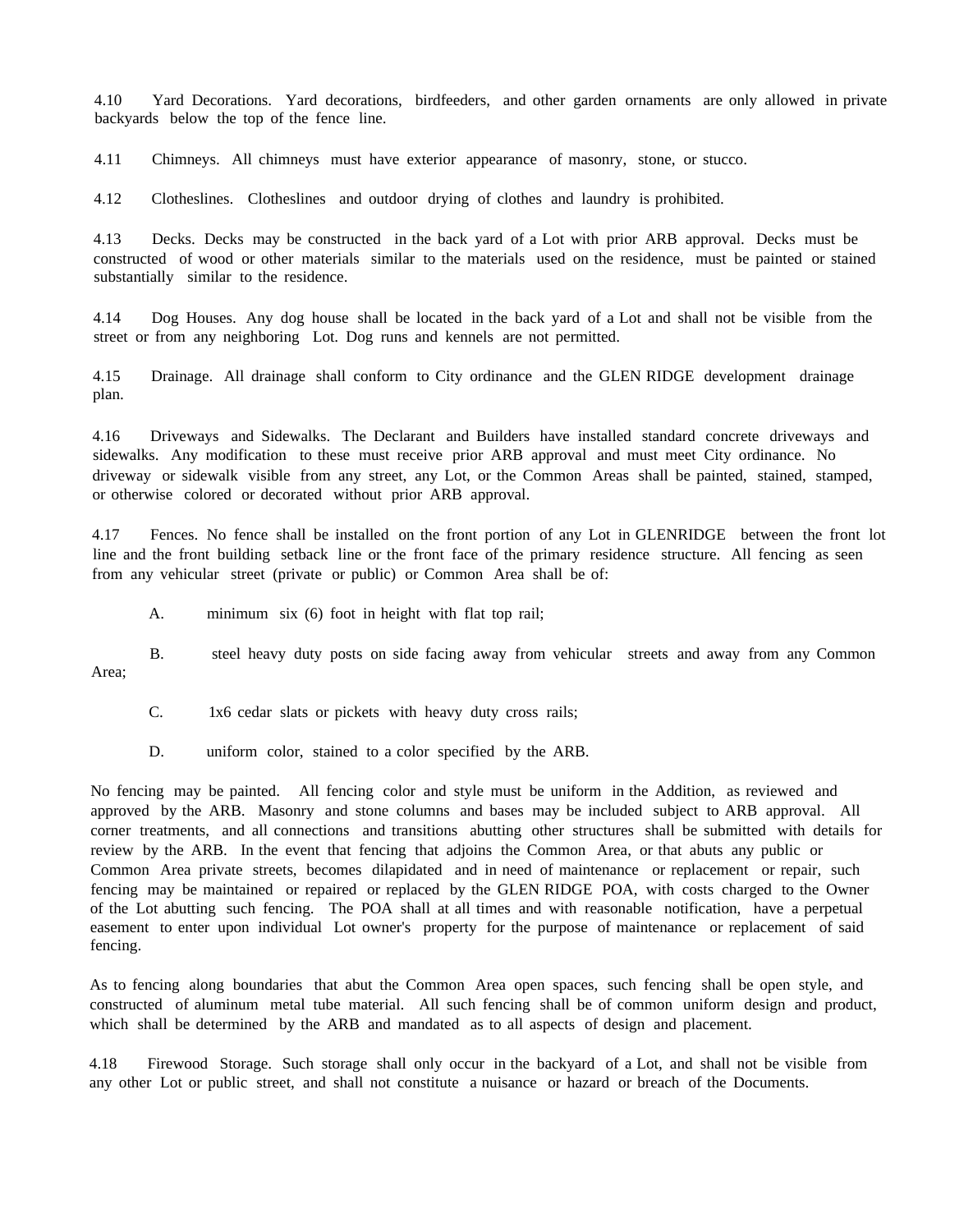4.19 Flags and Flagpoles; Decorations. One flag pole is permitted provided it does not exceed 20 feet in height and receives prior ARB approval. Only flags referenced in the United States Flag Code may be displayed, provided such are displayed in the manner as provided within such Flag Code. Seasonal decorations shall be removed within a reasonable time after the end of such holiday or season, and all such displays shall be subject to the Rules and Regulations of the POA as amended from time to time. No wind generators, windmills, transmission poles, or any other tower elements are allowed on any Lot.

4.20 Foundations. All foundations shall be as approved by City of Norman and by licensed engineer as is required by City of Norman in order to veritY that foundations is of type necessary in GLEN RIDGE Addition as to soil conditions in GLENRIDGE.

4.21 Garages and Garage Doors. Each Lot shall have a three (3) car or two (2) car garage. ARB approval may require swing-in or side entry garages on Lots that might reasonably accommodate such construction, if any. For garages constructed to house 3 or more vehicles, ARB approval will encourage only one double door or two single doors to face the street. The ARB may, in its discretion, deny an application based on the ARB's opinion that the number, size, color, or construction of garage doors visible from a street fails to meet the GLENRIDGE Documents or because such garage represents the dominant architectural feature on the Lot. All garage doors visible from the public street shall be decorative carriage style panel in design. No garage conversions shall be allowed anywhere on any lot.

4.22 Gardens. Vegetable gardens are not permitted in locations where such are visible from any public street or from adjoining Lots, or from Common Areas. No vegetables shall exceed the height of any fence on the Lot, and must be wholly contained within the back yard of the Lot.

4.23 Irrigation Systems. Must receive prior ARB approval and shall not interfere with the development drainage plan, any Lot, or Common Areas. Irrigation systems shall not spray into public sidewalks or streets and shall not spray into adjacent Lots or Common Areas.

4.24 Lights and Lighting. All exterior lighting shall receive prior ARB approval.

4.25 Mailboxes. All mailboxes shall be of common uniform design and product, which shall be determined by the ARB and mandated as to all aspects of design and placement. All address numbers shall be of uniform design and color, as determined by the ARB.

4.26 Motion Detector & Security Lighting. Motion detectors and security lights are permitted with prior ARB approval. Under no circumstance shall security lighting, spot lights, flood lights, or other high level lighting shine on any adjoining Lot or Common Areas or public street.

4.27 Outbuildings; Pool Houses, Gazebos. No outbuildings shall be permitted on any Lot adjoining a Common Area where such outbuilding would be visible from the Common Area. Any structure not the single residence constructed on a Lot shall receive prior ARB approval. Metal outbuildings are strictly forbidden. Outbuildings taller than 6 foot at the peak of its roof are permitted subject to ARB review and approval and provided such outbuilding is of the same style, material, as the primary residence structure. All outbuilding roofs must be shingled with the same shingles as installed on the Primary residence structure. The colors of the outbuilding shall be of one color and shall match the trim color on the Primary residence structure. All outbuildings shall be located outside of the City building setbacks and outside of all utility and drainage easements. Each outbuilding shall be properly permitted as required by City ordinance. No outbuilding or structure shall be constructed or located between dwellings constructed on Lots.

4.28 Outdoor Furniture. Except with prior ARB approval, all outdoor furniture shall be contained wholly within the back yard of a Lot and not visible from any public street, other Lot, or Common Area.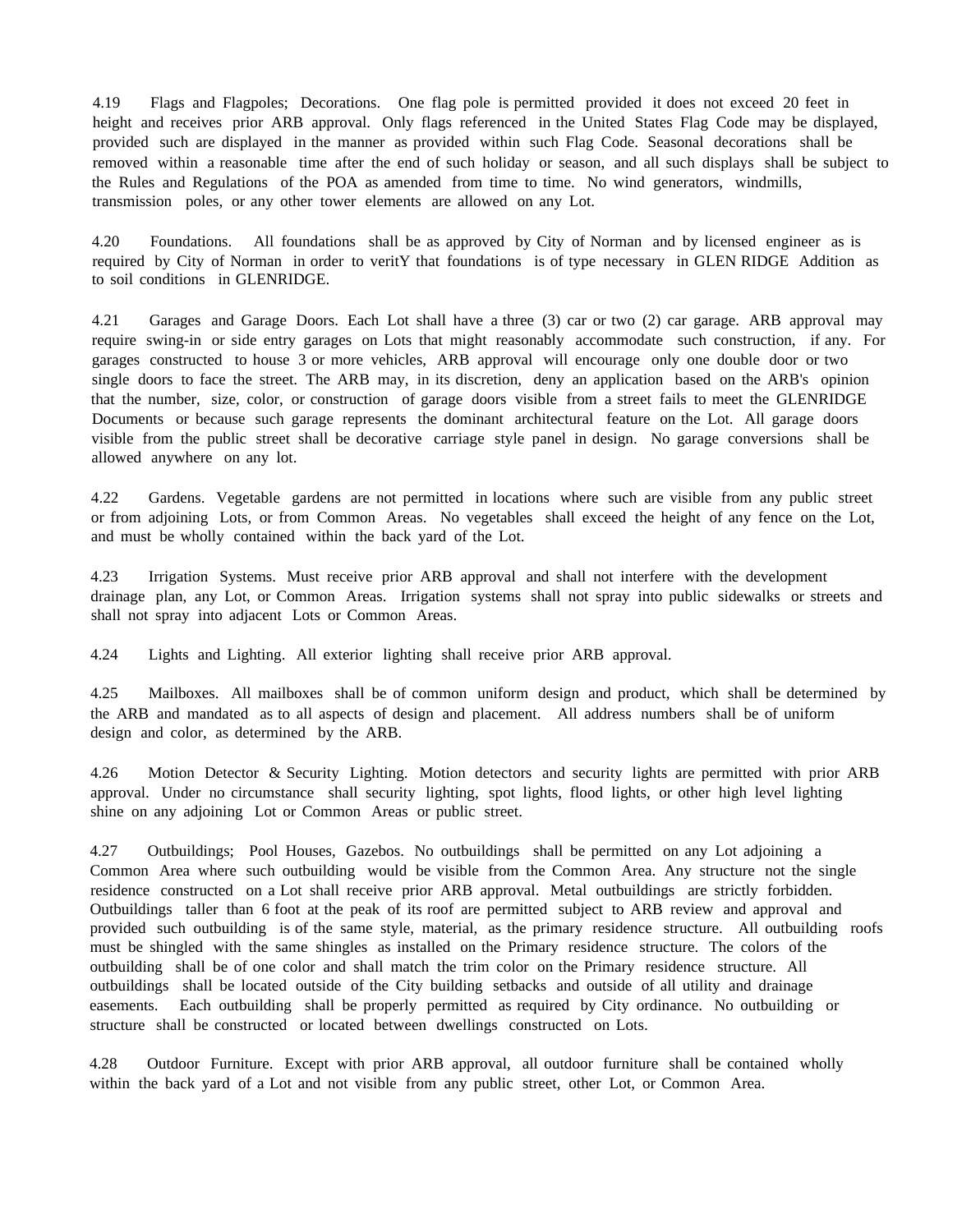4.29 Painting. Initial paint colors shall be neutral unless otherwise approved. Prior ARB approval is required for all painting, including but not limited to structures and garages, of a color other than originally installed by the Declarant or Builder.

4.30 Patios, Patio Covers, Porches, Arbors. All patios, porches. and the like must receive prior ARB approval. Metal sunrooms or porches will not be approved.

4.31 Play and Sports Equipment. Play and sports items and equipment are not permitted on any Lot adjoining Common Area where such items and equipment, would be visible from the Common Area. All play and sports items and equipment must be wholly contained in the backyard to a Lot and may be no higher than 6 feet tall, unless approved by ARB. Basketball backboards and hoops, soccer goals, and all other sports or recreational equipment, may not be affixed to any portion of the Lot. Portable basketball backboards and hoops may be used in the front yard of a Lot during daylight hours between the hours of 9:00AM and 9:00PM, but shall be moved and stored out of sight at all other times. Skateboard ramps are not allowed anywhere in the GLENRIDGE Addition. Trampolines and enclosures are only permitted in the screened back yards of Lots and may not be visible from any adjacent Lot or public street.

4.32 Pools. Small, temporary children's-style pools are permitted provided such pools are: contained in the backyard of the Lot, are not visible from any public street or other Lot, and are emptied when not in use. Aboveground pools are not permitted on any Lot. In ground pools are permitted with prior ARB approval. Complete designs of all in ground pools must be submitted for prior approval by ARB. No pool may be built within utility easement areas.

4.33 Roofs. All structures shall have shingled roofs of the same color and material as that installed on the primary residence structure.

4.34 Satellite Dishes and Antennas. No exterior radio antenna, television antenna, or other antenna, satellite dish or audio or visual reception device of any type shall be placed, erected or maintained on any Lot in allocation that can be seen from a public street, or from another Lot.

4.35 Siding. Any siding must be of minimal use and must receive prior ARB approval as to all aspects.

4.36 Signs: Subject to the restriction that no sign shall be located within any Common Area, and except as reserved by the Declarant, the following sign standards shall apply.

A. Real Estate Signs: Temporary, non-illuminated, real estate signs indicating the availability for sale of a specific Lot upon which the sign is erected or displayed are approved without application, provided the sign does not exceed five (5) square feet in total area, does not exceed four feet (4') in height, and the Lot is restricted to one (1) sign per Lot. Such signs are to be removed immediately following sale closing of the property. Such signs may not be placed on any fence. Open House signs shall conform to the above dimensions, are limited in number to six (6), shall be placed only upon the owner's Lot or within the public right-of-way for the duration of the open house. All signs must also meet local sign codes. Absolutely no "for rent" or "for lease" signs are allowed to be placed on any Lot.

B. Garage Sale Signs: A sign advertising the existence ofa garage sale of personal property may indicate the date, time and location of the sale. Such signs may have a maximum area ofthrele (3) square feet, and may be posted for the time period of the garage sale only. Such signs shall be posted only on the owner's Lot or within the public right-of-way.

C. Political Signs. Signs depicting the name and office of a legitimate political candidate who has filed for a present political race are allowed, provided such signs do not exceed a maximum area of three square feet. Such signs shall be removed the day after elections pertaining to the candidate's race. All signs depicting political slogans and information other than the candidate's name and office shall receive prior ARB approval.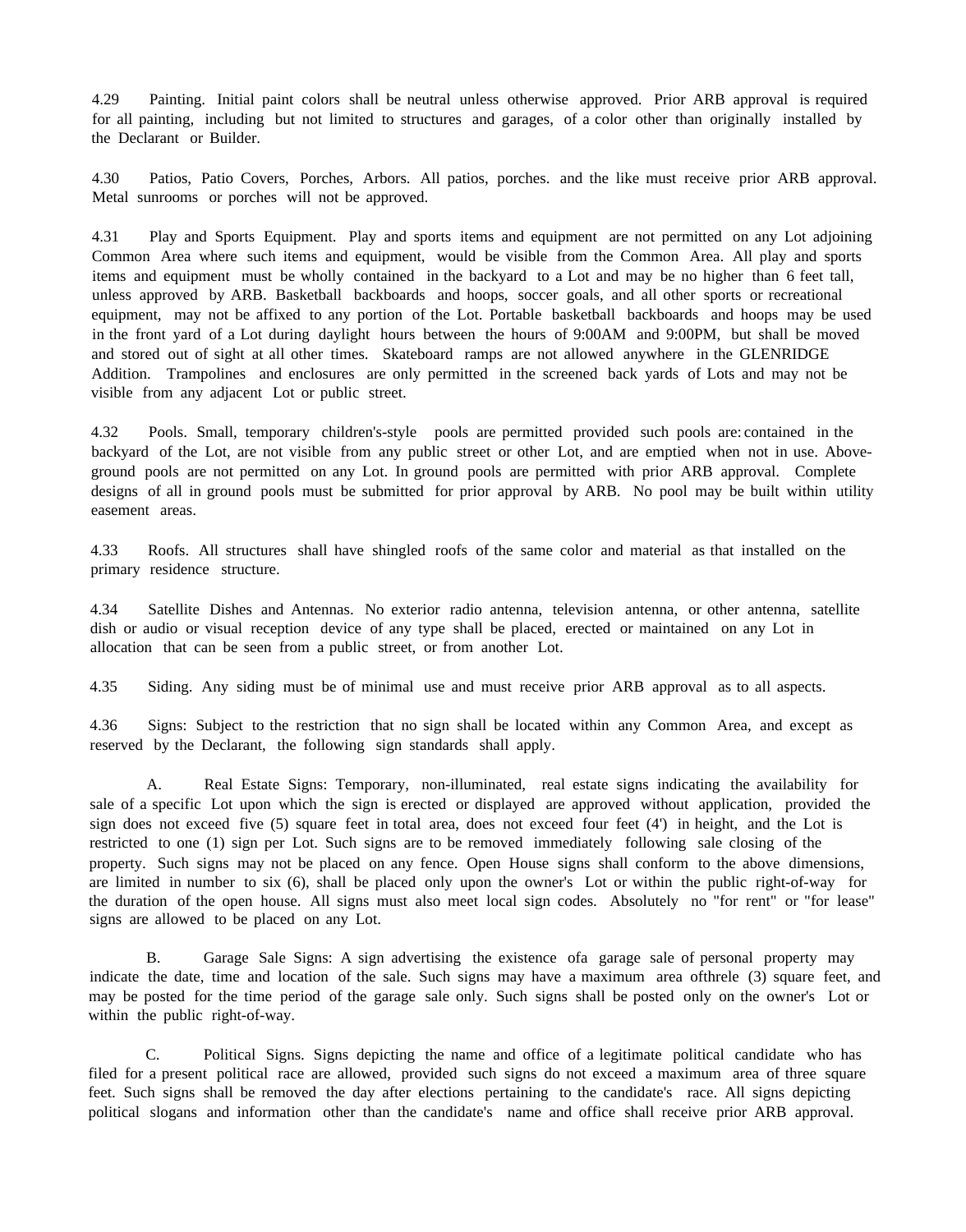D. Other Signs. All other signs are not permissible for posting on any Lot without the prior written consent of the ARB.

4.37 Statues, Sculptures, Fountains, Ponds. Placement of any statue, sculpture, fountain, pond, or similar artistic expression in the front yard of any Lot or the front and backyard of any Lot adjoining the Common Areas is not allowed unless with prior ARB approval. All other locations of artistic expressions visible from other Lots or requiring any excavation must receive prior ARB approval.

4.38 Doors; Windows. All door, window, storm and security doors, shutters, window treatments visible from the exterior of the residence, and all designs of such must be approved by the ARB. Windows that become fogged in appearance, and windows and doors that become in appearance of disrepair must be replaced with new windows upon notice from the ARB or Association.

4.39 Temporary Structures. Temporary structures suitable for celebrations, such as a wedding, birthday party, and similar occasions are permitted in the backyard to any Lot provided such temporary structure is removed within 24 hours of the conclusion of the occasion. This design standard shall not limit Association activities in Common Areas.

4.40 Trash, Garbage, and recycling Receptacles. Trash, recycling, and other receptacles shall be absent from view from any street, any Lot and Common Areas on all days other than designated trash and/or recycling pick up days. All such polycarts and recycling bins must only be put out on the morning of pickup, or after dark on the evening before pickup, and must be removed by end of the day of pickup. No more than three trash receptacles, as provided by the City of Norman, or other trash cans or bins, shall be allowed to be kept on any Lot as can be seen in any way from the public street right of way or abutting Lots.

4.41 Tree houses. Tree houses and other play structures are prohibited to the extent they can be seen from public streets or adjacent Lots, unless all aspects of design and placement of such structures are approved by ARB.

4.42 Walls. All walls of any nature, for example but not limitationretaining walls, landscaping walls, and decorative walls, must receive prior ARB approval.

4.43 Utilities. All utilities shall be located subgrade and shall not be visible from any public street or any adjacent Lot as all such utilities shall be adequately screened.

## 5.0 **Landscaping Standards**

5.1 . Overview. The ARB retains oversight of landscaping improvements to Lots to make assurance that the GLENRIDGE community will continue to be an attractive and pleasant place to reside. The landscape plan will be required for review at the same time the initial site plan is reviewed. The landscaping work shall be completed within nine (9) months of start of vertical construction or within two (2) months of the issuance of the Certificate of Occupancy for the improvements.

5.2. Criteria. All Lots, after construction, require landscaping. All landscaping shall be prepared and submitted for ARB review by a professional supplier of landscaping or landscape designer. Landscaping shall be designed in a manner to accentuate the high-end appearance of the GLENRJDGE Addition and shall be installed in substantial amounts on each Lot, all subject to ARB review, including review of the quality and quantity of landscaping to determine if the quality and quantity provided are sufficient for the GLENRIDGE Addition. Landscaping should be provided in an amount not less than \$2,500, exclusive of costs of sod and irrigation, as purchased from a landscape provider in the local market. The required threshold amount of \$2,500 may be annually increased by the Developer or ARB in an amount to account for inflationary increases over time.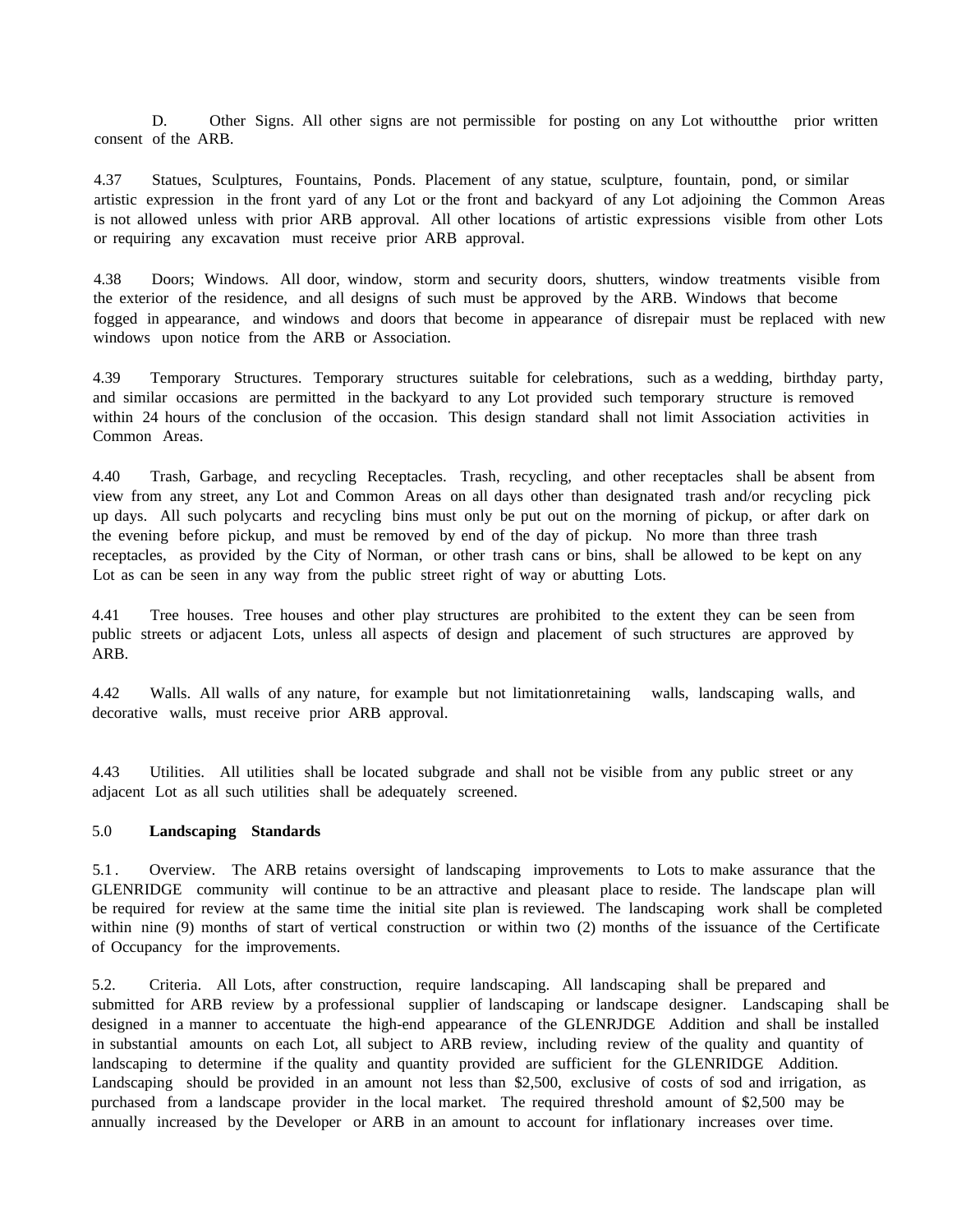Screening landscaping shall be placed additionally at all locations of exterior HV AC equipment, electrical equipment, telephone, electric, and other installations. Landscaping shall not interfere with drainage across and the through the Lots. Drought tolerant species are encouraged for conservation of water and better life expectancy of landscaping in drought conditions .. Landscaping should not be placed in any manner that inhibits vehicular sight lines and travel through the GLENRIDGE Addition. All front must be sodd'ed and irrigated with a sod material approved by the ARB. No gravel or other non-vegetated material shall be use:d as the primary surface material for the front or side yard lawns, or in any location that can be seen from the front street right of way.

5.3 ,Plans to Submit for Review.

A. Landscaping. The landscaping plan must be professionally prepared on a sit,e plan indicating topography, existing and proposed vegetation. The plan should graphically illustrate location, Lot number, adjoining Lot border lines, nearest structure lines on adjoining Lots, sizes of plant material, lawn, mulched areas, and open areas. A schedule must be included on the planting plan indicating the following specifications for each plant: common name, plant height at time of planting, plant quantities, identify grass and mulched areas.

B. Identify Trees. Existing trees 00" diameter or greater at 48" from the ground must be identified as to exact location, size of trunk, and species name. No existing trees shall be cut, removed, transplanted or damaged without approval by ARB.

C. Features and Surface. All existing site features such as roads, walks, structures on adjoining Lots, bike paths, walls, retaining walls, etc. are to be graphically noted on the landscape site plan. All surfacing materials are to be noted (as to whether they are concrete, grass, planting beds, etc.). Texturing or other surface treatment of concrete paving is to be indicated and should include color selections.

D. Tree and Bush Requirement. Trees and shrubs mustbe planted in accordance with the approved plan. Prior to occupancy for new construction, one (1) tree, no less than three (3) inches in caliper diameter shall be planted within the front yard a distance far enough away from the primary structures so as to not damage the structures at full maturity, and shall be of a species as approved by the ARB. Comer Lots shall plant two (2) trees no less than three (3) inches in caliper diameter in same manner. No Bradford Pear trees or any other tree to be considered a nuisance species tree shall be allowed for planting On any Lot. In addition to the required number of trees, each Lot shall feature a reasonable number of bushes to be planted in appropriate 101~ations. Should any tree fail to survive, the Owner shall be required to replace such tree. The "front yard" as it is referred to in regards to landscaping requirements shall be considered all areas of the Lot that are from the street frontage right of way extending back to the rear side comers of the main dwelling structure.

5.4 Irrigation. Each Lot shall be irrigated by a subsurface irrigation system. Should any Lot have any form of irrigation system installed to irrigate planting beds or grassed areas of the Lot, the spray from such irrigation system should be contained to the Lot. The ARB may require relocation or redirection of spray if adjacent Lots, streets or other areas are affected.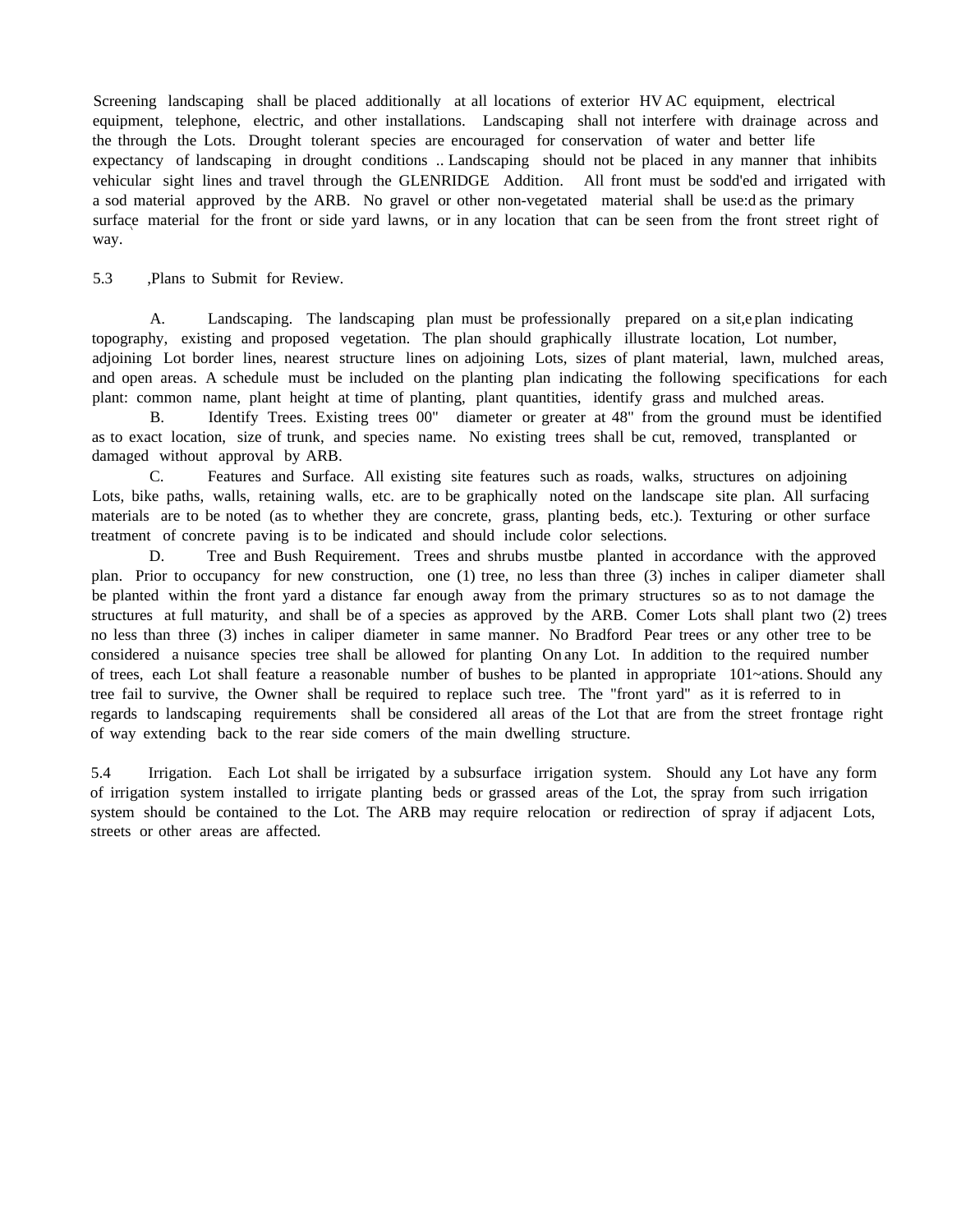# EXHIBIT A TO DESIGN REVIEW GUIDELINES

# GLENRIDGE POA Architectural Review Board ("ARB") Application (Allow at least fifteen (15) days for application review and response.)

Check applicable: **New Application** Revised and resubmitted Application Date submitted and delivered to ARB: Homeowner Names: Lot Address: ,我们就是一个人的人,我们就是一个人的人,我们就是一个人的人,我们就是一个人的人,我们就是一个人的人,我们就是一个人的人,我们就是一个人的人,我们就是一个人的人 Home Phone: Cell Phones: Email Addresses:

Please attach all REQUIRED submittal items, and briefly describe below all work and Modifications planned to be done on your property (landscaping, pavement, painting, roofing, fencing, additions, masonry, doors, windows, play structures, sheds, pools, mechanical, gutters, etc., everything that in any way will be seen anywhere on the exterior of the house and property):

| <u> 2000 - Jan James Sand, Amerikaansk politiker (d. 1980)</u>                                                         |  |  |
|------------------------------------------------------------------------------------------------------------------------|--|--|
|                                                                                                                        |  |  |
|                                                                                                                        |  |  |
| <u> a shekara ta 1999 na shekara ta 1999, a shekara ta 1999, a shekara ta 1999, a shekara ta 1999, a shekara ta 19</u> |  |  |
|                                                                                                                        |  |  |
| <u> 1989 - Andrea San Andrea Andrea Andrea Andrea Andrea Andrea Andrea Andrea Andrea Andrea Andrea Andrea Andrea </u>  |  |  |
|                                                                                                                        |  |  |
|                                                                                                                        |  |  |
|                                                                                                                        |  |  |
|                                                                                                                        |  |  |
|                                                                                                                        |  |  |
| <u> – province i province i province i province i province i province i province i province i province i province</u>  |  |  |
|                                                                                                                        |  |  |
|                                                                                                                        |  |  |
|                                                                                                                        |  |  |
|                                                                                                                        |  |  |
|                                                                                                                        |  |  |
|                                                                                                                        |  |  |
|                                                                                                                        |  |  |

Please review the Covenants that affect your property before submitting this application. The covenants can be provided through GLENRIDGE POA and are as you received at closing.

## Application Requirements

Prior to the commencement of any action that might fall under the review requirements of the ARB, such as put forth, the Owner of the Lot proposing such action shall submit a copy of a detailed application for approval to each member of the ARB, in care of  $L \& S$  **DEVELOPMENT II, LLC at 221 48<sup>th</sup> Ave. NW,** Norman, OK, 73072, which shall include extensive and detailed information that substantially informs each member of the ARB of all aspects of the proposed action on the Lot, and requesting approval of the ARB for consent to such action. At a minimum, all of the following information must be submitted for review to the ARB before the ARB shall have any obligation to begin a review of any proposed work on any lot, and before the response time of the ARB begins to toll:

- Detailed architectural plans, specifications, and construction documents, including but not limited to all site plans, landscaping and fencing plans, , floor plans, roof plans, pavement plans, exterior elevations, and building sections, showing sufficient detail and information of all proposed items to be located on each Lot for the ARB to make an informed decision about the quality and quantity of all items in the proposal;
- Material selections and manufacturer cut sheets of all materials to be included on all exterior improvements on each Lot;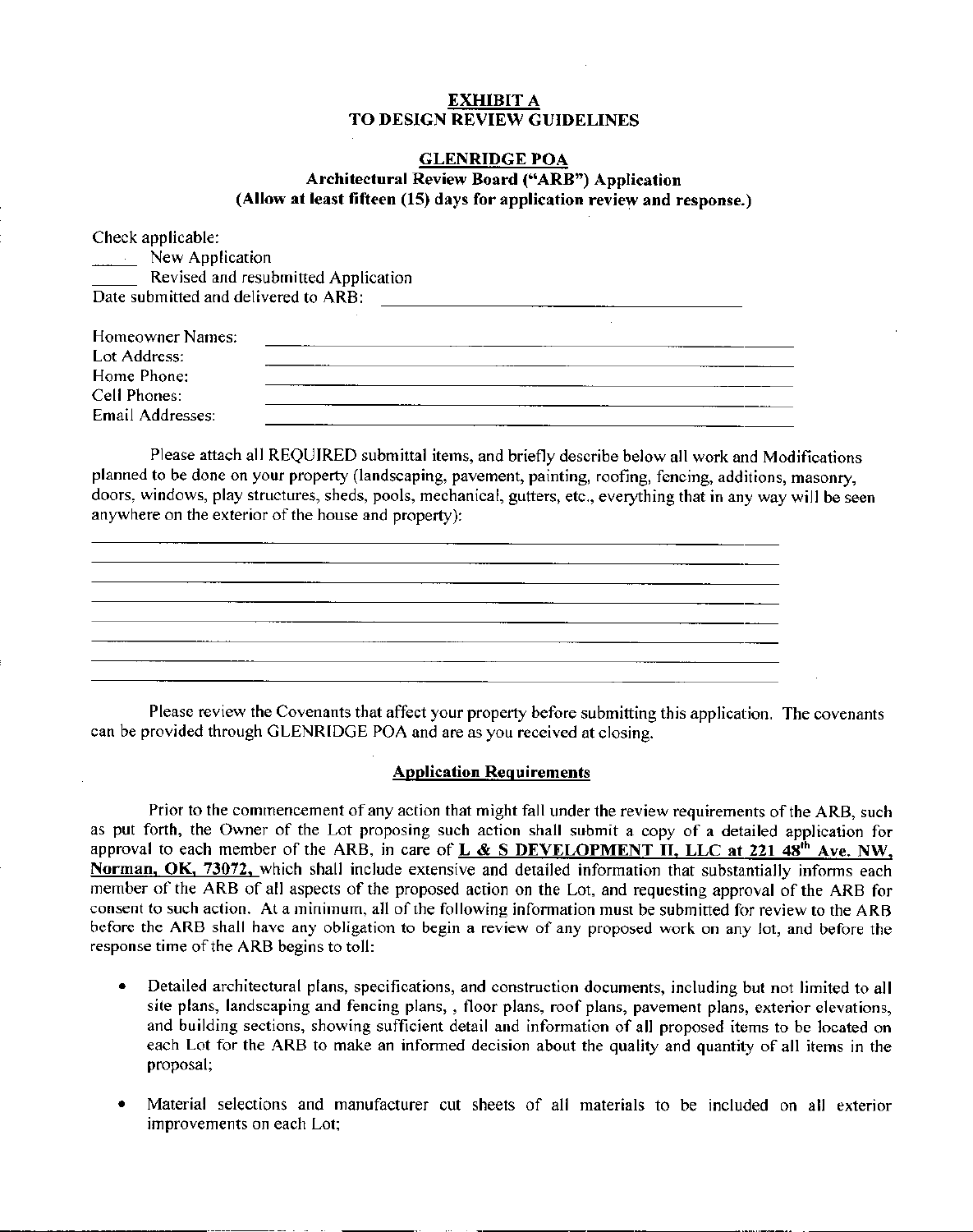- Actual finish texture and color samples of all exterior materials and products to be located on each Lot;
- A description of proposed uses on each Lot in sufficient detail to review whether such uses are pennitted under the terms of the existing zoning ordinances and these covenants;
- Any other information as may be required by the ARB in order to fully understand the details of the proposed improvements to each Lot in the Addition.
- Payment of ARB review Fee as determined and charged by ARB.

# This Space Below for Architectural Review Board Use ONLY

<u> 1980 - Johann Barn, mars ann an t-Amhainn an t-Amhainn an t-Amhainn an t-Amhainn an t-Amhainn an t-Amhainn an</u>

**College** 

The above submittal has hereby been:

- Not reviewed due to submittal requirements not being met
- Approved
- Rejected
- **Approved as noted**
- Revise and Resubmit

Remarks and Comments:

| ARB Signature_<br>ARB Signature_ | Date |  |
|----------------------------------|------|--|
|                                  | Date |  |
| <b>ARB</b> Signature             | Date |  |